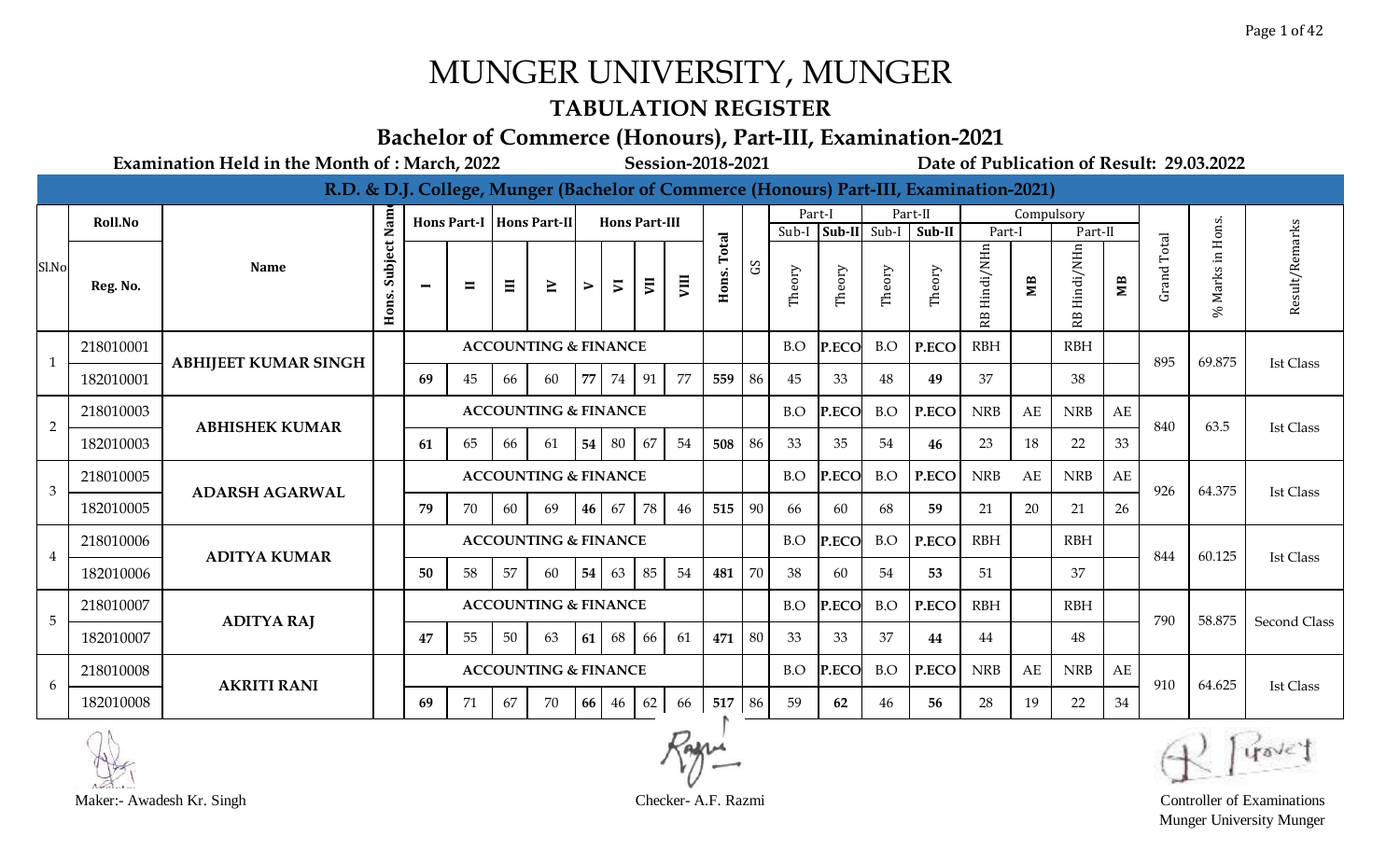#### **TABULATION REGISTER**

#### **Bachelor of Commerce (Honours), Part-III, Examination-2021**

**Examination Held in the Month of : March, 2022 Session-2018-2021 Date of Publication of Result: 29.03.2022**

|                |           |                      |                  |                |                |    |                                 |      |                          |                |      |        |                                 |        |        |              | R.D. & D.J. College, Munger (Bachelor of Commerce (Honours) Part-III, Examination-2021) |                        |            |            |    |       |                        |                  |
|----------------|-----------|----------------------|------------------|----------------|----------------|----|---------------------------------|------|--------------------------|----------------|------|--------|---------------------------------|--------|--------|--------------|-----------------------------------------------------------------------------------------|------------------------|------------|------------|----|-------|------------------------|------------------|
|                | Roll.No   |                      | Nam              |                |                |    | Hons Part-I   Hons Part-II      |      | <b>Hons Part-III</b>     |                |      |        |                                 | Part-I |        |              | Part-II                                                                                 |                        | Compulsory |            |    |       |                        |                  |
|                |           |                      |                  |                |                |    |                                 |      |                          |                |      | Total  |                                 | Sub-I  |        | Sub-II Sub-I | Sub-II                                                                                  | Part-l                 |            | Part-II    |    | Total |                        |                  |
| Sl.No          | Reg. No.  | <b>Name</b>          | Subject<br>Hons. | $\blacksquare$ | $\blacksquare$ | Ξ  | $\geq$                          | ⋗    | $\overline{\phantom{a}}$ | $\overline{5}$ | VIII | Hons.  | $\mathop{\mathrm{SO}}\nolimits$ | Theory | Theory | Theory       | Theory                                                                                  | Hindi/NHn<br><b>RB</b> | MВ         | Hindi/NHn  | МB | Grand | Marks in Hons.<br>$\%$ | Result/Remarks   |
| $\overline{7}$ | 218010009 | <b>AKSHAT KUMAR</b>  |                  |                |                |    | <b>ACCOUNTING &amp; FINANCE</b> |      |                          |                |      |        |                                 | B.O    | P.ECO  | B.O          | P.ECO                                                                                   | <b>NRB</b>             | AE         | <b>NRB</b> | AE | 947   | 71                     | <b>Ist Class</b> |
|                | 182010009 |                      |                  | 70             | 78             | 71 | 68                              | 76 I | 71                       | 58             | 76   | 568    | 90                              | 51     | 44     | 62           | 57                                                                                      | 22                     | 18         | 25         | 28 |       |                        |                  |
| 8              | 218010010 | <b>AMAN KUMAR</b>    |                  |                |                |    | <b>ACCOUNTING &amp; FINANCE</b> |      |                          |                |      |        |                                 | B.O    | P.ECO  | B.O          | P.ECO                                                                                   | <b>RBH</b>             |            | <b>RBH</b> |    | 839   | 62.625                 | <b>Ist Class</b> |
|                | 182010010 |                      |                  | 60             | 46             | 53 | 71                              | 66   | 61                       | 78             | 66   | 501    | 90                              | 45     | 36     | 36           | 38                                                                                      | 51                     |            | 42         |    |       |                        |                  |
| 9              | 218010012 | <b>ANISHA KUMARI</b> |                  |                |                |    | <b>ACCOUNTING &amp; FINANCE</b> |      |                          |                |      |        |                                 | B.O    | P.ECO  | B.O          | P.ECO                                                                                   | <b>NRB</b>             | AE         | <b>NRB</b> | AE | 971   | 73.5                   | Ist Class        |
|                | 182010012 |                      |                  | 76             | 70             | 64 | 87                              | 63   | 86                       | 79             | 63   | 588    | 83                              | 57     | 52     | 47           | 52                                                                                      | 25                     | 23         | 30         | 37 |       |                        |                  |
| 10             | 218010013 | <b>ANJALI KUMARI</b> |                  |                |                |    | <b>ACCOUNTING &amp; FINANCE</b> |      |                          |                |      |        |                                 | B.O    | P.ECO  | B.O          | P.ECO                                                                                   | <b>NRB</b>             | AE         | <b>NRB</b> | AE | 1017  | 75.375                 | Ist Class With   |
|                | 182010013 |                      |                  | 80             | 67             | 62 | 80                              | 75   | 85                       | 79             | 75   | 603    | 82                              | 60     | 62     | 60           | 56                                                                                      | 26                     | 24         | 31         | 37 |       |                        | Distinction      |
| 11             | 218010014 | <b>ANJALI SINHA</b>  |                  |                |                |    | <b>ACCOUNTING &amp; FINANCE</b> |      |                          |                |      |        |                                 | B.O    | P.ECO  | B.O          | P.ECO                                                                                   | <b>NRB</b>             | AE         | <b>NRB</b> | AE | 900   | 62.375                 | Ist Class        |
|                | 182010014 |                      |                  | 35             | 64             | 59 | 63                              | 74   | 49                       | 81             | 74   | 499    | 86                              | 51     | 66     | 55           | 53                                                                                      | 28                     | 18         | 28         | 34 |       |                        |                  |
| 12             | 218010015 | <b>ANKIT RAJ</b>     |                  |                |                |    | <b>ACCOUNTING &amp; FINANCE</b> |      |                          |                |      |        |                                 | B.O    | P.ECO  | B.O          | P.ECO                                                                                   | <b>RBH</b>             |            | <b>RBH</b> |    | 865   | 63                     | Ist Class        |
|                | 182010015 |                      |                  | 63             | 52             | 50 | 57                              | 71   | 65                       | 75             | 71   | 504 86 |                                 | 45     | 34     | 54           | 50                                                                                      | 50                     |            | 42         |    |       |                        |                  |





Munger University Munger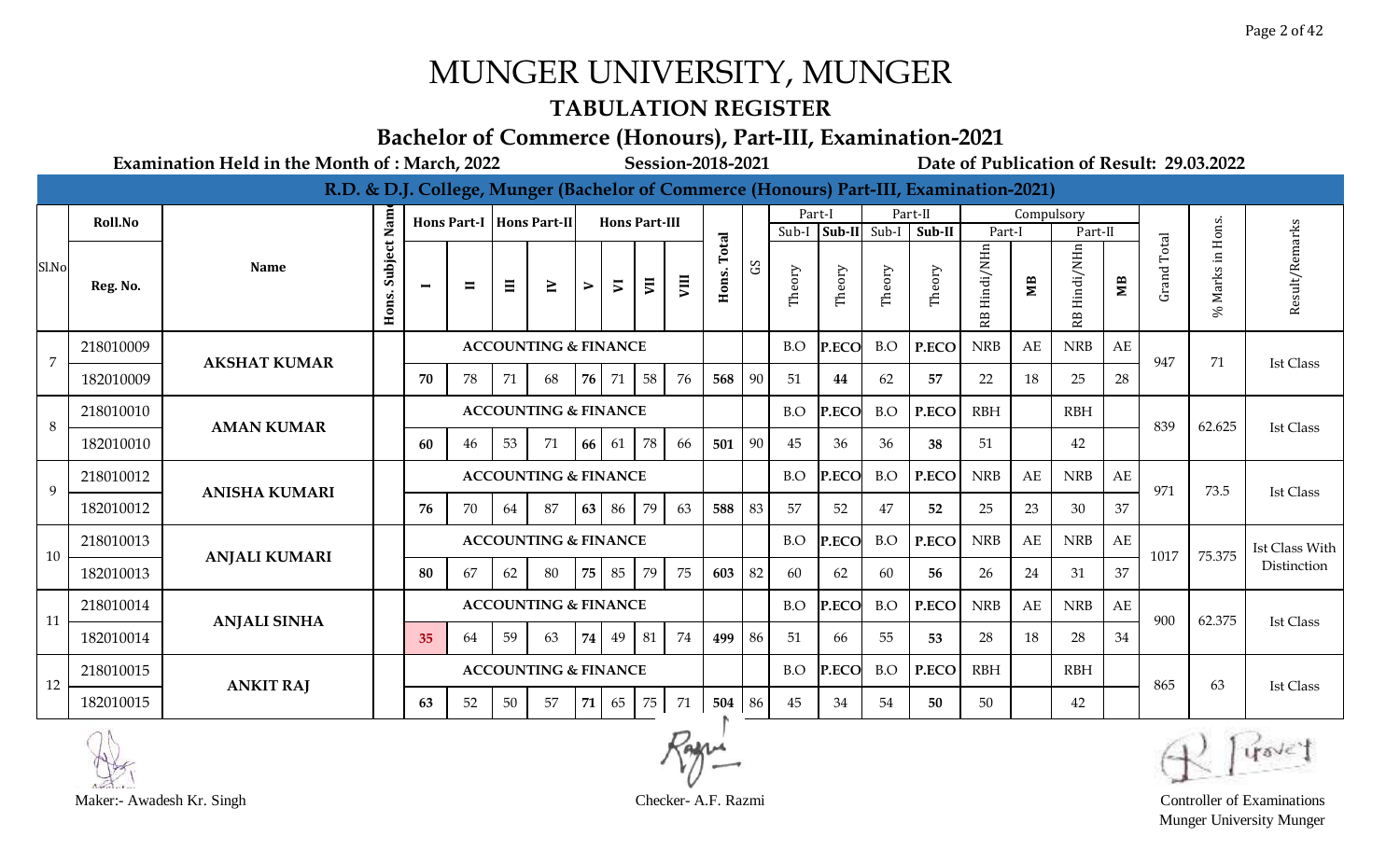#### **TABULATION REGISTER**

#### **Bachelor of Commerce (Honours), Part-III, Examination-2021**

**Examination Held in the Month of : March, 2022 Session-2018-2021 Date of Publication of Result: 29.03.2022**

|       |           |                       |                  |                |                |    |                                 |    |                          |    |    |        |              |        |        |              | R.D. & D.J. College, Munger (Bachelor of Commerce (Honours) Part-III, Examination-2021) |                 |            |            |                |                    |                  |                     |
|-------|-----------|-----------------------|------------------|----------------|----------------|----|---------------------------------|----|--------------------------|----|----|--------|--------------|--------|--------|--------------|-----------------------------------------------------------------------------------------|-----------------|------------|------------|----------------|--------------------|------------------|---------------------|
|       | Roll.No   |                       | Nam              |                |                |    | Hons Part-I   Hons Part-II      |    | <b>Hons Part-III</b>     |    |    |        |              |        | Part-I |              | Part-II                                                                                 |                 | Compulsory |            |                |                    |                  |                     |
|       |           |                       |                  |                |                |    |                                 |    |                          |    |    | Total  |              | Sub-I  |        | Sub-II Sub-I | Sub-II                                                                                  | Part-1          |            | Part-II    |                | Total              |                  |                     |
| Sl.No | Reg. No.  | <b>Name</b>           | Subject<br>Hons. | $\blacksquare$ | $\blacksquare$ | Ξ  | $\geq$                          | ⋗  | $\overline{\phantom{a}}$ | E  | ym | Hons.  | $\mathbf{S}$ | Theory | Theory | Theory       | Theory                                                                                  | Hindi/NHn<br>RB | ЯM         | Hindi/NHn  | M <sub>B</sub> | Grand <sup>'</sup> | % Marks in Hons. | Result/Remarks      |
| 13    | 218010016 | <b>ASHISH KUMAR</b>   |                  |                |                |    | <b>ACCOUNTING &amp; FINANCE</b> |    |                          |    |    |        |              | B.O    | P.ECO  | B.O          | P.ECO                                                                                   | <b>RBH</b>      |            | <b>RBH</b> |                | 832                | 61.25            | <b>Ist Class</b>    |
|       | 182010016 |                       |                  | 53             | 61             | 46 | 57                              | 55 | 81                       | 82 | 55 | 490    | 86           | 43     | 39     | 52           | 48                                                                                      | 34              |            | 40         |                |                    |                  |                     |
| 14    | 218010018 | <b>BEAUTY KUMARI</b>  |                  |                |                |    | <b>ACCOUNTING &amp; FINANCE</b> |    |                          |    |    |        |              | B.O    | P.ECO  | B.O          | P.ECO                                                                                   | <b>NRB</b>      | AE         | <b>NRB</b> | AE             | 864                | 61.875           | <b>Ist Class</b>    |
|       | 182010018 |                       |                  | 78             | 57             | 47 | 57                              | 56 | 72                       | 72 | 56 | 495    | 90           | 53     | 47     | 34           | 59                                                                                      | 24              | 22         | 31         | 31             |                    |                  |                     |
| 15    | 218010019 | <b>BISHAL KUMAR</b>   |                  |                |                |    | <b>ACCOUNTING &amp; FINANCE</b> |    |                          |    |    |        |              | B.O    | P.ECO  | B.O          | P.ECO                                                                                   | <b>RBH</b>      |            | <b>RBH</b> |                | 697                | 49.625           | <b>Second Class</b> |
|       | 182010019 |                       |                  | 46             | 45             | 38 | 52                              | 51 | 55                       | 59 | 51 | 397    | 78           | 33     | 33     | 35           | 38                                                                                      | 36              |            | 47         |                |                    |                  |                     |
| 16    | 218010020 | <b>CHAITANYA</b>      |                  |                |                |    | <b>ACCOUNTING &amp; FINANCE</b> |    |                          |    |    |        |              | B.O    | P.ECO  | B.O          | P.ECO                                                                                   | <b>NRB</b>      | AE         | <b>NRB</b> | AE             | 738                | 53.5             | <b>Second Class</b> |
|       | 182010020 |                       |                  | 51             | 50             | 45 | 45                              | 45 | 79                       | 68 | 45 | 428    | 80           | 35     | 40     | 34           | 39                                                                                      | 26              | 23         | 31         | 25             |                    |                  |                     |
| 17    | 218010021 |                       |                  |                |                |    | <b>ACCOUNTING &amp; FINANCE</b> |    |                          |    |    |        |              | B.O    | P.ECO  | B.O          | P.ECO                                                                                   | <b>NRB</b>      | AE         | <b>NRB</b> | AE             | 843                | 66               | Ist Class           |
|       | 182010021 | <b>DHRUV JYOTI</b>    |                  | 66             | 50             | 47 | 53                              | 82 | 74                       | 74 | 82 | 528    | 78           | -38    | 46     | 46           | 37                                                                                      | 19              | 16         | 21         | 30             |                    |                  |                     |
| 18    | 218010022 | <b>DIKSHA BHAWANI</b> |                  |                |                |    | <b>ACCOUNTING &amp; FINANCE</b> |    |                          |    |    |        |              | B.O    | P.ECO  | B.O          | P.ECO                                                                                   | <b>RBH</b>      |            | <b>RBH</b> |                | 980                | 71.375           | <b>Ist Class</b>    |
|       | 182010022 |                       |                  | 74             | 72             | 55 | 61                              | 82 | 67                       | 78 | 82 | 571 87 |              | 55     | 51     | -61          | 46                                                                                      | 49              |            | 60         |                |                    |                  |                     |





Munger University Munger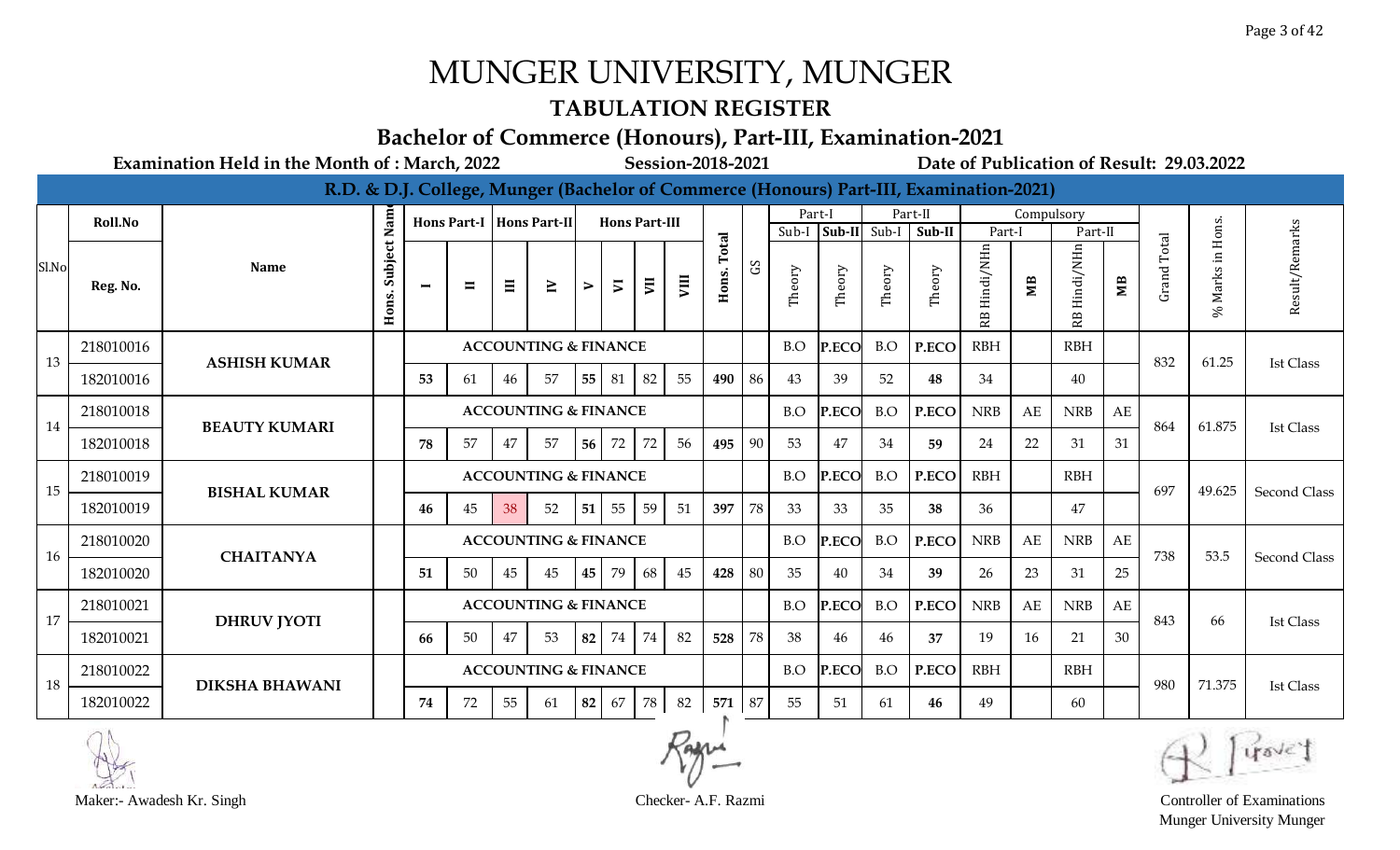### **TABULATION REGISTER**

#### **Bachelor of Commerce (Honours), Part-III, Examination-2021**

**Examination Held in the Month of : March, 2022 Session-2018-2021 Date of Publication of Result: 29.03.2022**

|       |           |                             |                  |                |                |    |                                 |    |                      |          |      |                |              |        |        |              | R.D. & D.J. College, Munger (Bachelor of Commerce (Honours) Part-III, Examination-2021) |                 |            |                 |                |                    |                  |                     |
|-------|-----------|-----------------------------|------------------|----------------|----------------|----|---------------------------------|----|----------------------|----------|------|----------------|--------------|--------|--------|--------------|-----------------------------------------------------------------------------------------|-----------------|------------|-----------------|----------------|--------------------|------------------|---------------------|
|       | Roll.No   |                             | Nam              |                |                |    | Hons Part-I   Hons Part-II      |    | <b>Hons Part-III</b> |          |      |                |              | Part-I |        |              | Part-II                                                                                 |                 | Compulsory |                 |                |                    |                  |                     |
|       |           |                             |                  |                |                |    |                                 |    |                      |          |      |                |              | Sub-I  |        | Sub-II Sub-I | Sub-II                                                                                  | Part-I          |            | Part-II         |                | Total              |                  |                     |
| Sl.No | Reg. No.  | <b>Name</b>                 | Subject<br>Hons. | $\blacksquare$ | $\blacksquare$ | Ξ  | $\geq$                          | ⋗  | $\overline{v}$       | <b>E</b> | VIII | Total<br>Hons. | $\mathbf{S}$ | Theory | Theory | Theory       | Theory                                                                                  | Hindi/NHn<br>В. | МB         | Hindi/NHn<br>RB | M <sub>B</sub> | Grand <sup>-</sup> | % Marks in Hons. | Result/Remarks      |
| 19    | 218010023 | <b>DIKSHIT KUMAR</b>        |                  |                |                |    | <b>ACCOUNTING &amp; FINANCE</b> |    |                      |          |      |                |              | B.O    | P.ECO  | B.O          | P.ECO                                                                                   | <b>RBH</b>      |            | <b>RBH</b>      |                | 848                | 63.625           | <b>Ist Class</b>    |
|       | 182010023 |                             |                  | 64             | 38             | 45 | 61                              | 72 | 72                   | 85       | 72   | 509            | 86           | 33     | 42     | 42           | 41                                                                                      | 48              |            | 47              |                |                    |                  |                     |
| 20    | 218010025 | <b>GAURAV NAYAN</b>         |                  |                |                |    | <b>ACCOUNTING &amp; FINANCE</b> |    |                      |          |      |                |              | B.O    | P.ECO  | B.O          | P.ECO                                                                                   | <b>RBH</b>      |            | <b>RBH</b>      |                | 831                | 61.875           | <b>Ist Class</b>    |
|       | 182010025 |                             |                  | 70             | 48             | 45 | 53                              | 66 | 61                   | 86       | 66   | 495            | 80           | 41     | 40     | 35           | 52                                                                                      | 40              |            | 48              |                |                    |                  |                     |
| 21    | 218010026 | <b>GYAN SHANKAR BHATIYA</b> |                  |                |                |    | <b>ACCOUNTING &amp; FINANCE</b> |    |                      |          |      |                |              | B.O    | P.ECO  | B.O          | P.ECO                                                                                   | <b>RBH</b>      |            | <b>RBH</b>      |                | 855                | 64.75            | Ist Class           |
|       | 182010026 |                             |                  | 64             | 69             | 57 | 54                              | 57 | 71                   | 89       | 57   | 518            | 84           | 39     | 35     | 34           | 61                                                                                      | 48              |            | 36              |                |                    |                  |                     |
| 22    | 218010027 | <b>ISHA</b>                 |                  |                |                |    | <b>ACCOUNTING &amp; FINANCE</b> |    |                      |          |      |                |              | B.O    | P.ECO  | B.O          | P.ECO                                                                                   | <b>RBH</b>      |            | <b>RBH</b>      |                | 1010               | 73.5             | <b>Ist Class</b>    |
|       | 182010027 |                             |                  | 90             | 82             | 53 | 66                              |    | 76 82                | 63       | 76   | 588            | 88           | 46     | 66     | 50           | 65                                                                                      | 50              |            | 57              |                |                    |                  |                     |
| 23    | 218010029 | <b>JAYA</b>                 |                  |                |                |    | <b>ACCOUNTING &amp; FINANCE</b> |    |                      |          |      |                |              | B.O    | P.ECO  | B.O          | P.ECO                                                                                   | <b>RBH</b>      |            | <b>RBH</b>      |                | 971                | 70.25            | <b>Ist Class</b>    |
|       | 182010029 |                             |                  | 60             | 72             | 62 | 72                              |    | 76 83                | 61       | 76   | 562            | 92           | 48     | 60     | 39           | 60                                                                                      | 47              |            | 63              |                |                    |                  |                     |
| 24    | 218010031 | <b>KABITA KUMARI</b>        |                  |                |                |    | <b>ACCOUNTING &amp; FINANCE</b> |    |                      |          |      |                |              | B.O    | P.ECO  | B.O          | P.ECO                                                                                   | <b>NRB</b>      | AE         | <b>NRB</b>      | AE             | 798                | 58.375           | <b>Second Class</b> |
|       | 182010031 |                             |                  | 61             | 52             | 56 | 55                              | 54 | 72                   | 63       | 54   | 467 79         |              | 38     | 44     | 38           | 52                                                                                      | 20              | 21         | 17              | 43             |                    |                  |                     |



Munger University Munger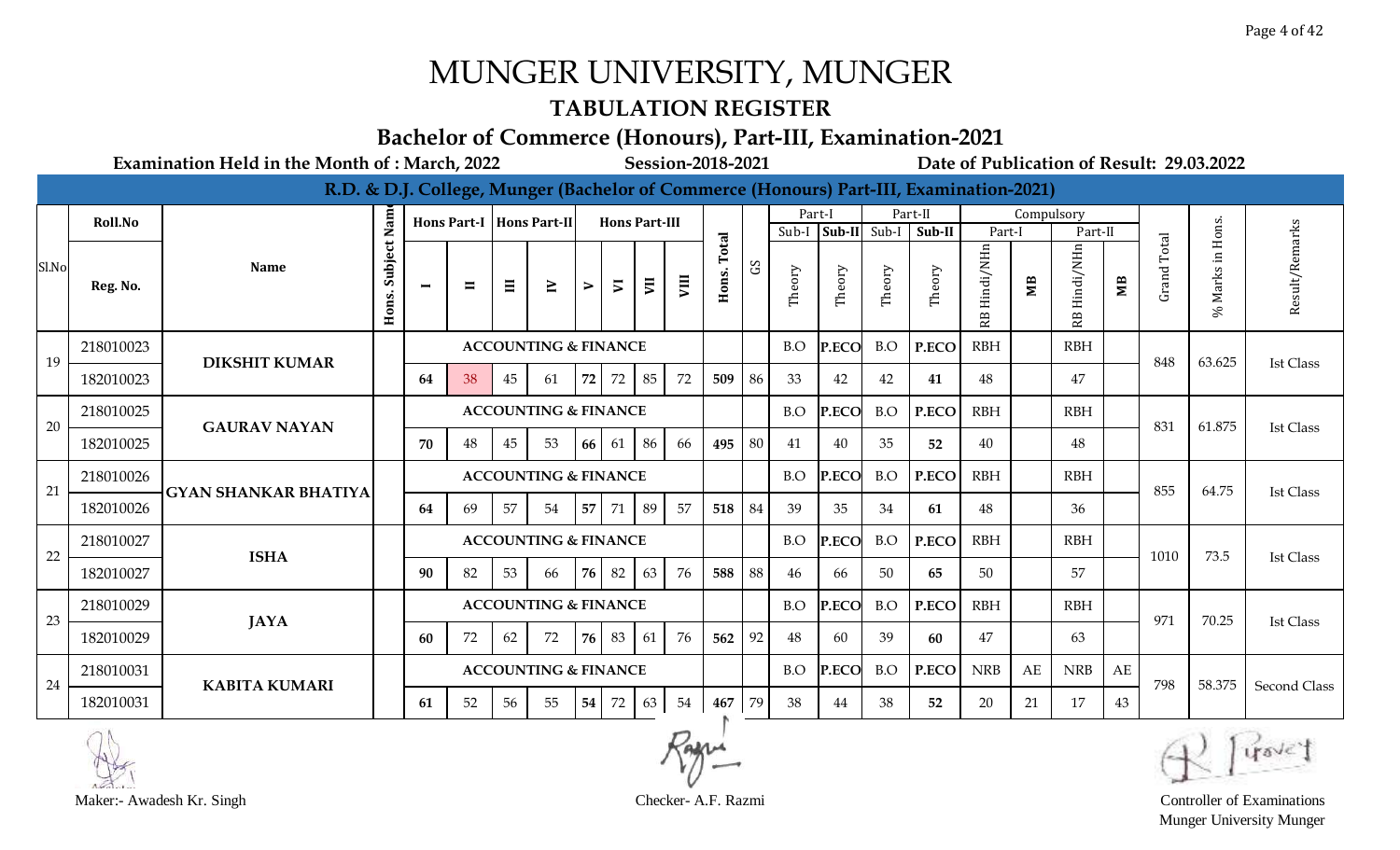### **TABULATION REGISTER**

#### **Bachelor of Commerce (Honours), Part-III, Examination-2021**

**Examination Held in the Month of : March, 2022 Session-2018-2021 Date of Publication of Result: 29.03.2022**

|       |           |                        |                  |                |                |    |                                 |    |                          |                |      |        |              |        |        |              | R.D. & D.J. College, Munger (Bachelor of Commerce (Honours) Part-III, Examination-2021) |                             |            |            |                |                    |                  |                     |
|-------|-----------|------------------------|------------------|----------------|----------------|----|---------------------------------|----|--------------------------|----------------|------|--------|--------------|--------|--------|--------------|-----------------------------------------------------------------------------------------|-----------------------------|------------|------------|----------------|--------------------|------------------|---------------------|
|       | Roll.No   |                        | Nam              |                |                |    | Hons Part-I   Hons Part-II      |    | <b>Hons Part-III</b>     |                |      |        |              | Part-I |        |              | Part-II                                                                                 |                             | Compulsory |            |                |                    |                  |                     |
|       |           |                        |                  |                |                |    |                                 |    |                          |                |      | Total  |              | Sub-I  |        | Sub-II Sub-I | Sub-II                                                                                  | Part-l                      |            | Part-II    |                | Total              |                  |                     |
| Sl.No | Reg. No.  | <b>Name</b>            | Subject<br>Hons. | $\blacksquare$ | $\blacksquare$ | Ξ  | $\geq$                          | ⋗  | $\overline{\phantom{a}}$ | $\overline{a}$ | VIII | Hons.  | $\mathbf{S}$ | Theory | Theory | Theory       | Theory                                                                                  | Hindi/NHn<br>R <sub>B</sub> | MВ         | Hindi/NHn  | M <sub>B</sub> | Grand <sup>'</sup> | % Marks in Hons. | Result/Remarks      |
| 25    | 218010033 | <b>KAJAL KUMARI</b>    |                  |                |                |    | <b>ACCOUNTING &amp; FINANCE</b> |    |                          |                |      |        |              | B.O    | P.ECO  | B.O          | P.ECO                                                                                   | <b>RBH</b>                  |            | <b>RBH</b> |                | 954                | 69.25            | <b>Ist Class</b>    |
|       | 182010033 |                        |                  | 74             | 65             | 55 | 90                              | 73 | 46                       | 78             | 73   | 554    | 87           | 55     | 58     | 47           | 60                                                                                      | 24                          | 16         | 32         | 37             |                    |                  |                     |
| 26    | 218010034 | <b>KAJOL</b>           |                  |                |                |    | <b>ACCOUNTING &amp; FINANCE</b> |    |                          |                |      |        |              | B.O    | P.ECO  | B.O          | P.ECO                                                                                   | <b>RBH</b>                  |            | <b>RBH</b> |                | 930                | 66               | <b>Ist Class</b>    |
|       | 182010034 |                        |                  | 52             | 73             | 49 | 45                              | 68 | 87                       | 86             | 68   | 528    | 84           | 42     | 57     | 46           | 62                                                                                      | 61                          |            | 50         |                |                    |                  |                     |
| 27    | 218010035 | <b>KANAK LATA</b>      |                  |                |                |    | <b>ACCOUNTING &amp; FINANCE</b> |    |                          |                |      |        |              | B.O    | P.ECO  | B.O          | P.ECO                                                                                   | <b>RBH</b>                  |            | <b>RBH</b> |                | 1003               | 73.75            | <b>Ist Class</b>    |
|       | 182010035 |                        |                  | 70             | 67             | 63 | 63                              | 85 | 88                       | 69             | 85   | 590    | 85           | 47     | 65     | 57           | 66                                                                                      | 38                          |            | 55         |                |                    |                  |                     |
| 28    | 218010037 | <b>KARAN KUMAR</b>     |                  |                |                |    | <b>ACCOUNTING &amp; FINANCE</b> |    |                          |                |      |        |              | B.O    | P.ECO  | B.O          | P.ECO                                                                                   | <b>RBH</b>                  |            | <b>RBH</b> |                | 742                | 57.5             | <b>Second Class</b> |
|       | 182010037 |                        |                  | 56             | 60             | 45 | 62                              |    | 48 80                    | 61             | 48   | 460    | 68           | 33     | 34     | 34           | 33                                                                                      | 42                          |            | 38         |                |                    |                  |                     |
| 29    | 218010038 |                        |                  |                |                |    | <b>ACCOUNTING &amp; FINANCE</b> |    |                          |                |      |        |              | B.O    | P.ECO  | B.O          | P.ECO                                                                                   | <b>RBH</b>                  |            | <b>RBH</b> |                | 837                | 62               | Ist Class           |
|       | 182010038 | <b>KESHAV Raj</b>      |                  | 48             | 55             | 55 | 77                              |    | 45 88                    | 83             | 45   | 496 86 |              | 45     | 51     | 34           | 43                                                                                      | 33                          |            | 49         |                |                    |                  |                     |
| 30    | 218010039 | <b>KHUSHBOO KUMARI</b> |                  |                |                |    | <b>ACCOUNTING &amp; FINANCE</b> |    |                          |                |      |        |              | B.O    | P.ECO  | B.O          | P.ECO                                                                                   | <b>RBH</b>                  |            | <b>RBH</b> |                | 1017               | 69.875           | <b>Ist Class</b>    |
|       | 182010039 |                        |                  | 74             | 76             | 62 | 76                              | 64 | 80                       | 63             | 64   | 559 90 |              | 53     | 64     | 66           | 66                                                                                      | 56                          |            | 63         |                |                    |                  |                     |





Munger University Munger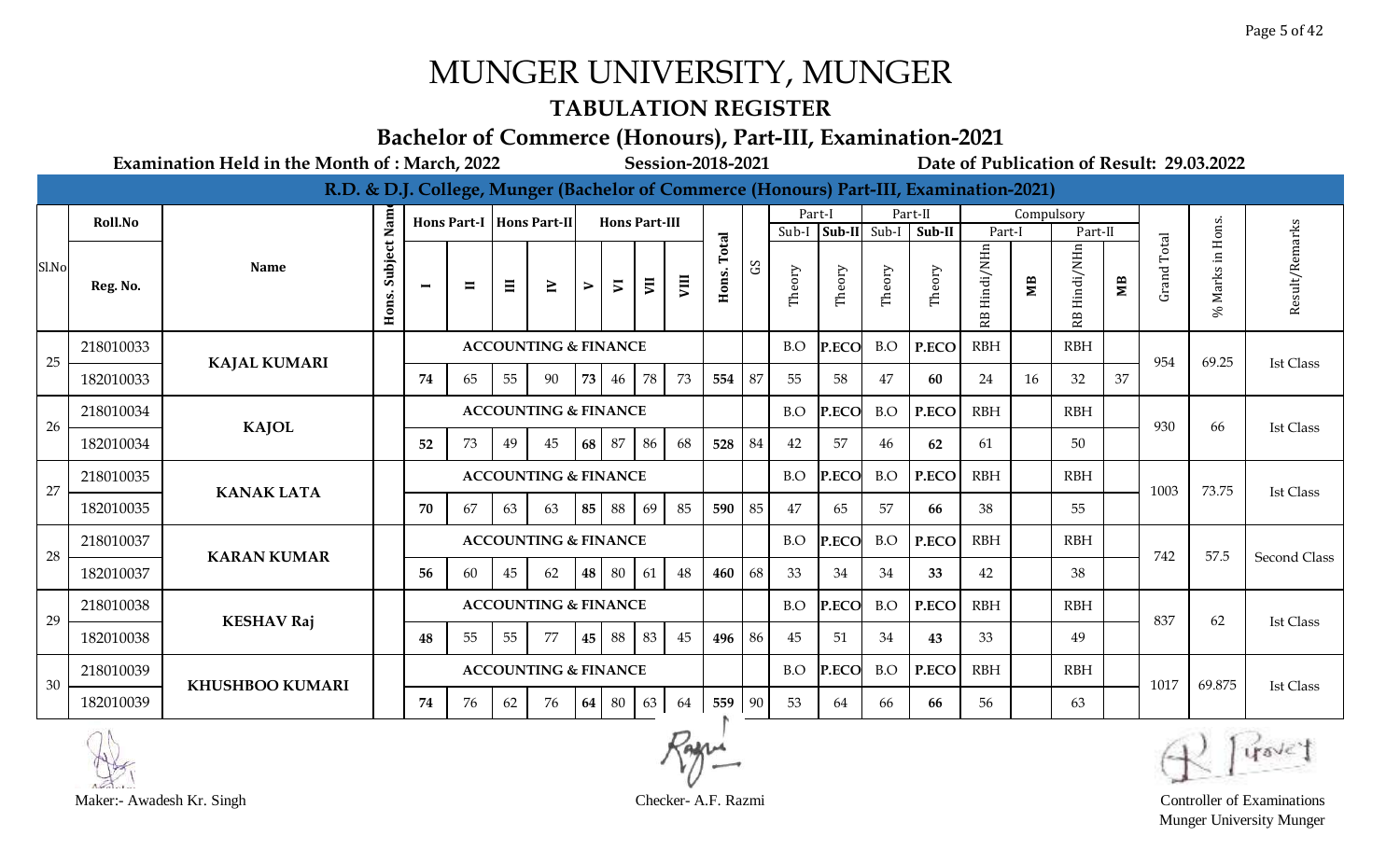#### **TABULATION REGISTER**

#### **Bachelor of Commerce (Honours), Part-III, Examination-2021**

**Examination Held in the Month of : March, 2022 Session-2018-2021 Date of Publication of Result: 29.03.2022**

|       |           |                       |                  |                          |                |          |                                 |    |                      |                         |    |        |                |        |        |              | R.D. & D.J. College, Munger (Bachelor of Commerce (Honours) Part-III, Examination-2021) |                 |            |                |             |                    |                      |                       |
|-------|-----------|-----------------------|------------------|--------------------------|----------------|----------|---------------------------------|----|----------------------|-------------------------|----|--------|----------------|--------|--------|--------------|-----------------------------------------------------------------------------------------|-----------------|------------|----------------|-------------|--------------------|----------------------|-----------------------|
|       | Roll.No   |                       | Nam              |                          |                |          | Hons Part-I   Hons Part-II      |    | <b>Hons Part-III</b> |                         |    |        |                |        | Part-I |              | Part-II                                                                                 |                 | Compulsory |                |             |                    |                      |                       |
|       |           |                       |                  |                          |                |          |                                 |    |                      |                         |    | Total  |                | Sub-I  |        | Sub-II Sub-I | Sub-II                                                                                  | Part-I          |            | Part-II        |             | Total              |                      |                       |
| Sl.No | Reg. No.  | <b>Name</b>           | Subject<br>Hons. | $\overline{\phantom{0}}$ | $\blacksquare$ | $\equiv$ | $\geq$                          | ⋗  | $\overline{v}$       | $\overline{\mathbf{E}}$ | ξ  | Hons.  | S <sub>D</sub> | Theory | Theory | Theory       | Theory                                                                                  | Hindi/NHn<br>RB | MВ         | Hindi/NHn<br>æ | $M_{\rm B}$ | Grand <sup>'</sup> | Marks in Hons.<br>S, | Result/Remarks        |
| 31    | 218010040 | <b>KISHAN PODDAR</b>  |                  |                          |                |          | <b>ACCOUNTING &amp; FINANCE</b> |    |                      |                         |    |        |                | B.O    | P.ECO  | B.O          | P.ECO                                                                                   | <b>RBH</b>      |            | <b>RBH</b>     |             | 836                | 59.75                | Second Class          |
|       | 182010040 |                       |                  | 52                       | 69             | 54       | 66                              | 64 | 48                   | 61                      | 64 | 478    | 82             | 36     | 33     | 60           | 56                                                                                      | 36              |            | 55             |             |                    |                      |                       |
| 32    | 218010041 | <b>KOMAL KUMARI</b>   |                  |                          |                |          | <b>ACCOUNTING &amp; FINANCE</b> |    |                      |                         |    |        |                | B.O    | P.ECO  | B.O          | P.ECO                                                                                   | <b>RBH</b>      |            | <b>RBH</b>     |             | 768                | 53.625               | <b>Second Class</b>   |
|       | 182010041 |                       |                  | 71                       | 50             | 45       | -61                             | 45 | 51                   | 61                      | 45 | 429    | 90             | 36     | 46     | 52           | 49                                                                                      | 33              |            | 33             |             |                    |                      |                       |
| 33    | 218010042 | <b>KRITI SARRAFF</b>  |                  |                          |                |          | <b>ACCOUNTING &amp; FINANCE</b> |    |                      |                         |    |        |                | B.O    | P.ECO  | B.O          | P.ECO                                                                                   | <b>NRB</b>      | AE         | <b>NRB</b>     | AE          | 993                | 68                   | <b>Ist Class</b>      |
|       | 182010042 |                       |                  | 82                       | 81             | 60       | 74                              | 59 | 66                   | 63                      | 59 | 544    | 90             | 67     | 65     | 66           | 63                                                                                      | 34              | 19         | 34             | 30          |                    |                      |                       |
| 34    | 218010046 | <b>MADHURI KUMARI</b> |                  |                          |                |          | <b>ACCOUNTING &amp; FINANCE</b> |    |                      |                         |    |        |                | B.O    | P.ECO  | B.O          | P.ECO                                                                                   | <b>RBH</b>      |            | <b>RBH</b>     |             | 873                | 59.625               | <b>Second Class</b>   |
|       | 182010046 |                       |                  | 70                       | 56             | 50       | 53                              | 53 | 74                   | 68                      | 53 | 477    | 86             | 44     | 58     | 54           | 58                                                                                      | 42              |            | 54             |             |                    |                      |                       |
| 35    | 218010048 | <b>MANISHA KUMARI</b> |                  |                          |                |          | <b>ACCOUNTING &amp; FINANCE</b> |    |                      |                         |    |        |                | B.O    | P.ECO  | B.O          | P.ECO                                                                                   | <b>NRB</b>      | AE         | <b>NRB</b>     | AE          | 1036               | 76.375               | <b>Ist Class With</b> |
|       | 182010048 |                       |                  | 81                       | 68             | 66       | 79                              | 79 | 77                   | 82                      | 79 | 611    | 85             | 65     | 67     | 54           | 64                                                                                      | 24              | 20         | 32             | 34          |                    |                      | Distinction           |
| 36    | 218010049 |                       |                  |                          |                |          | <b>ACCOUNTING &amp; FINANCE</b> |    |                      |                         |    |        |                | B.O    | P.ECO  | B.O          | P.ECO                                                                                   | <b>RBH</b>      |            | <b>RBH</b>     |             | 914                | 67.75                | <b>Ist Class</b>      |
|       | 182010049 | <b>MANJEET KUMAR</b>  |                  | 50                       | 72             | 50       | 62                              | 70 | 86                   | 82                      | 70 | 542 86 |                | 51     | 50     | 48           | 47                                                                                      | 43              |            | 47             |             |                    |                      |                       |





Munger University Munger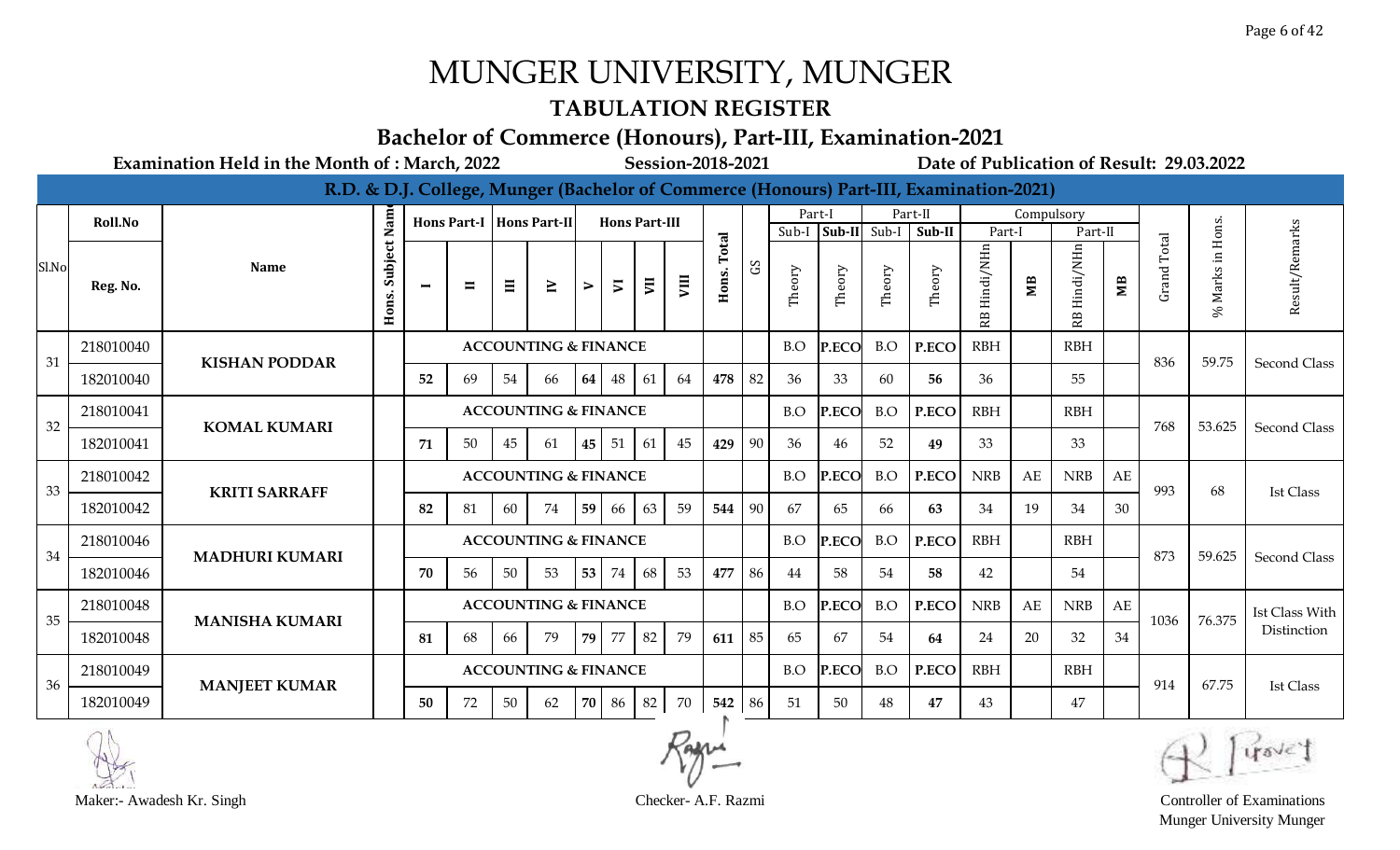#### **TABULATION REGISTER**

#### **Bachelor of Commerce (Honours), Part-III, Examination-2021**

**Examination Held in the Month of : March, 2022 Session-2018-2021 Date of Publication of Result: 29.03.2022**

|       |           |                         |                      |                |                |    |                                 |           |                      |    |      |        |              |        |              |        | R.D. & D.J. College, Munger (Bachelor of Commerce (Honours) Part-III, Examination-2021) |                 |            |                 |                |                    |                  |                     |
|-------|-----------|-------------------------|----------------------|----------------|----------------|----|---------------------------------|-----------|----------------------|----|------|--------|--------------|--------|--------------|--------|-----------------------------------------------------------------------------------------|-----------------|------------|-----------------|----------------|--------------------|------------------|---------------------|
|       | Roll.No   |                         |                      |                |                |    | Hons Part-I   Hons Part-II      |           | <b>Hons Part-III</b> |    |      |        |              | Part-I |              |        | Part-II                                                                                 |                 | Compulsory |                 |                |                    |                  |                     |
|       |           |                         |                      |                |                |    |                                 |           |                      |    |      | Total  |              | Sub-I  | Sub-II Sub-I |        | Sub-II                                                                                  | Part-I          |            | Part-II         |                | Total              |                  | arks                |
| Sl.No | Reg. No.  | <b>Name</b>             | Subject Nam<br>Hons. | $\blacksquare$ | $\blacksquare$ | Ξ  | $\geq$                          | ⋗         | $\overline{v}$       | E  | VIII | Hons.  | $\mathbf{S}$ | Theory | Theory       | Theory | Theory                                                                                  | Hindi/NHn<br>RB | MВ         | Hindi/NHn<br>RB | M <sub>B</sub> | Grand <sup>-</sup> | % Marks in Hons. | Result/Re           |
| 37    | 218010051 | <b>MD. DANISH</b>       |                      |                |                |    | <b>ACCOUNTING &amp; FINANCE</b> |           |                      |    |      |        |              | B.O    | P.ECO        | B.O    | P.ECO                                                                                   | <b>RBH</b>      |            | <b>RBH</b>      |                | 903                | 67.25            | <b>Ist Class</b>    |
|       | 182010051 |                         |                      | 58             | 57             | 52 | 68                              | <b>70</b> | 72                   | 91 | 70   | 538    | 86           | 34     | 58           | 44     | 45                                                                                      | 42              |            | 56              |                |                    |                  |                     |
| 38    | 218010052 | <b>MEHRUN NISHA</b>     |                      |                |                |    | <b>ACCOUNTING &amp; FINANCE</b> |           |                      |    |      |        |              | B.O    | P.ECO        | B.O    | P.ECO                                                                                   | <b>RBH</b>      |            | <b>RBH</b>      |                | 856                | 58.375           | <b>Second Class</b> |
|       | 182010052 |                         |                      | 82             | 56             | 41 | 51                              | 48        | 67                   | 74 | 48   | 467    | 83           | 34     | 54           | 58     | 53                                                                                      | 45              |            | 62              |                |                    |                  |                     |
| 39    | 218010053 | <b>MONIKA CHOURASIA</b> |                      |                |                |    | <b>ACCOUNTING &amp; FINANCE</b> |           |                      |    |      |        |              | B.O    | P.ECO        | B.O    | P.ECO                                                                                   | <b>RBH</b>      |            | <b>RBH</b>      |                | 1088               | 77               | Ist Class With      |
|       | 182010053 |                         |                      | 92             | 82             | 70 | 82                              |           | 70 87                | 63 | 70   | 616 91 |              | 49     | 72           | 70     | 63                                                                                      | 60              |            | 67              |                |                    |                  | Distinction         |
| 40    | 218010057 | <b>NEHA KUMARI</b>      |                      |                |                |    | <b>ACCOUNTING &amp; FINANCE</b> |           |                      |    |      |        |              | B.O    | P.ECO        | B.O    | P.ECO                                                                                   | <b>RBH</b>      |            | <b>RBH</b>      |                | 923                | 67.375           | <b>Ist Class</b>    |
|       | 182010057 |                         |                      | 84             | 63             | 56 | 68                              | 60 l      | 79                   | 69 | 60   | 539    | 73           | 57     | 51           | 50     | 60                                                                                      | 42              |            | 51              |                |                    |                  |                     |
| 41    | 218010058 | <b>NIDHI ANAND</b>      |                      |                |                |    | <b>ACCOUNTING &amp; FINANCE</b> |           |                      |    |      |        |              | B.O    | P.ECO        | B.O    | P.ECO                                                                                   | <b>NRB</b>      | AE         | <b>NRB</b>      | AE             | 949                | 67.75            | <b>Ist Class</b>    |
|       | 182010058 |                         |                      | 64             | 68             | 64 | 73                              | 62        | 81                   | 68 | 62   | 542    | 90           | 60     | 65           | 44     | 58                                                                                      | 27              | 24         | 24              | 39             |                    |                  |                     |
| 42    | 218010060 | PARASH NARAYAN KESHRI   |                      |                |                |    | <b>ACCOUNTING &amp; FINANCE</b> |           |                      |    |      |        |              | B.O    | P.ECO        | B.O    | P.ECO                                                                                   | <b>NRB</b>      | AE         | <b>NRB</b>      | AE             | 929                | 69.375           |                     |
|       | 182010060 |                         |                      | 80             | 66             | 58 | 69                              | 73        | 75                   | 61 | 73   | 555 86 |              | 50     | 62           | 41     | 57                                                                                      | 30              | 18         | 18              | 30             |                    |                  | Ist Class           |





Munger University Munger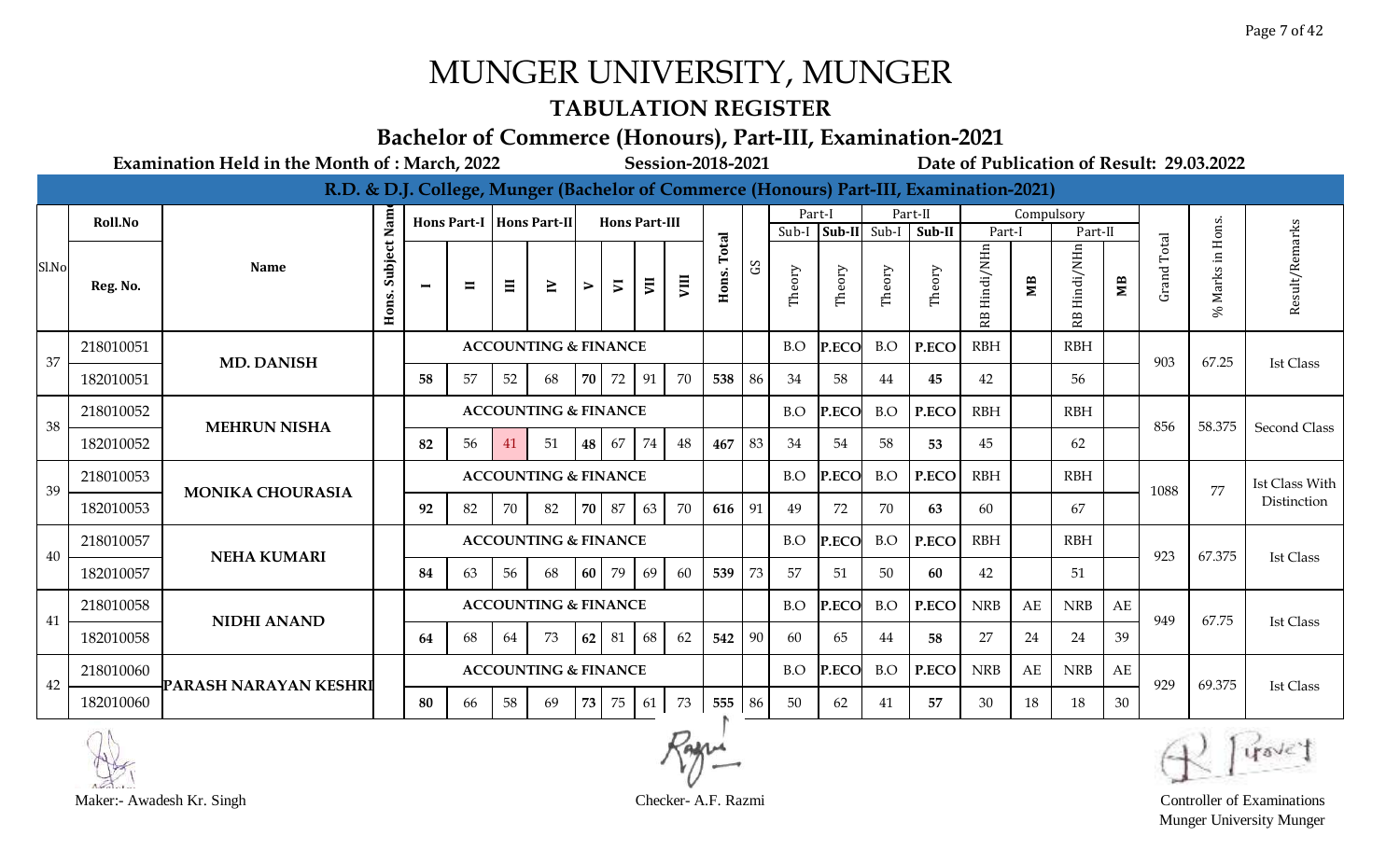### **TABULATION REGISTER**

#### **Bachelor of Commerce (Honours), Part-III, Examination-2021**

**Examination Held in the Month of : March, 2022 Session-2018-2021 Date of Publication of Result: 29.03.2022**

|       |           |                     |                  |                |                |    |                                 |            |                      |    |      |                |            |        |                |        | R.D. & D.J. College, Munger (Bachelor of Commerce (Honours) Part-III, Examination-2021) |                  |            |                 |             |                |                        |                  |
|-------|-----------|---------------------|------------------|----------------|----------------|----|---------------------------------|------------|----------------------|----|------|----------------|------------|--------|----------------|--------|-----------------------------------------------------------------------------------------|------------------|------------|-----------------|-------------|----------------|------------------------|------------------|
|       | Roll.No   |                     | Nam              |                |                |    | Hons Part-I   Hons Part-II      |            | <b>Hons Part-III</b> |    |      |                |            | Part-I |                |        | Part-II                                                                                 |                  | Compulsory |                 |             |                |                        |                  |
|       |           |                     |                  |                |                |    |                                 |            |                      |    |      |                |            | Sub-I  | $Sub-II$ Sub-I |        | Sub-II                                                                                  | Part-l           |            | Part-II         |             |                |                        |                  |
| Sl.No | Reg. No.  | <b>Name</b>         | Subject<br>Hons. | $\blacksquare$ | $\blacksquare$ | Ξ  | $\geq$                          | ⋗          | $\overline{v}$       | E  | VIII | Total<br>Hons. | $_{\rm G}$ | Theory | Theory         | Theory | Theory                                                                                  | Hindi/NHn<br>RB. | MВ         | Hindi/NHn<br>RB | $M_{\rm B}$ | Total<br>Grand | Marks in Hons.<br>$\%$ | Result/Remarks   |
| 43    | 218010061 | <b>PRAGYA</b>       |                  |                |                |    | <b>ACCOUNTING &amp; FINANCE</b> |            |                      |    |      |                |            | B.O    | P.ECO          | B.O    | P.ECO                                                                                   | <b>NRB</b>       | AE         | <b>NRB</b>      | AE          | 962            | 69.125                 | <b>Ist Class</b> |
|       | 182010061 |                     |                  | 61             | 67             | 65 | 55                              | 76         | 80                   | 73 | 76   | 553            | 87         | 57     | 66             | 56     | 56                                                                                      | 28               | 24         | 22              | 37          |                |                        |                  |
| 44    | 218010062 | <b>PRAN BALLAV</b>  |                  |                |                |    | <b>ACCOUNTING &amp; FINANCE</b> |            |                      |    |      |                |            | B.O    | P.ECO          | B.O    | P.ECO                                                                                   | <b>RBH</b>       |            | <b>RBH</b>      |             | 998            | 69.625                 | <b>Ist Class</b> |
|       | 182010062 |                     |                  | 63             | 66             | 58 | 62                              | 75         | 87                   | 71 | 75   | 557            | 87         | 60     | 54             | 66     | 61                                                                                      | 53               |            | 60              |             |                |                        |                  |
| 45    | 218010063 | PRATIBHA KUMARI     |                  |                |                |    | <b>ACCOUNTING &amp; FINANCE</b> |            |                      |    |      |                |            | B.O    | P.ECO          | B.O    | P.ECO                                                                                   | <b>RBH</b>       |            | <b>RBH</b>      |             | 904            | 61.5                   | Ist Class        |
|       | 182010063 |                     |                  | 57             | 62             | 66 | 37                              | <b>61</b>  | 75                   | 73 | 61   | 492            | 80         | 55     | 66             | 38     | 64                                                                                      | 39               |            | 70              |             |                |                        |                  |
| 46    | 218010065 | PREETI KUMARI       |                  |                |                |    | <b>ACCOUNTING &amp; FINANCE</b> |            |                      |    |      |                |            | B.O    | P.ECO          | B.O    | P.ECO                                                                                   | <b>NRB</b>       | AE         | <b>NRB</b>      | AE          | 870            | 66.25                  | <b>Ist Class</b> |
|       | 182010065 |                     |                  | 64             | 67             | 61 | 66                              | 70         | 69                   | 63 | 70   | 530            | 79         | 33     | 37             | 40     | 57                                                                                      | 34               | 25         | 26              | 34          |                |                        |                  |
| 47    | 218010066 | PRITAM KUMAR MANDAL |                  |                |                |    | <b>ACCOUNTING &amp; FINANCE</b> |            |                      |    |      |                |            | B.O    | P.ECO          | B.O    | P.ECO                                                                                   | <b>RBH</b>       |            | <b>RBH</b>      |             | 879            | 64                     | Ist Class        |
|       | 182010066 |                     |                  | 56             | 68             | 60 | 51                              | 71         | 74                   | 61 | 71   | 512            | 73         | 41     | 41             | 60     | 58                                                                                      | 43               |            | 51              |             |                |                        |                  |
| 48    | 218010067 | <b>PRITAM KUMAR</b> |                  |                |                |    | <b>ACCOUNTING &amp; FINANCE</b> |            |                      |    |      |                |            | B.O    | P.ECO          | B.O    | P.ECO                                                                                   | <b>RBH</b>       |            | <b>RBH</b>      |             | 872            | 62.375                 | <b>Ist Class</b> |
|       | 182010067 |                     |                  | 60             | 46             | 65 | 48                              | $71 \vert$ | 69                   | 69 | 71   | 499 72         |            | 36     | 47             | 60     | 63                                                                                      | 48               |            | 47              |             |                |                        |                  |



Munger University Munger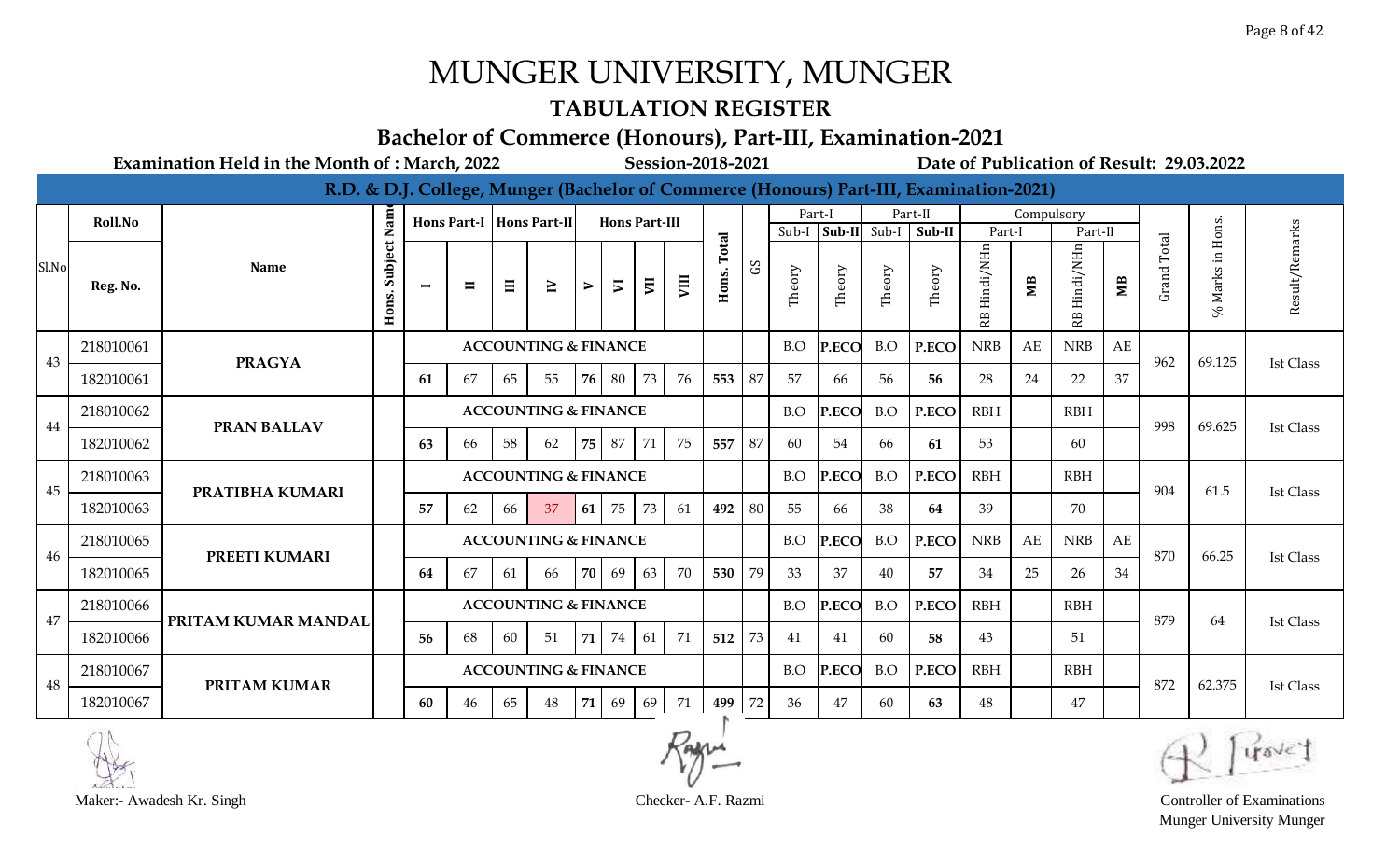### **TABULATION REGISTER**

#### **Bachelor of Commerce (Honours), Part-III, Examination-2021**

**Examination Held in the Month of : March, 2022 Session-2018-2021 Date of Publication of Result: 29.03.2022**

|       |           |                      |                  |                          |                |    |                                 |           |                      |                |      |        |    |        |              |        | R.D. & D.J. College, Munger (Bachelor of Commerce (Honours) Part-III, Examination-2021) |                 |            |            |                        |                    |                            |                       |
|-------|-----------|----------------------|------------------|--------------------------|----------------|----|---------------------------------|-----------|----------------------|----------------|------|--------|----|--------|--------------|--------|-----------------------------------------------------------------------------------------|-----------------|------------|------------|------------------------|--------------------|----------------------------|-----------------------|
|       | Roll.No   |                      | Nam              |                          |                |    | Hons Part-I   Hons Part-II      |           | <b>Hons Part-III</b> |                |      |        |    | Part-I |              |        | Part-II                                                                                 |                 | Compulsory |            |                        |                    |                            |                       |
|       |           |                      |                  |                          |                |    |                                 |           |                      |                |      | otal   |    | Sub-I  | Sub-II Sub-I |        | Sub-II                                                                                  | Part-l          |            | Part-II    |                        | Total              |                            |                       |
| Sl.No | Reg. No.  | <b>Name</b>          | Subject<br>Hons. | $\overline{\phantom{0}}$ | $\blacksquare$ | Ξ  | $\geq$                          | ⋗         | $\overline{v}$       | $\overline{y}$ | VIII | Hons.  | SJ | Theory | Theory       | Theory | Theory                                                                                  | Hindi/NHn<br>RB | MВ         | Hindi/NHn  | $\mathbf{M}\mathbf{B}$ | Grand <sup>-</sup> | Marks in Hons.<br>$\infty$ | Result/Remarks        |
| 49    | 218010068 | PRIYA KUMARI KEHSRI  |                  |                          |                |    | <b>ACCOUNTING &amp; FINANCE</b> |           |                      |                |      |        |    | B.O    | P.ECO        | B.O    | P.ECO                                                                                   | <b>RBH</b>      |            | <b>RBH</b> |                        | 1018               | 74.125                     | <b>Ist Class</b>      |
|       | 182010068 |                      |                  | 86                       | 74             | 58 | 66                              | <b>80</b> | 78                   | 71             | 80   | 593    | 83 | 51     | 66           | 55     | 62                                                                                      | 47              |            | 61         |                        |                    |                            |                       |
| 50    | 218010075 | <b>RUCHI KUMARI</b>  |                  |                          |                |    | <b>ACCOUNTING &amp; FINANCE</b> |           |                      |                |      |        |    | B.O    | P.ECO        | B.O    | P.ECO                                                                                   | <b>RBH</b>      |            | <b>RBH</b> |                        | 964                | 71                         | <b>Ist Class</b>      |
|       | 182010075 |                      |                  | 74                       | 69             | 60 | 68                              | <b>71</b> | 68                   | 87             | 71   | 568    | 81 | 43     | 59           | 57     | 46                                                                                      | -50             |            | 60         |                        |                    |                            |                       |
| 51    | 218010077 | <b>SAKET KUMAR</b>   |                  |                          |                |    | <b>ACCOUNTING &amp; FINANCE</b> |           |                      |                |      |        |    | B.O    | P.ECO        | B.O    | P.ECO                                                                                   | <b>RBH</b>      |            | <b>RBH</b> |                        | 882                | 65.75                      | Ist Class             |
|       | 182010077 |                      |                  | 57                       | 50             | 65 | 52                              | 69        | 75                   | 89             | 69   | 526    | 85 | 38     | 56           | 54     | 47                                                                                      | 33              |            | 43         |                        |                    |                            |                       |
| 52    | 218010078 | <b>SAKSHI PRIYA</b>  |                  |                          |                |    | <b>ACCOUNTING &amp; FINANCE</b> |           |                      |                |      |        |    | B.O    | P.ECO        | B.O    | P.ECO                                                                                   | <b>RBH</b>      |            | <b>RBH</b> |                        | 938                | 65.375                     | <b>Ist Class</b>      |
|       | 182010078 |                      |                  | 66                       | 67             | 61 | 45                              | 61 I      | 82                   | 80             | 61   | 523    | 86 | 43     | 62           | 65     | 58                                                                                      | 45              |            | 56         |                        |                    |                            |                       |
| 53    | 218010079 | <b>SAKSHI SRESTH</b> |                  |                          |                |    | <b>ACCOUNTING &amp; FINANCE</b> |           |                      |                |      |        |    | B.O    | P.ECO        | B.O    | P.ECO                                                                                   | <b>RBH</b>      |            | <b>RBH</b> |                        | 1013               | 74.125                     | Ist Class             |
|       | 182010079 |                      |                  | 78                       | 66             | 66 | 73                              | 69        | 84                   | 88             | 69   | 593    | 79 | 55     | 55           | 56     | 64                                                                                      | 43              |            | 68         |                        |                    |                            |                       |
| 54    | 218010080 | <b>SANTOSH KUMAR</b> |                  |                          |                |    | <b>ACCOUNTING &amp; FINANCE</b> |           |                      |                |      |        |    | B.O    | P.ECO        | B.O    | P.ECO                                                                                   | <b>NRB</b>      | AE         | <b>NRB</b> | AE                     | 999                | 76.625                     | <b>Ist Class With</b> |
|       | 182010080 |                      |                  | 76                       | 63             | 62 | 72                              | 89        | 76                   | 86             | 89   | 613 91 |    | 52     | 49           | 42     | 60                                                                                      | 32              | 19         | 29         | 31                     |                    |                            | Distinction           |



Munger University Munger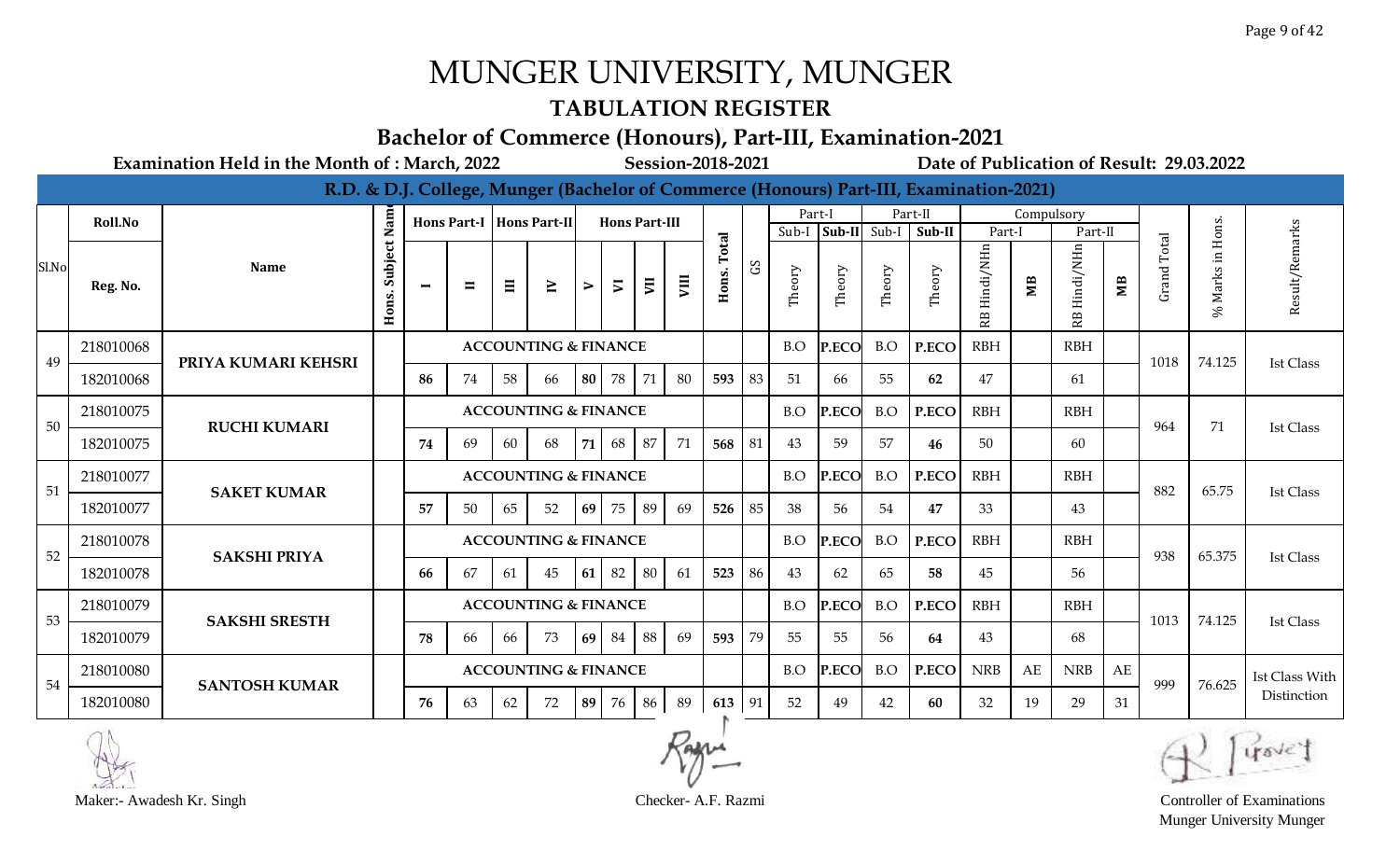#### **TABULATION REGISTER**

#### **Bachelor of Commerce (Honours), Part-III, Examination-2021**

**Examination Held in the Month of : March, 2022 Session-2018-2021 Date of Publication of Result: 29.03.2022**

|       |           |                      |                  |                |                |    |                                 |    |                      |                |    |        |    |        |        |              | R.D. & D.J. College, Munger (Bachelor of Commerce (Honours) Part-III, Examination-2021) |                 |            |                 |                        |             |                  |                       |
|-------|-----------|----------------------|------------------|----------------|----------------|----|---------------------------------|----|----------------------|----------------|----|--------|----|--------|--------|--------------|-----------------------------------------------------------------------------------------|-----------------|------------|-----------------|------------------------|-------------|------------------|-----------------------|
|       | Roll.No   |                      | Nam              |                |                |    | Hons Part-I   Hons Part-II      |    | <b>Hons Part-III</b> |                |    |        |    | Part-I |        |              | Part-II                                                                                 |                 | Compulsory |                 |                        |             |                  |                       |
|       |           |                      |                  |                |                |    |                                 |    |                      |                |    | otal   |    | Sub-I  |        | Sub-II Sub-I | Sub-II                                                                                  | Part-I          |            | Part-II         |                        |             |                  | arks                  |
| Sl.No | Reg. No.  | <b>Name</b>          | Subject<br>Hons. | $\blacksquare$ | $\blacksquare$ | Ξ  | $\geq$                          | ⋗  | $\overline{v}$       | $\overline{z}$ | ym | Hons.  | S  | Theory | Theory | Theory       | Theory                                                                                  | Hindi/NHn<br>RB | МB         | Hindi/NHn<br>RB | $\overline{\text{MB}}$ | Grand Total | % Marks in Hons. | Result/Re             |
| 55    | 218010082 | <b>SATYAM KUMAR</b>  |                  |                |                |    | <b>ACCOUNTING &amp; FINANCE</b> |    |                      |                |    |        |    | B.O    | P.ECO  | B.O          | P.ECO                                                                                   | <b>RBH</b>      |            | <b>RBH</b>      |                        | 882         | 67               | <b>Ist Class</b>      |
|       | 182010082 |                      |                  | 70             | 68             | 51 | 64                              | 76 | 68                   | 63             | 76 | 536    | 87 | 48     | 49     | 48           | 36                                                                                      | 35              |            | 43              |                        |             |                  |                       |
| 56    | 218010083 | <b>SATYAM SINGH</b>  |                  |                |                |    | <b>ACCOUNTING &amp; FINANCE</b> |    |                      |                |    |        |    | B.O    | P.ECO  | B.O          | P.ECO                                                                                   | <b>NRB</b>      | AE         | <b>NRB</b>      | AE                     | 842         | 63.75            | <b>Ist Class</b>      |
|       | 182010083 |                      |                  | 47             | 50             | 57 | 39                              |    | 80 86                | 71             | 80 | 510    | 83 | 45     | 48     | 43           | 45                                                                                      | 17              | 21         | 24              | 27                     |             |                  |                       |
| 57    | 218010085 | <b>SAURAV KUMAR</b>  |                  |                |                |    | <b>ACCOUNTING &amp; FINANCE</b> |    |                      |                |    |        |    | B.O    | P.ECO  | B.O          | P.ECO                                                                                   | <b>RBH</b>      |            | <b>RBH</b>      |                        | 872         | 63.625           | <b>Ist Class</b>      |
|       | 182010085 |                      |                  | 53             | 66             | 53 | 49                              | 78 | 72                   | 60             | 78 | 509    | 85 | 38     | 46     | 51           | 48                                                                                      | 42              |            | 53              |                        |             |                  |                       |
| 58    | 218010086 | <b>SHALINI PRIYA</b> |                  |                |                |    | <b>ACCOUNTING &amp; FINANCE</b> |    |                      |                |    |        |    | B.O    | P.ECO  | B.O          | P.ECO                                                                                   | <b>RBH</b>      |            | <b>RBH</b>      |                        | 1056        | 76.5             | <b>Ist Class With</b> |
|       | 182010086 |                      |                  | 81             | 72             | 66 | 67                              | 83 | 78                   | 82             | 83 | 612    | 87 | 67     | 55     | 62           | 54                                                                                      | 56              |            | 63              |                        |             |                  | Distinction           |
| 59    | 218010087 | <b>SHIKHA KUMARI</b> |                  |                |                |    | <b>ACCOUNTING &amp; FINANCE</b> |    |                      |                |    |        |    | B.O    | P.ECO  | B.O          | P.ECO                                                                                   | <b>NRB</b>      | AE         | <b>NRB</b>      | AE                     | 844         | 63.375           | <b>Ist Class</b>      |
|       | 182010087 |                      |                  | 60             | 64             | 61 | 73                              |    | 56 74                | 63             | 56 | 507    | 73 | 57     | 39     | 50           | 46                                                                                      | 19              | 22         | 29              | 24                     |             |                  |                       |
| 60    | 218010088 | <b>SHIMPY RANI</b>   |                  |                |                |    | <b>ACCOUNTING &amp; FINANCE</b> |    |                      |                |    |        |    | B.O    | P.ECO  | B.O          | P.ECO                                                                                   | <b>RBH</b>      |            | <b>RBH</b>      |                        | 1026        | 73.5             | <b>Ist Class</b>      |
|       | 182010088 |                      |                  | 88             | 69             | 67 | 71                              | 73 | 78                   | 69             | 73 | 588 83 |    | 66     | 55     | 56           | 67                                                                                      | 56              |            | 55              |                        |             |                  |                       |





Munger University Munger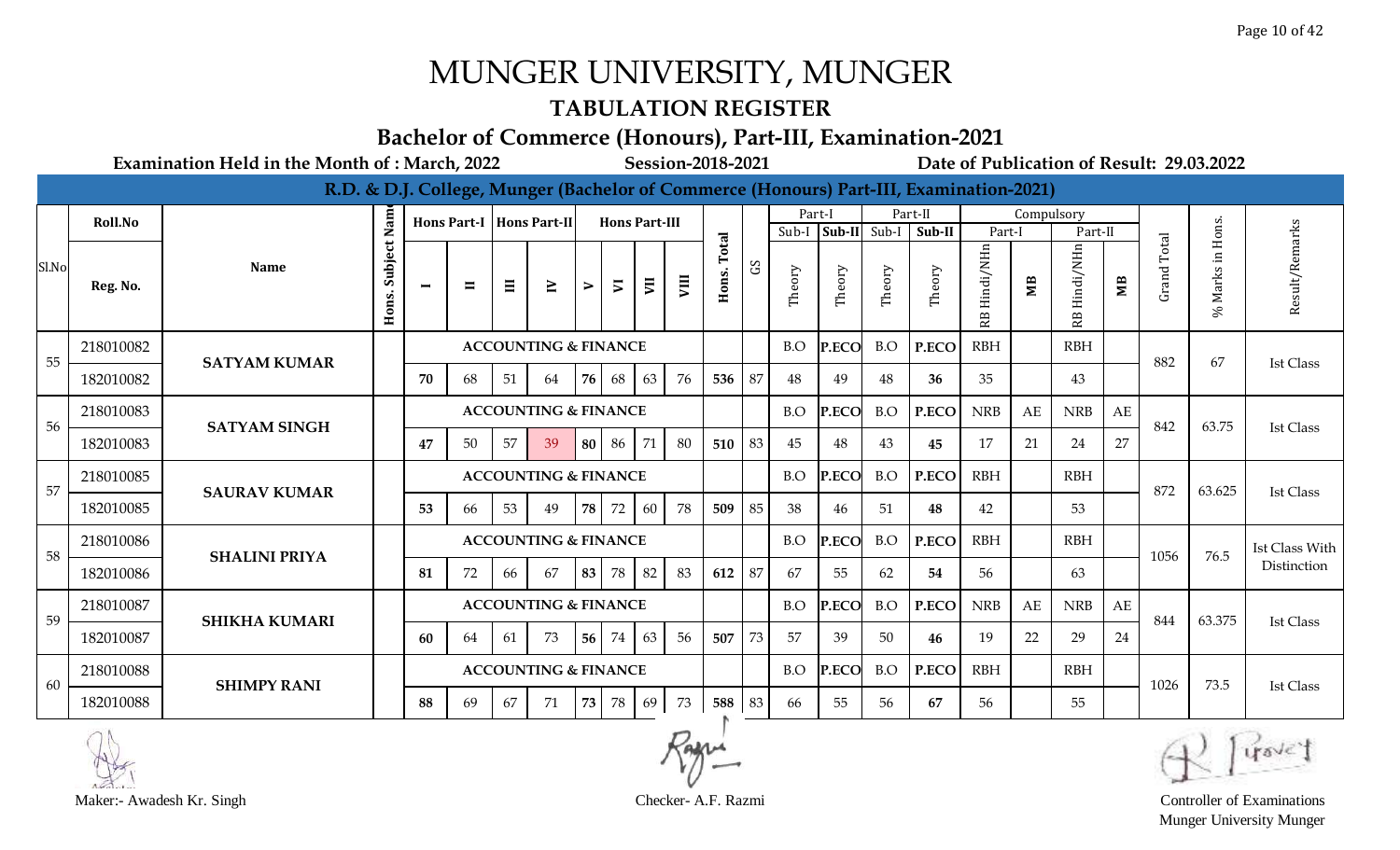### **TABULATION REGISTER**

#### **Bachelor of Commerce (Honours), Part-III, Examination-2021**

**Examination Held in the Month of : March, 2022 Session-2018-2021 Date of Publication of Result: 29.03.2022**

|       |           |                       |                  |                |                |    |                                 |           |                      |    |    |        |              |        |        |              | R.D. & D.J. College, Munger (Bachelor of Commerce (Honours) Part-III, Examination-2021) |                 |            |            |                |                    |                  |                     |
|-------|-----------|-----------------------|------------------|----------------|----------------|----|---------------------------------|-----------|----------------------|----|----|--------|--------------|--------|--------|--------------|-----------------------------------------------------------------------------------------|-----------------|------------|------------|----------------|--------------------|------------------|---------------------|
|       | Roll.No   |                       | Nam              |                |                |    | Hons Part-I   Hons Part-II      |           | <b>Hons Part-III</b> |    |    |        |              |        | Part-I |              | Part-II                                                                                 |                 | Compulsory |            |                |                    |                  |                     |
|       |           |                       |                  |                |                |    |                                 |           |                      |    |    | Total  |              | Sub-I  |        | Sub-II Sub-I | Sub-II                                                                                  | Part-1          |            | Part-II    |                | Total              |                  | arks                |
| Sl.No | Reg. No.  | <b>Name</b>           | Subject<br>Hons. | $\blacksquare$ | $\blacksquare$ | Ξ  | $\geq$                          | ⋗         | $\overline{v}$       | E  | VШ | Hons.  | $\mathbf{S}$ | Theory | Theory | Theory       | Theory                                                                                  | Hindi/NHn<br>В. | МB         | Hindi/NHn  | M <sub>B</sub> | Grand <sup>'</sup> | % Marks in Hons. | Result/Rem          |
| 61    | 218010089 | <b>SHRITI KUMARI</b>  |                  |                |                |    | <b>ACCOUNTING &amp; FINANCE</b> |           |                      |    |    |        |              | B.O    | P.ECO  | B.O          | P.ECO                                                                                   | <b>NRB</b>      | AE         | <b>NRB</b> | AE             | 958                | 63.875           | Ist Class           |
|       | 182010089 |                       |                  | 70             | 74             | 64 | 49                              | 67        | 62                   | 58 | 67 | 511    | 83           | 70     | 64     | 56           | 69                                                                                      | 33              | 22         | 32         | 40             |                    |                  |                     |
| 62    | 218010091 | <b>SHIVANI KUMARI</b> |                  |                |                |    | <b>ACCOUNTING &amp; FINANCE</b> |           |                      |    |    |        |              | B.O    | P.ECO  | B.O          | P.ECO                                                                                   | <b>RBH</b>      |            | <b>RBH</b> |                | 852                | 58.75            | <b>Second Class</b> |
|       | 182010091 |                       |                  | 53             | 56             | 67 | 32                              | 67        | 81                   | 47 | 67 | 470    | 74           | 51     | 55     | 56           | 58                                                                                      | 33              |            | 55         |                |                    |                  |                     |
| 63    | 218010095 | <b>SIMRAN BHARTI</b>  |                  |                |                |    | <b>ACCOUNTING &amp; FINANCE</b> |           |                      |    |    |        |              | B.O    | P.ECO  | B.O          | P.ECO                                                                                   | <b>NRB</b>      | AE         | <b>NRB</b> | AE             | 803                | 55.5             | Second Class        |
|       | 182010095 |                       |                  | 48             | 49             | 38 | 54                              | 63        | 78                   | 51 | 63 | 444    | 65           | -58    | 39     | 51           | 52                                                                                      | 24              | 22         | 30         | 40             |                    |                  |                     |
| 64    | 218010099 | <b>SONALI KUMARI</b>  |                  |                |                |    | <b>ACCOUNTING &amp; FINANCE</b> |           |                      |    |    |        |              | B.O    | P.ECO  | B.O          | P.ECO                                                                                   | <b>RBH</b>      |            | <b>RBH</b> |                | 948                | 68.375           | <b>Ist Class</b>    |
|       | 182010099 |                       |                  | 62             | 58             | 60 | 54                              | 75        | 79                   | 84 | 75 | 547    | 80           | 60     | 50     | 54           | 59                                                                                      | 46              |            | 52         |                |                    |                  |                     |
| 65    | 218010100 | <b>SONAM KUMARI</b>   |                  |                |                |    | <b>ACCOUNTING &amp; FINANCE</b> |           |                      |    |    |        |              | B.O    | P.ECO  | B.O          | P.ECO                                                                                   | <b>NRB</b>      | AE         | <b>NRB</b> | AE             | 949                | 68               | Ist Class           |
|       | 182010100 |                       |                  | 75             | 54             | 66 | 72                              | <b>69</b> | 53                   | 86 | 69 | 544 83 |              | 58     | 37     | 57           | 69                                                                                      | 32              | 23         | 28         | 41             |                    |                  |                     |
| 66    | 218010102 |                       |                  |                |                |    | <b>ACCOUNTING &amp; FINANCE</b> |           |                      |    |    |        |              | B.O    | P.ECO  | B.O          | P.ECO                                                                                   | <b>RBH</b>      |            | <b>RBH</b> |                | 985                | 72.625           | <b>Ist Class</b>    |
|       | 182010102 | <b>SRITI KUMARI</b>   |                  | 84             | 70             | 64 | 53                              | 71        | 86                   | 82 | 71 | 581 87 |              | 60     | 55     | 50           | 50                                                                                      | 53              |            | 49         |                |                    |                  |                     |



Maker:- Awadesh Kr. Singh Checker- A.F. Razmi Controller of Examinations Munger University Munger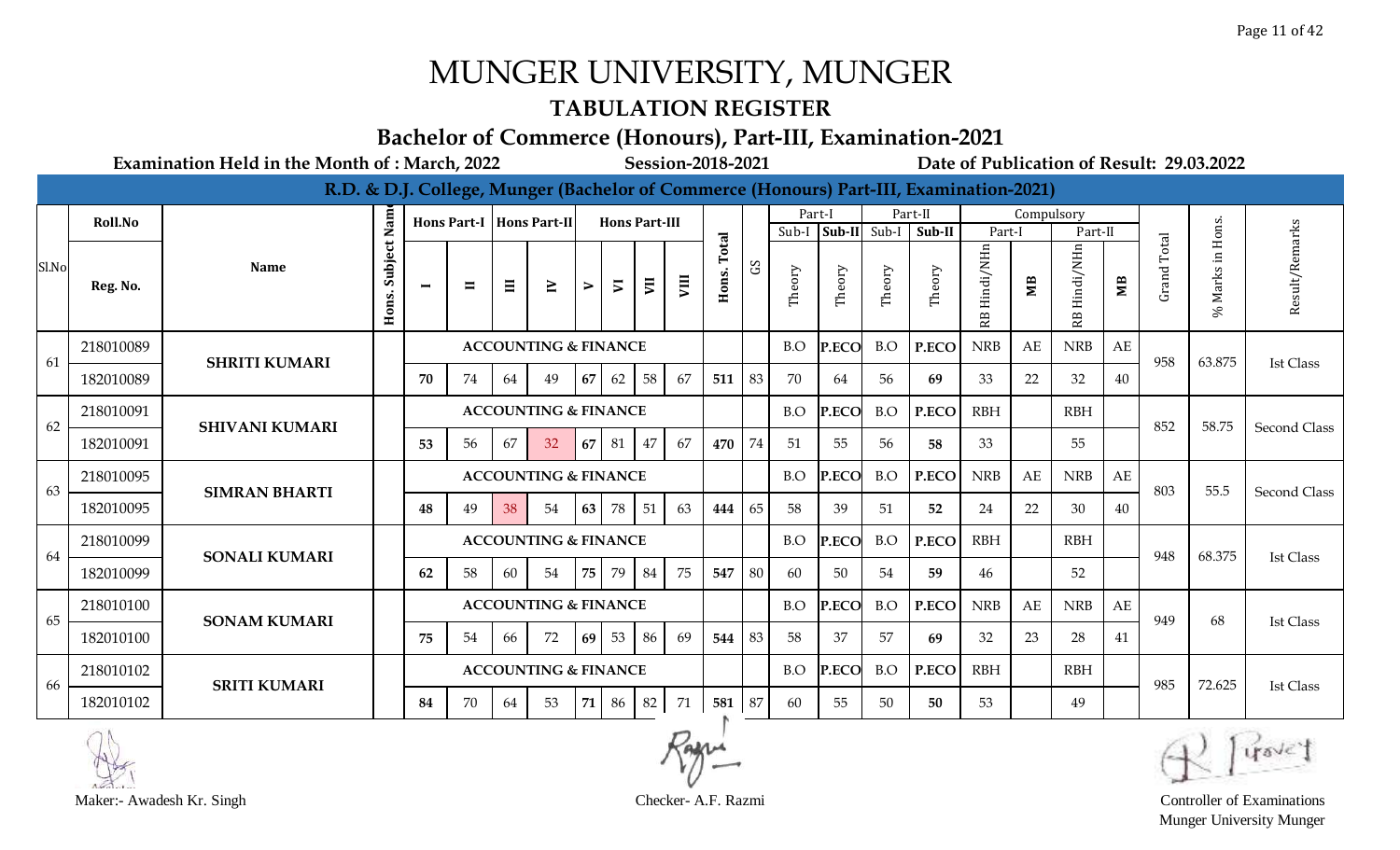### **TABULATION REGISTER**

#### **Bachelor of Commerce (Honours), Part-III, Examination-2021**

**Examination Held in the Month of : March, 2022 Session-2018-2021 Date of Publication of Result: 29.03.2022**

|       |           |                            |                  |                |                |    |                                 |    |                      |    |      |        |              |        |        |              | R.D. & D.J. College, Munger (Bachelor of Commerce (Honours) Part-III, Examination-2021) |                  |            |                 |                |                    |                  |                       |
|-------|-----------|----------------------------|------------------|----------------|----------------|----|---------------------------------|----|----------------------|----|------|--------|--------------|--------|--------|--------------|-----------------------------------------------------------------------------------------|------------------|------------|-----------------|----------------|--------------------|------------------|-----------------------|
|       | Roll.No   |                            | Nam              |                |                |    | Hons Part-I   Hons Part-II      |    | <b>Hons Part-III</b> |    |      |        |              |        | Part-I |              | Part-II                                                                                 |                  | Compulsory |                 |                |                    |                  |                       |
|       |           |                            |                  |                |                |    |                                 |    |                      |    |      | Total  |              | Sub-I  |        | Sub-II Sub-I | Sub-II                                                                                  | Part-1           |            | Part-II         |                | Total              |                  |                       |
| Sl.No | Reg. No.  | <b>Name</b>                | Subject<br>Hons. | $\blacksquare$ | $\blacksquare$ | Ξ  | $\geq$                          | ⋗  | $\overline{v}$       | E  | VIII | Hons.  | $\mathbf{S}$ | Theory | Theory | Theory       | Theory                                                                                  | Hindi/NHn<br>RB. | МB         | Hindi/NHn<br>RB | M <sub>B</sub> | Grand <sup>-</sup> | % Marks in Hons. | Result/Remarks        |
| 67    | 218010109 | <b>SWATI KUMARI</b>        |                  |                |                |    | <b>ACCOUNTING &amp; FINANCE</b> |    |                      |    |      |        |              | B.O    | P.ECO  | B.O          | P.ECO                                                                                   | <b>RBH</b>       |            | <b>RBH</b>      |                | 1057               | 75.625           | <b>Ist Class With</b> |
|       | 182010109 |                            |                  | 84             | 72             | 70 | 61                              | 77 | 91                   | 73 | 77   | 605    | 81           | 65     | 65     | 62           | 63                                                                                      | 58               |            | 58              |                |                    |                  | Distinction           |
| 68    | 218010110 | <b>SWIKRITI</b>            |                  |                |                |    | <b>ACCOUNTING &amp; FINANCE</b> |    |                      |    |      |        |              | B.O    | P.ECO  | B.O          | P.ECO                                                                                   | <b>RBH</b>       |            | <b>RBH</b>      |                | 1060               | 76.125           | Ist Class With        |
|       | 182010110 |                            |                  | 85             | 77             | 68 | 68                              | 78 | 69                   | 86 | 78   | 609    | 85           | 70     | 68     | 56           | 63                                                                                      | 60               |            | 49              |                |                    |                  | Distinction           |
| 69    | 218010113 | <b>VISHAL KUMAR PASWAN</b> |                  |                |                |    | <b>ACCOUNTING &amp; FINANCE</b> |    |                      |    |      |        |              | B.O    | P.ECO  | B.O          | P.ECO                                                                                   | <b>RBH</b>       |            | <b>RBH</b>      |                | 864                | 62.25            | Ist Class             |
|       | 182010113 |                            |                  | 60             | 57             | 67 | 56                              | 63 | 54                   | 78 | 63   | 498    | 83           | -53    | 38     | 54           | 57                                                                                      | 40               |            | 41              |                |                    |                  |                       |
| 70    | 218010114 | <b>ZARA HAYAT</b>          |                  |                |                |    | <b>ACCOUNTING &amp; FINANCE</b> |    |                      |    |      |        |              | B.O    | P.ECO  | B.O          | P.ECO                                                                                   | <b>RBH</b>       |            | <b>RBH</b>      |                | 972                | 68.75            | <b>Ist Class</b>      |
|       | 182010114 |                            |                  | 85             | 68             | 63 | 67                              | 77 | 60                   | 53 | 77   | 550    | 83           | 58     | 53     | 54           | 61                                                                                      | 62               |            | 51              |                |                    |                  |                       |
| 71    | 218010115 | <b>AMAN KUMAR</b>          |                  |                |                |    | <b>ACCOUNTING &amp; FINANCE</b> |    |                      |    |      |        |              | B.O    | P.ECO  | B.O          | P.ECO                                                                                   | <b>RBH</b>       |            | <b>RBH</b>      |                | 1043               | 74.75            | Ist Class             |
|       | 182010115 |                            |                  | 75             | 71             | 66 | 70                              |    | 86 83                | 61 | 86   | 598    | 87           | 60     | 64     | 67           | 60                                                                                      | 61               |            | 46              |                |                    |                  |                       |
| 72    | 218010116 | <b>DIVYANSHU</b>           |                  |                |                |    | <b>ACCOUNTING &amp; FINANCE</b> |    |                      |    |      |        |              | B.O    | P.ECO  | B.O          | P.ECO                                                                                   | <b>RBH</b>       |            | <b>RBH</b>      |                | 1048               | 74.625           | <b>Ist Class</b>      |
|       | 182010116 |                            |                  | 70             | 72             | 70 | 67                              | 84 | 84                   | 66 | 84   | 597 87 |              | 59     | 67     | 58           | 60                                                                                      | 60               |            | 60              |                |                    |                  |                       |



Munger University Munger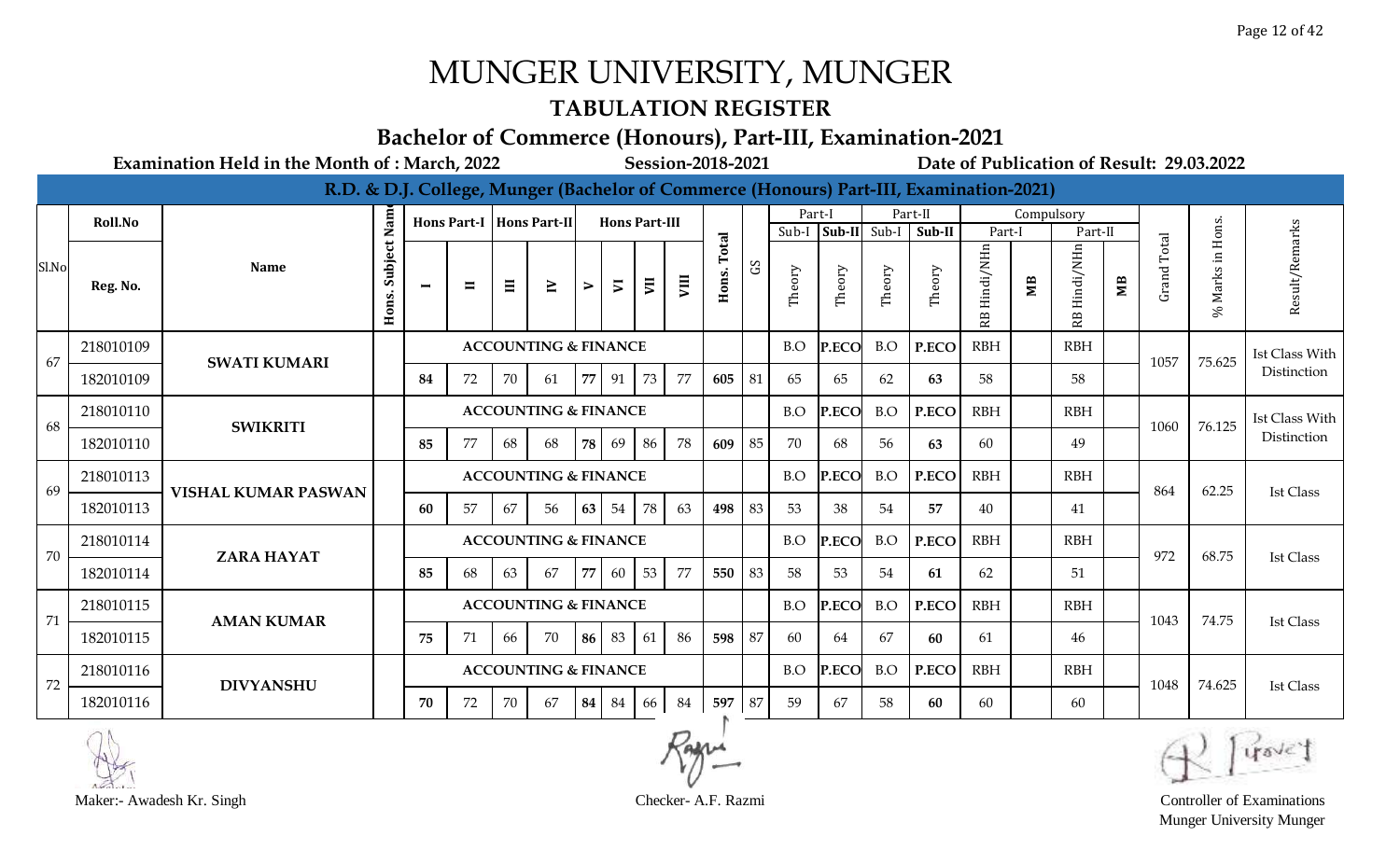#### **TABULATION REGISTER**

#### **Bachelor of Commerce (Honours), Part-III, Examination-2021**

|                |           |                         |                       |                |                                |       |                                 |        |                          |                      |      |                       |    |        |                        |        | D.R.S. College, Sikandra (Bachelor of Commerce (Honours) Part-III, Examination-2021) |                 |            |                 |    |             |                                              |                       |
|----------------|-----------|-------------------------|-----------------------|----------------|--------------------------------|-------|---------------------------------|--------|--------------------------|----------------------|------|-----------------------|----|--------|------------------------|--------|--------------------------------------------------------------------------------------|-----------------|------------|-----------------|----|-------------|----------------------------------------------|-----------------------|
|                | Roll.No   |                         |                       |                | <b>Hons Part-I Hons Part-I</b> |       |                                 |        |                          | <b>Hons Part-III</b> |      |                       |    | Part-I |                        |        | Part-II                                                                              |                 | Compulsory |                 |    |             |                                              |                       |
|                |           |                         |                       |                |                                |       |                                 |        |                          |                      |      |                       |    |        | Sub-I $ Sub-II $ Sub-I |        | $\vert$ Sub-II                                                                       | Part-I          |            | Part-II         |    |             |                                              |                       |
| Sl.No          | Reg. No.  | <b>Name</b>             | Subject Name<br>Hons. | $\blacksquare$ | $\blacksquare$                 | $\Xi$ | $\geq$                          | $\geq$ | $\overline{\phantom{a}}$ | $\overline{5}$       | VIII | <b>Total</b><br>Hons. | S  | Theory | Theory                 | Theory | Theory                                                                               | Hindi/NHn<br>RB | МB         | Hindi/NHn<br>RB | МB | Grand Total | Marks in Hons.<br>$\mathcal{S}_{\mathsf{G}}$ | Result/Remarks        |
| $\mathbf{1}$   | 218270001 | <b>AARTI KUMARI</b>     |                       |                |                                |       | <b>ACCOUNTING &amp; FINANCE</b> |        |                          |                      |      |                       |    | B.O    | P.ECO                  | B.O    | P.ECO                                                                                | <b>RBH</b>      |            | <b>RBH</b>      |    | 860         | 64.125                                       | <b>Ist Class</b>      |
|                | 182270001 |                         |                       | 50             | 52                             | 66    | 70                              | 67     | 66                       | 70                   | 72   | 513                   | 78 | 44     | 51                     | 47     | 65                                                                                   | 14              |            | 48              |    |             |                                              |                       |
| $\overline{2}$ | 218270002 | <b>AMAN KUMAR</b>       |                       |                |                                |       | <b>ACCOUNTING &amp; FINANCE</b> |        |                          |                      |      |                       |    | B.O    | P.ECO                  | B.O    | P.ECO                                                                                | <b>RBH</b>      |            | <b>RBH</b>      |    | 893         | 67.375                                       | <b>Ist Class</b>      |
|                | 182270002 |                         |                       | 57             | 65                             | 69    | 75                              | 77     | 71                       | 65                   | 60   | 539                   | 74 | 46     | 37                     | 35     | 54                                                                                   | 53              |            | 55              |    |             |                                              |                       |
| 3              | 218270003 | <b>AMAN KUMAR SINGH</b> |                       |                |                                |       | <b>ACCOUNTING &amp; FINANCE</b> |        |                          |                      |      |                       |    | B.O    | P.ECO                  | B.O    | P.ECO                                                                                | <b>RBH</b>      |            | RBH             |    | 811         | 58.75                                        | <b>Second Class</b>   |
|                | 182270003 |                         |                       | 51             | 45                             | 52    | 60                              | 73     | 60                       | 64                   | 65   | 470                   | 86 | 50     | 37                     | 39     | 61                                                                                   | 33              |            | 35              |    |             |                                              |                       |
| $\overline{4}$ | 218270004 | <b>AMARJIT KUMAR</b>    |                       |                |                                |       | <b>ACCOUNTING &amp; FINANCE</b> |        |                          |                      |      |                       |    | B.O    | P.ECO                  | B.O    | P.ECO                                                                                | <b>RBH</b>      |            | RBH             |    | 837         |                                              | 59.375   Second Class |
|                | 182270004 |                         |                       | 56             | 45                             | 61    | 72                              | 59     | 71                       | 54                   | 57   | 475                   | 86 | 46     | 47                     | 37     | 54                                                                                   | 47              |            | 45              |    |             |                                              |                       |
| 5              | 218270006 | <b>JUHI PARWEEN</b>     |                       |                |                                |       | <b>ACCOUNTING &amp; FINANCE</b> |        |                          |                      |      |                       |    | B.O    | P.ECO                  | B.O    | P.ECO                                                                                | <b>RBH</b>      |            | <b>RBH</b>      |    | 926         | 69                                           | <b>Ist Class</b>      |
|                | 182270006 |                         |                       | 54             | 53                             | 67    | 75                              | 76     | 80                       | 87                   | 60   | 552                   | 82 | 41     | 46                     | 41     | 62                                                                                   | 47              |            | 55              |    |             |                                              |                       |



Maker:- Awadesh Kr. Singh Checker- A.F. Razmi Controller of Examinations Munger University Munger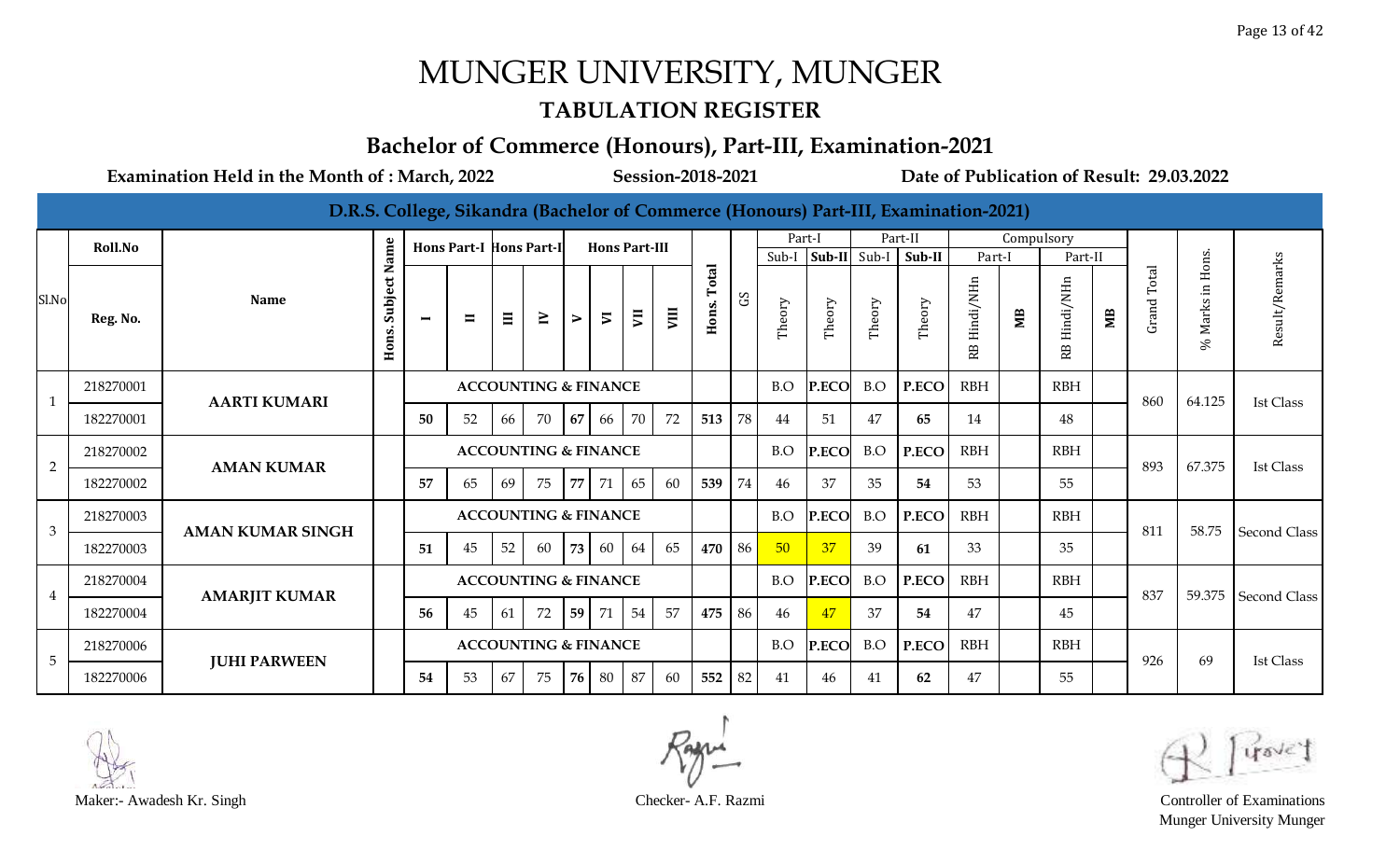#### **TABULATION REGISTER**

#### **Bachelor of Commerce (Honours), Part-III, Examination-2021**

|                |           |                      |                       |                |                                |       |                                 |                  |                          |                      |      |                       |    |        |                |        | D.R.S. College, Sikandra (Bachelor of Commerce (Honours) Part-III, Examination-2021) |                 |            |                              |    |                             |                  |                     |
|----------------|-----------|----------------------|-----------------------|----------------|--------------------------------|-------|---------------------------------|------------------|--------------------------|----------------------|------|-----------------------|----|--------|----------------|--------|--------------------------------------------------------------------------------------|-----------------|------------|------------------------------|----|-----------------------------|------------------|---------------------|
|                | Roll.No   |                      |                       |                | <b>Hons Part-I Hons Part-I</b> |       |                                 |                  |                          | <b>Hons Part-III</b> |      |                       |    | Part-I |                |        | Part-II                                                                              |                 | Compulsory |                              |    |                             |                  |                     |
|                |           |                      |                       |                |                                |       |                                 |                  |                          |                      |      |                       |    | Sub-I  | $Sub-II$ Sub-I |        | Sub-II                                                                               | Part-I          |            | Part-II                      |    |                             |                  |                     |
| Sl.No          | Reg. No.  | <b>Name</b>          | Subject Name<br>Hons. | $\blacksquare$ | $\blacksquare$                 | $\Xi$ | $\geq$                          | $\triangleright$ | $\overline{\phantom{0}}$ | $\overline{5}$       | VIII | <b>Total</b><br>Hons. | S  | Theory | Theory         | Theory | Theory                                                                               | Hindi/NHn<br>RB | ЯM         | Hindi/NHn<br>RB <sub>1</sub> | МB | Total<br>Grand <sup>-</sup> | % Marks in Hons. | Result/Remarks      |
| 6              | 218270007 | <b>KUMAR SAURAV</b>  |                       |                |                                |       | <b>ACCOUNTING &amp; FINANCE</b> |                  |                          |                      |      |                       |    | B.O    | P.ECO          | B.O    | P.ECO                                                                                | <b>RBH</b>      |            | <b>RBH</b>                   |    | 919                         | 67.75            | <b>Ist Class</b>    |
|                | 182270007 |                      |                       | 76             | 62                             | 75    | 50                              | 77               | 66                       | 82                   | 54   | 542                   | 80 | 44     | 40             | 53     | 62                                                                                   | 51              |            | 47                           |    |                             |                  |                     |
| $\overline{7}$ | 218270008 | <b>KUMARI SIMPAL</b> |                       |                |                                |       | <b>ACCOUNTING &amp; FINANCE</b> |                  |                          |                      |      |                       |    | B.O    | P.ECO          | B.O    | P.ECO                                                                                | <b>RBH</b>      |            | <b>RBH</b>                   |    | 1025                        | 73.5             | <b>Ist Class</b>    |
|                | 182270008 |                      |                       | 63             | 67                             | 70    | 71                              | 74               | 77                       | 91                   | 75   | 588                   | 92 | 51     | 56             | 63     | 65                                                                                   | 60              |            | 50                           |    |                             |                  |                     |
| 8              | 218270012 | <b>POOJA KUMARI</b>  |                       |                |                                |       | <b>ACCOUNTING &amp; FINANCE</b> |                  |                          |                      |      |                       |    | B.O    | P.ECO          | B.O    | P.ECO                                                                                | <b>RBH</b>      |            | <b>RBH</b>                   |    | 806                         | 53.75            | <b>Second Class</b> |
|                | 182270012 |                      |                       | 45             | 46                             | 46    | 52                              | 62               | 57                       | 65                   | 57   | 430                   | 94 | 40     | 39             | 37     | 67                                                                                   | 52              |            | 47                           |    |                             |                  |                     |
| 9              | 218270013 | PRINCE KUMAR SINGH   |                       |                |                                |       | <b>ACCOUNTING &amp; FINANCE</b> |                  |                          |                      |      |                       |    | B.O    | P.ECO          | B.O    | P.ECO                                                                                | <b>RBH</b>      |            | RBH                          |    | 880                         | 61.5             | <b>Ist Class</b>    |
|                | 182270013 |                      |                       | 54             | 67                             | 56    | 64                              | 54               | 60                       | 72                   | 65   | 492                   | 94 | 36     | 56             | 35     | 67                                                                                   | 54              |            | 46                           |    |                             |                  |                     |
| 10             | 218270015 | <b>PUSHPA KUMARI</b> |                       |                |                                |       | <b>ACCOUNTING &amp; FINANCE</b> |                  |                          |                      |      |                       |    | B.O    | P.ECO          | B.O    | P.ECO                                                                                | <b>RBH</b>      |            | <b>RBH</b>                   |    | 801                         | 50.25            | <b>Second Class</b> |
|                | 182270015 |                      |                       | 48             | 60                             | 46    | 45                              | 36               | 58                       | 45                   | 64   | 402                   | 84 | 54     | 64             | 42     | 58                                                                                   | 48              |            | 49                           |    |                             |                  |                     |



Maker:- Awadesh Kr. Singh Checker- A.F. Razmi Controller of Examinations Munger University Munger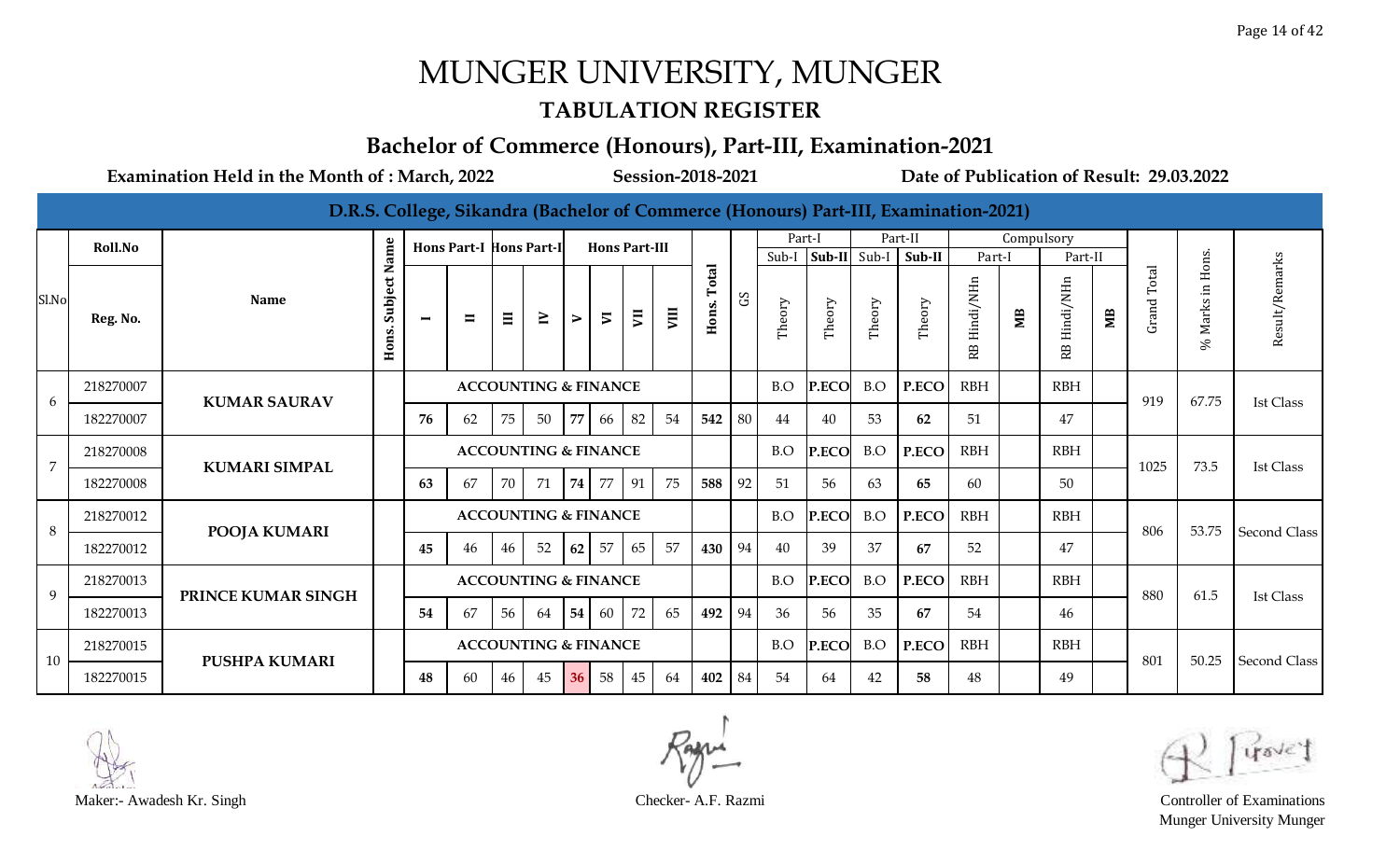#### **TABULATION REGISTER**

#### **Bachelor of Commerce (Honours), Part-III, Examination-2021**

|       |                |                      |                       |                |                                |          |                                 |                  |                          |                      |    |                |              |        |                |        | D.R.S. College, Sikandra (Bachelor of Commerce (Honours) Part-III, Examination-2021) |                 |            |                              |    |                |                  |                     |
|-------|----------------|----------------------|-----------------------|----------------|--------------------------------|----------|---------------------------------|------------------|--------------------------|----------------------|----|----------------|--------------|--------|----------------|--------|--------------------------------------------------------------------------------------|-----------------|------------|------------------------------|----|----------------|------------------|---------------------|
|       | <b>Roll.No</b> |                      |                       |                | <b>Hons Part-I Hons Part-I</b> |          |                                 |                  |                          | <b>Hons Part-III</b> |    |                |              | Part-I |                |        | Part-II                                                                              |                 | Compulsory |                              |    |                |                  |                     |
|       |                |                      |                       |                |                                |          |                                 |                  |                          |                      |    |                |              | Sub-I  | $Sub-II$ Sub-I |        | Sub-II                                                                               | Part-I          |            | Part-II                      |    |                |                  |                     |
| Sl.No | Reg. No.       | <b>Name</b>          | Subject Name<br>Hons. | $\blacksquare$ | $\blacksquare$                 | $\equiv$ | $\geq$                          | $\triangleright$ | $\overline{\phantom{0}}$ | $\overline{5}$       | ym | Total<br>Hons. | $\mathbf{S}$ | Theory | Theory         | Theory | Theory                                                                               | Hindi/NHn<br>RB | МB         | Hindi/NHn<br>RB <sub>1</sub> | МB | Total<br>Grand | % Marks in Hons. | Result/Remarks      |
| 11    | 218270017      | <b>RITIKA ROSHAN</b> |                       |                |                                |          | <b>ACCOUNTING &amp; FINANCE</b> |                  |                          |                      |    |                |              | B.O    | P.ECO          | B.O    | P.ECO                                                                                | <b>RBH</b>      |            | <b>RBH</b>                   |    | 899            | 63.625           | <b>Ist Class</b>    |
|       | 182270017      |                      |                       | 50             | 61                             | 62       | 58                              | 73               | 71                       | 68                   | 66 | 509            | 86           | 44     | 49             | 50     | 62                                                                                   | 46              |            | 53                           |    |                |                  |                     |
| 12    | 218270018      | <b>RITU BHARTI</b>   |                       |                |                                |          | <b>ACCOUNTING &amp; FINANCE</b> |                  |                          |                      |    |                |              | B.O    | P.ECO          | B.O    | P.ECO                                                                                | <b>RBH</b>      |            | <b>RBH</b>                   |    | 867            | 62.125           | <b>Ist Class</b>    |
|       | 182270018      |                      |                       | 63             | 45                             | 60       | 45                              | 71               | 78                       | 77                   | 58 | 497            | 87           | 35     | 35             | 33     | 65                                                                                   | 57              |            | 58                           |    |                |                  |                     |
| 13    | 218270020      | <b>SHIKHA KUMARI</b> |                       |                |                                |          | <b>ACCOUNTING &amp; FINANCE</b> |                  |                          |                      |    |                |              | B.O    | P.ECO          | B.O    | P.ECO                                                                                | <b>RBH</b>      |            | <b>RBH</b>                   |    | 1007           | 70.125           | <b>Ist Class</b>    |
|       | 182270020      |                      |                       | 76             | 75                             | 72       | 70                              | 75               | 65                       | 63                   | 65 | 561            | 92           | 54     | 69             | 48     | 63                                                                                   | 60              |            | 60                           |    |                |                  |                     |
| 14    | 218270021      | <b>SITA KUMARI</b>   |                       |                |                                |          | <b>ACCOUNTING &amp; FINANCE</b> |                  |                          |                      |    |                |              | B.O    | P.ECO          | B.O    | P.ECO                                                                                | <b>RBH</b>      |            | <b>RBH</b>                   |    | 747            | 52.25            | <b>Second Class</b> |
|       | 182270021      |                      |                       | 38             | 57                             | 54       | 45                              | 67               | 45                       | 57                   | 55 | 418            | 64           | 34     | 56             | 36     | 57                                                                                   | 47              |            | 35                           |    |                |                  |                     |
| 15    | 218270022      | <b>SMRITI KUMARI</b> |                       |                |                                |          | <b>ACCOUNTING &amp; FINANCE</b> |                  |                          |                      |    |                |              | B.O    | P.ECO          | B.O    | P.ECO                                                                                | <b>RBH</b>      |            | <b>RBH</b>                   |    | 955            | 65.5             | <b>Ist Class</b>    |
|       | 182270022      |                      |                       | 64             | 67                             | 58       | 70                              | 72               | 69                       | 47                   | 77 | 524            | 88           | 51     | 67             | 56     | 61                                                                                   | 54              |            | 54                           |    |                |                  |                     |



Maker:- Awadesh Kr. Singh Checker- A.F. Razmi Controller of Examinations Munger University Munger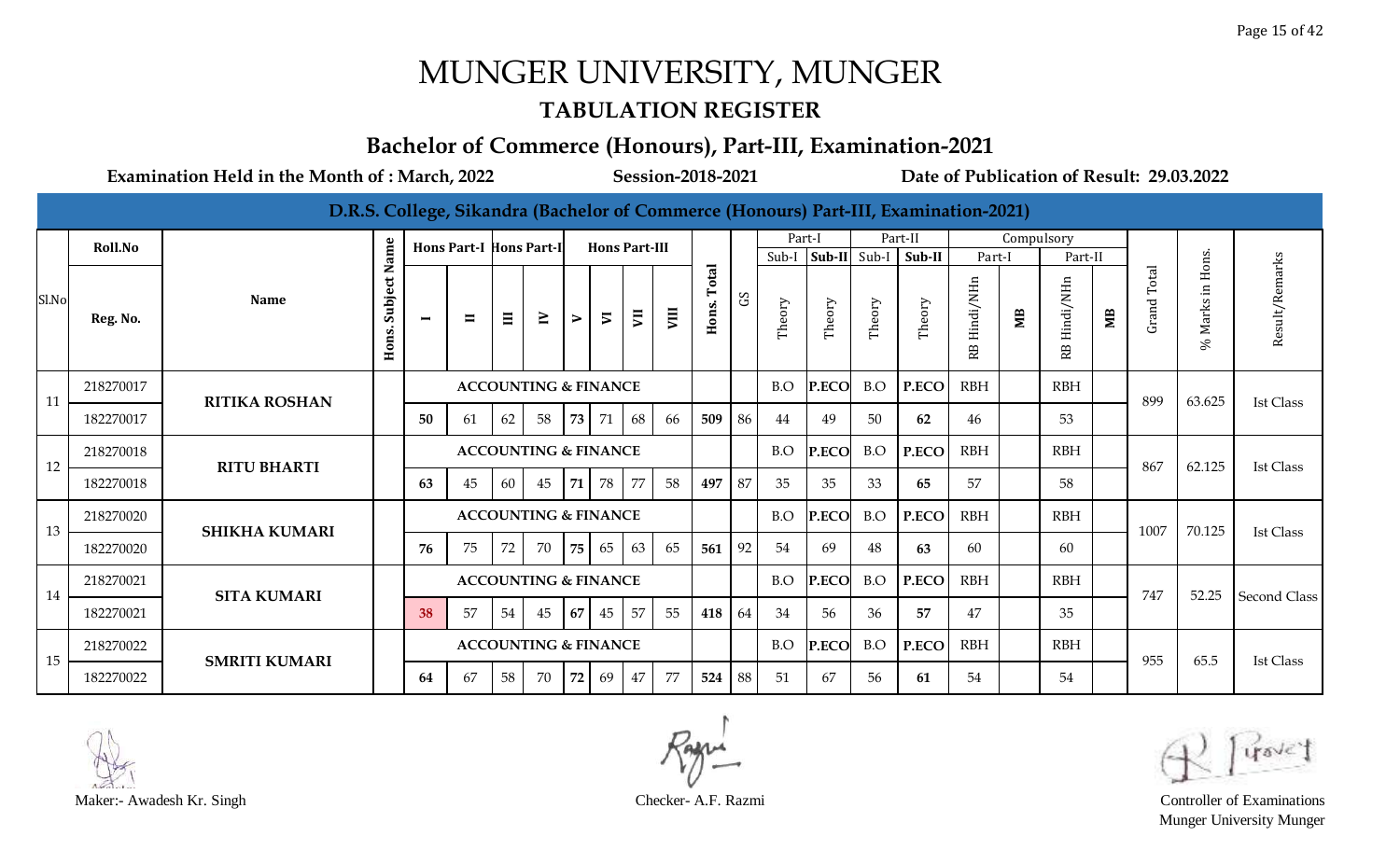#### **TABULATION REGISTER**

#### **Bachelor of Commerce (Honours), Part-III, Examination-2021**

|       |           |                           |                  |                          |                                |       |                                 |                  |                          |                      |      |                |             |         |              |        | D.R.S. College, Sikandra (Bachelor of Commerce (Honours) Part-III, Examination-2021) |                 |            |                 |    |             |                    |                     |
|-------|-----------|---------------------------|------------------|--------------------------|--------------------------------|-------|---------------------------------|------------------|--------------------------|----------------------|------|----------------|-------------|---------|--------------|--------|--------------------------------------------------------------------------------------|-----------------|------------|-----------------|----|-------------|--------------------|---------------------|
|       | Roll.No   |                           |                  |                          | <b>Hons Part-I Hons Part-I</b> |       |                                 |                  |                          | <b>Hons Part-III</b> |      |                |             | Part-I  |              |        | Part-II                                                                              |                 | Compulsory |                 |    |             |                    |                     |
|       |           |                           | ame<br>z         |                          |                                |       |                                 |                  |                          |                      |      |                |             | $Sub-I$ | Sub-II Sub-I |        | Sub-II                                                                               | Part-I          |            | Part-II         |    |             |                    |                     |
| Sl.No | Reg. No.  | <b>Name</b>               | Subject<br>Hons. | $\overline{\phantom{0}}$ | $\blacksquare$                 | $\Xi$ | $\geq$                          | $\triangleright$ | $\overline{\phantom{0}}$ | $\overline{5}$       | VIII | Total<br>Hons. | $_{\rm c2}$ | Theory  | Theory       | Theory | Theory                                                                               | Hindi/NHn<br>RB | ЯM         | Hindi/NHn<br>RB | МB | Grand Total | $%$ Marks in Hons. | Result/Remarks      |
| 16    | 218270023 | <b>SNEHA KUMARI</b>       |                  |                          |                                |       | <b>ACCOUNTING &amp; FINANCE</b> |                  |                          |                      |      |                |             | B.O     | <b>P.ECO</b> | B.O    | P.ECO                                                                                | <b>RBH</b>      |            | <b>RBH</b>      |    | 957         | 70.25              | <b>Ist Class</b>    |
|       | 182270023 |                           |                  | 70                       | 70                             | 64    | 69                              | 72               | 74                       | 80                   | 63   | 562            | 86          | 59      | 48           | 42     | 63                                                                                   | 50              |            | 47              |    |             |                    |                     |
| 17    | 218270024 | <b>SONI KHATOON</b>       |                  |                          |                                |       | <b>ACCOUNTING &amp; FINANCE</b> |                  |                          |                      |      |                |             | B.O     | P.ECO        | B.O    | P.ECO                                                                                | <b>RBH</b>      |            | <b>RBH</b>      |    | 847         | 59.875             | <b>Second Class</b> |
|       | 182270024 |                           |                  | 52                       | 62                             | 54    | 45                              | 74               | 56                       | 73                   | 63   | 479            | 96          | 43      | 46           | 36     | 47                                                                                   | 51              |            | 49              |    |             |                    |                     |
| 18    | 218270025 | <b>SOURABH KUMAR</b>      |                  |                          |                                |       | <b>ACCOUNTING &amp; FINANCE</b> |                  |                          |                      |      |                |             | B.O     | P.ECO        | B.O    | P.ECO                                                                                | <b>RBH</b>      |            | <b>RBH</b>      |    | 982         | 72.25              | <b>Ist Class</b>    |
|       | 182270025 |                           |                  | 66                       | 68                             | 75    | 75                              | 72               | 68                       | 88                   | 66   | 578            | 80          | 52      | 51           | 48     | 64                                                                                   | 58              |            | 51              |    |             |                    |                     |
| 19    | 218270026 | <b>SUMAN KUMAR SHARMA</b> |                  |                          |                                |       | <b>ACCOUNTING &amp; FINANCE</b> |                  |                          |                      |      |                |             | B.O     | P.ECO        | B.O    | P.ECO                                                                                | <b>RBH</b>      |            | <b>RBH</b>      |    | 780         | 52.375             | <b>Second Class</b> |
|       | 182270026 |                           |                  | 41                       | 55                             | 48    | 62                              | 61               | 51                       | 45                   | 56   | 419            | 92          | 34      | 53           | 35     | 49                                                                                   | 48              |            | 50              |    |             |                    |                     |
| 20    | 218270028 | <b>SUMIT KUMAR</b>        |                  |                          |                                |       | <b>ACCOUNTING &amp; FINANCE</b> |                  |                          |                      |      |                |             | B.O     | P.ECO        | B.O    | P.ECO                                                                                | <b>RBH</b>      |            | <b>RBH</b>      |    | 837         |                    | 58.375 Second Class |
|       | 182270028 |                           |                  | 70                       | 45                             | 52    | 66                              | 70               | 64                       | 45                   | 55   | 467            | 86          | 40      | 41           | 36     | 54                                                                                   | 56              |            | 57              |    |             |                    |                     |



Maker:- Awadesh Kr. Singh Checker- A.F. Razmi Controller of Examinations Munger University Munger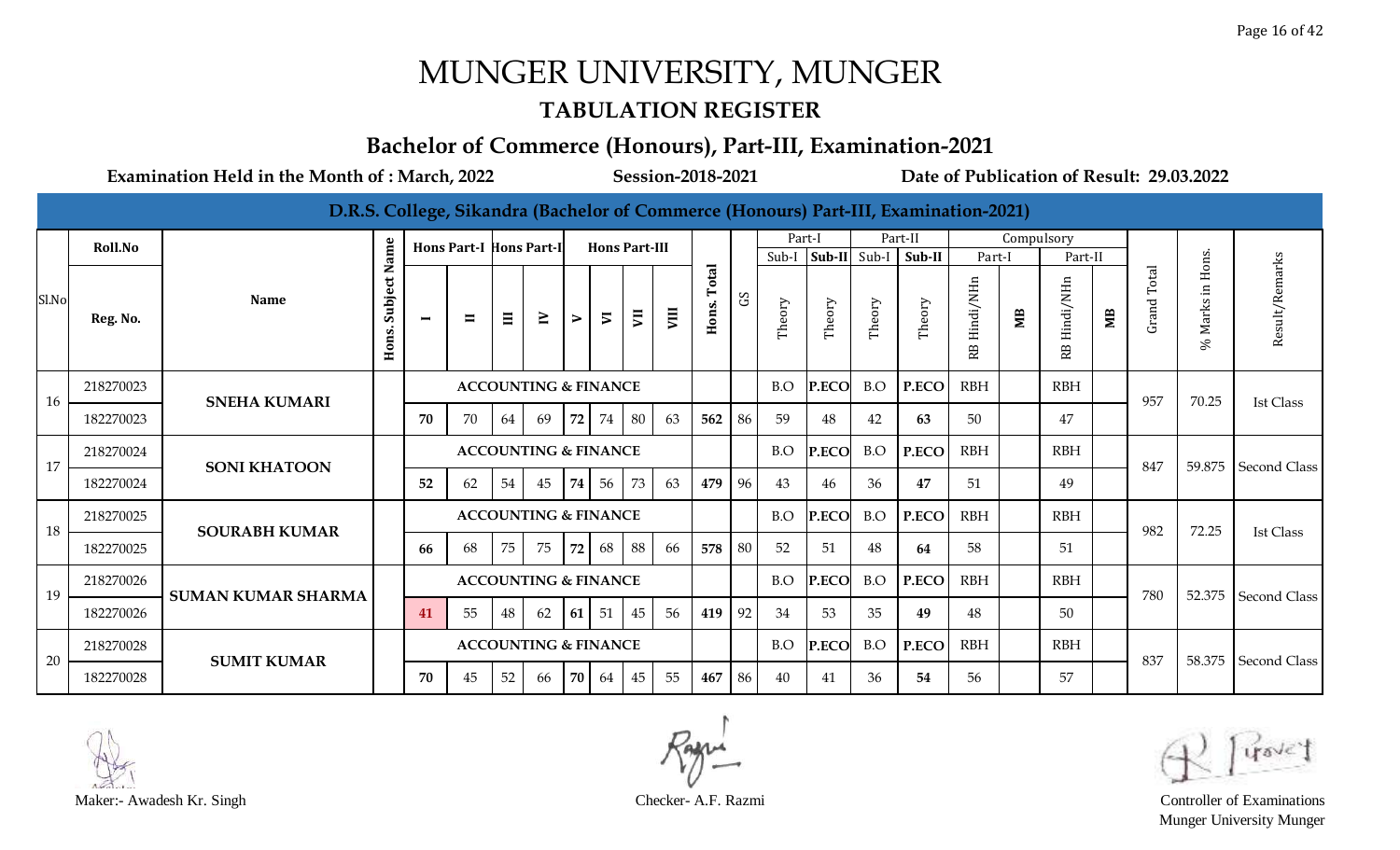#### **TABULATION REGISTER**

#### **Bachelor of Commerce (Honours), Part-III, Examination-2021**

|       |                |                    |                                     |          |                                 |       |                                 |                  |                      |                |    |                                        |             |               |                            |        | D.R.S. College, Sikandra (Bachelor of Commerce (Honours) Part-III, Examination-2021) |                                         |                |                   |    |                               |                                         |                  |
|-------|----------------|--------------------|-------------------------------------|----------|---------------------------------|-------|---------------------------------|------------------|----------------------|----------------|----|----------------------------------------|-------------|---------------|----------------------------|--------|--------------------------------------------------------------------------------------|-----------------------------------------|----------------|-------------------|----|-------------------------------|-----------------------------------------|------------------|
|       | <b>Roll.No</b> |                    | $\mathbf{e}$                        |          | <b>Hons Part-I Hons Part-II</b> |       |                                 |                  | <b>Hons Part-III</b> |                |    |                                        |             | Part-I        |                            |        | Part-II                                                                              |                                         |                | Compulsory        |    |                               |                                         |                  |
|       |                |                    | ω                                   |          |                                 |       |                                 |                  |                      |                |    |                                        |             | Sub-I         |                            |        | $ Sub-II $ Sub-I $ Sub-II $                                                          | Part-I                                  |                | Part-II           |    |                               | ns                                      |                  |
| Sl.No | Reg. No.       | <b>Name</b>        | z<br>ত<br>Subje<br>H <sub>ons</sub> | $\equiv$ | $\blacksquare$                  | $\Xi$ | $\geq$                          | $\triangleright$ | $\overline{v}$       | $\overline{5}$ | ξ  | $\overline{\mathbf{a}}$<br>Гo<br>Hons. | $_{\rm c2}$ | Οry<br>Φ<br>Ę | $\triangleright$<br>Theor: | Theory | Theory                                                                               | Ë<br>$\leq$<br>Hindi,<br>R <sub>B</sub> | M <sub>B</sub> | H.<br>indi,<br>RB | MВ | $_{\rm rel}$<br>$\circ$<br>යි | $\ddot{\circ}$<br>H<br>Ħ.<br>Marks<br>℅ | Result/Remarks   |
| 21    | 218270029      | <b>SUNNY KUMAR</b> |                                     |          |                                 |       | <b>ACCOUNTING &amp; FINANCE</b> |                  |                      |                |    |                                        |             | B.O           | <b>P.ECO</b>               | B.O    | P.ECO                                                                                | <b>RBH</b>                              |                | <b>RBH</b>        |    | 793                           | 56.25                                   | Second Class     |
|       | 182270029      |                    |                                     | 45       | 47                              | 60    | 58                              | 58               | 60 60                |                | 62 | 450                                    | 86          | 38            | 46                         | 41     | 49                                                                                   | 46                                      |                | 37                |    |                               |                                         |                  |
| 22    | 218270030      | <b>TANYA PUNJ</b>  |                                     |          |                                 |       | <b>ACCOUNTING &amp; FINANCE</b> |                  |                      |                |    |                                        |             | B.O           | <b>P.ECO</b>               | B.O    | P.ECO                                                                                | <b>RBH</b>                              |                | <b>RBH</b>        |    | 887                           | 60.875                                  | <b>Ist Class</b> |
|       | 182270030      |                    |                                     | 55       | 58                              | 66    | 72                              | 71               | 51                   | 50             | 64 | 487                                    | 84          | 41            | 66                         | 50     | 57                                                                                   | 49                                      |                | 53                |    |                               |                                         |                  |



Munger University Munger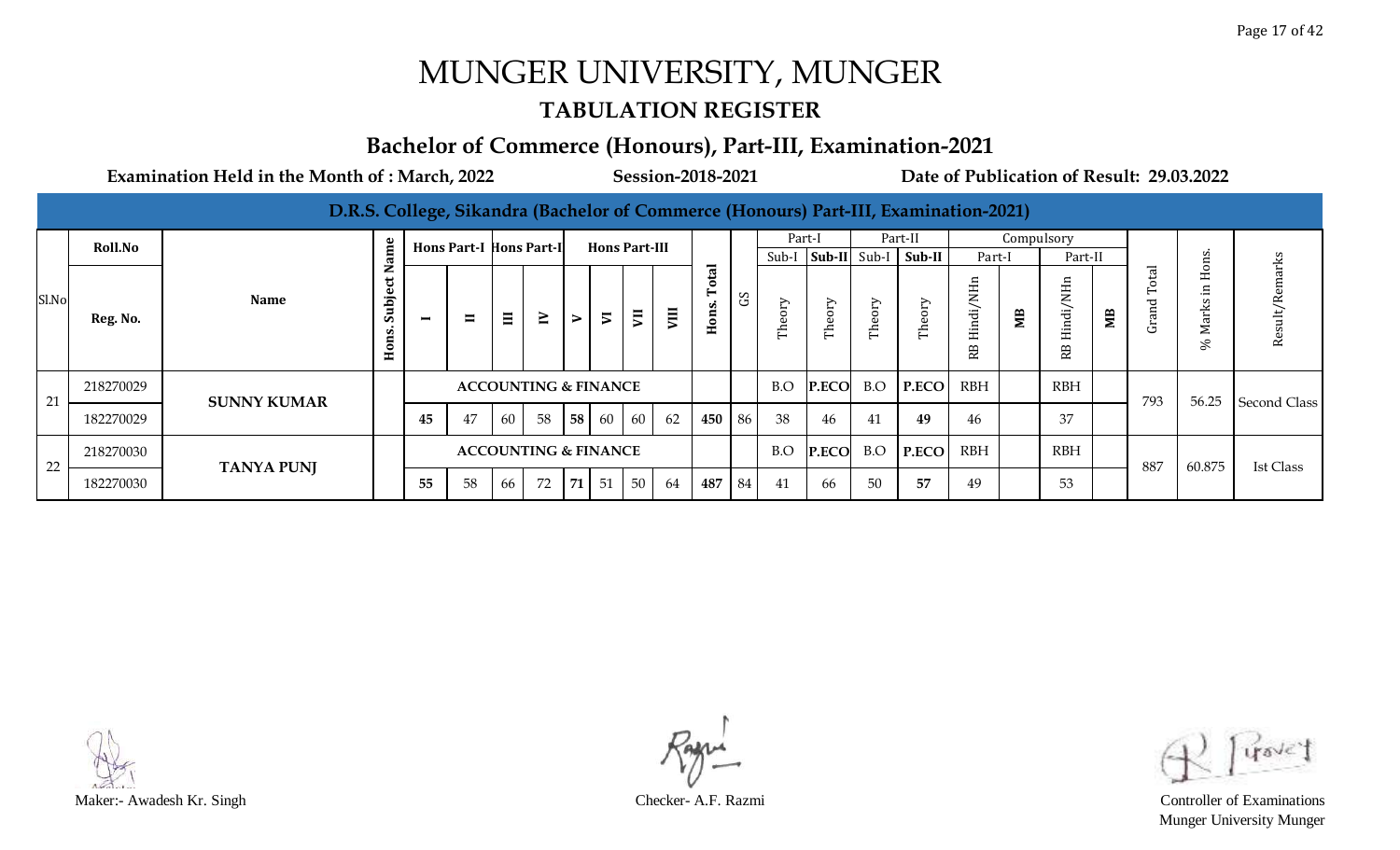#### **TABULATION REGISTER**

### **Bachelor of Commerce (Honours), Part-III, Examination-2021**

**Examination Held in the Month of : March, 2022 Session-2018-2021 Date of Publication of Result: 29.03.2022**

**Inernational College, Ghosaith (Bachelor of Commerce (Honours) Part-III, Examination-2021)**

|                | <b>Roll.No</b> |                         |                      |                | <b>Hons Part-I Hons Part-I</b> |                                 |                                 |                  | <b>Hons Part-III</b> |                |      |                |    | Part-I |              |        | Part-II |                 | Compulsory |                 |    |                             |             |                     |
|----------------|----------------|-------------------------|----------------------|----------------|--------------------------------|---------------------------------|---------------------------------|------------------|----------------------|----------------|------|----------------|----|--------|--------------|--------|---------|-----------------|------------|-----------------|----|-----------------------------|-------------|---------------------|
|                |                |                         |                      |                |                                |                                 |                                 |                  |                      |                |      |                |    | Sub-I  | Sub-II Sub-I |        | Sub-II  | Part-I          |            | Part-II         |    |                             | Hons.       |                     |
| Sl.No          | Reg. No.       | <b>Name</b>             | Subject Nam<br>Hons. | $\blacksquare$ | $\blacksquare$                 | $\Xi$                           | $\geq$                          | $\triangleright$ | $\overline{v}$       | $\overline{5}$ | VIII | Total<br>Hons. | S  | Theory | Theory       | Theory | Theory  | Hindi/NHn<br>RB | ЯM         | Hindi/NHn<br>RB | ЮË | Total<br>Grand <sup>-</sup> | Marks<br>S, | Result/Remarks      |
|                | 218190002      | <b>ANKIT ACHARYA</b>    |                      |                |                                |                                 | <b>ACCOUNTING &amp; FINANCE</b> |                  |                      |                |      |                |    | B.O    | P.ECO        | B.O    | P.ECO   | RBH             |            | <b>RBH</b>      |    | 757                         | 56.25       | <b>Second Class</b> |
|                | 182190002      |                         |                      | 52             | 61                             | 46                              | 53                              | $\vert 50 \vert$ | 60                   | 66             | 62   | 450            | 68 | 48     | 33           | 42     | 39      | 44              |            | 33              |    |                             |             |                     |
| $\overline{2}$ | 218190003      | <b>CHANDNI KUMARI</b>   |                      |                |                                |                                 | <b>ACCOUNTING &amp; FINANCE</b> |                  |                      |                |      |                |    | B.O    | P.ECO        | B.O    | P.ECO   | <b>RBH</b>      |            | <b>RBH</b>      |    | 765                         | 55.25       | Second Class        |
|                | 182190003      |                         |                      | 46             | 51                             | 50                              | 59                              | 60               | 50                   | 64             | 62   | 442            | 52 | 36     | 44           | 54     | 46      | 54              |            | 37              |    |                             |             |                     |
| 3              | 218190006      | PRAGYA PRATIBHA         |                      |                |                                |                                 | <b>ACCOUNTING &amp; FINANCE</b> |                  |                      |                |      |                |    | B.O    | P.ECO        | B.O    | P.ECO   | <b>RBH</b>      |            | <b>RBH</b>      |    | 960                         | 68.125      | <b>Ist Class</b>    |
|                | 182190006      |                         |                      | 55             | 72                             | 56                              | 57                              | 67               | 82                   | 86             | 70   | 545            | 86 | 54     | 56           | 60     | 56      | 55              |            | 48              |    |                             |             |                     |
| 4              | 218190007      | PRIYANKA KUMARI         |                      |                |                                |                                 | <b>ACCOUNTING &amp; FINANCE</b> |                  |                      |                |      |                |    | B.O    | P.ECO        | B.O    | P.ECO   | <b>RBH</b>      |            | <b>RBH</b>      |    | 928                         | 63.25       | Ist Class           |
|                | 182190007      |                         |                      | 45             | 65                             | 52                              | 57                              | 59               | 75                   | 82             | 71   | 506            | 92 | 64     | 56           | 54     | 55      | 52              |            | 49              |    |                             |             |                     |
| 5              | 218190008      | <b>RAJEEV RANJAN</b>    |                      |                |                                | <b>ACCOUNTING &amp; FINANCE</b> |                                 |                  |                      |                |      |                |    | B.O    | P.ECO        | B.O    | P.ECO   | <b>RBH</b>      |            | <b>RBH</b>      |    | 813                         | 57.625      | <b>Second Class</b> |
|                | 182190008      |                         |                      | 51             | 60                             | 47                              | 46                              | 58               | 52                   | 64             | 83   | 461            | 92 | 43     | 50           | 44     | 34      | 47              |            | 42              |    |                             |             |                     |
|                | 218190010      | <b>CHIMAN KHMAR RAM</b> |                      |                |                                |                                 | <b>ACCOUNTING &amp; FINANCE</b> |                  |                      |                |      |                |    | B.O    | P.ECO        | B.O    | P.ECO   | <b>RBH</b>      |            | <b>RBH</b>      |    | 743                         | 54.875      | $Comal Case$        |

Maker:- Awadesh Kr. Singh Checker- A.F. Razmi Controller of Examinations Munger University Munger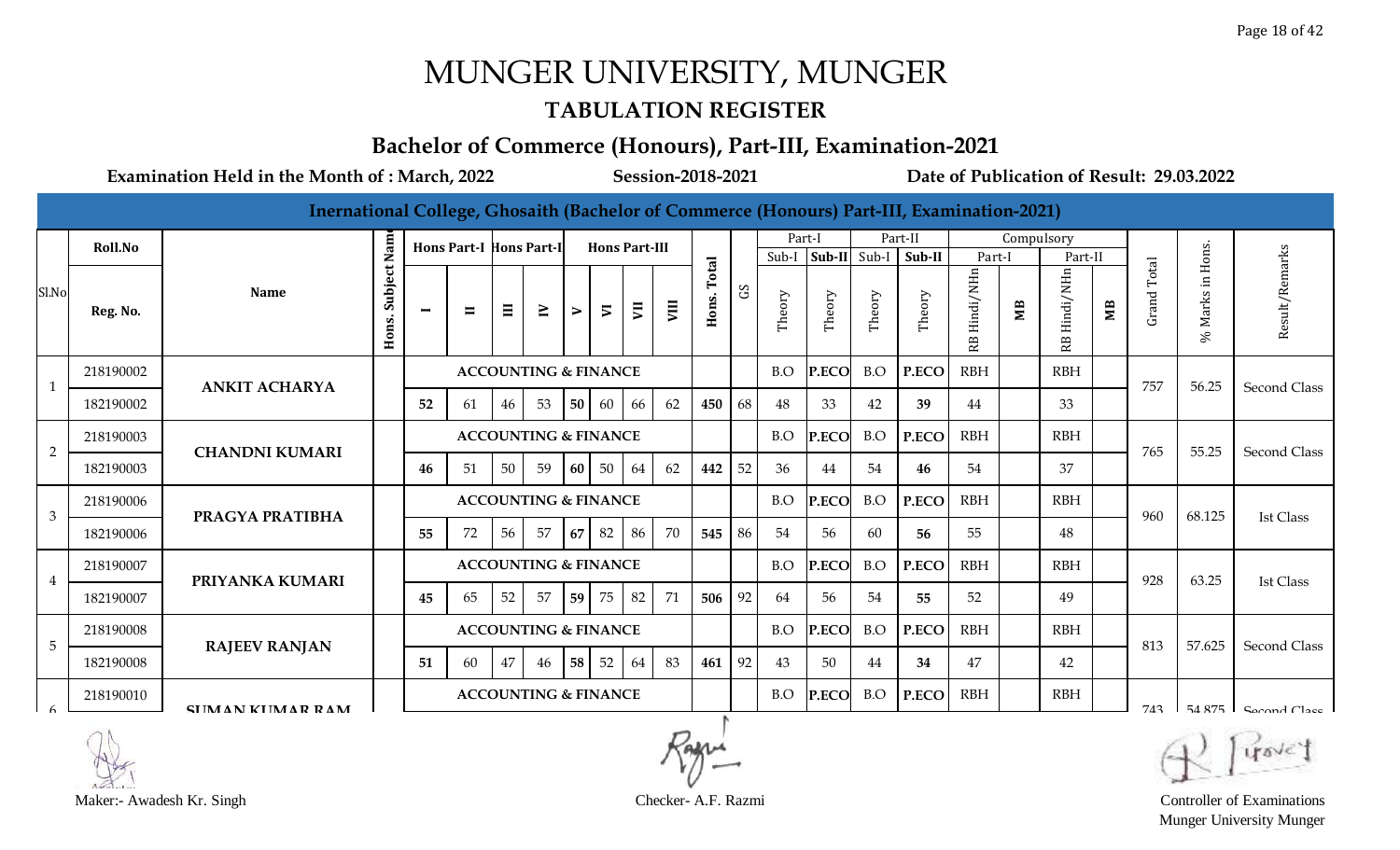#### **TABULATION REGISTER**

#### **Bachelor of Commerce (Honours), Part-III, Examination-2021**

| Inernational College, Ghosaith (Bachelor of Commerce (Honours) Part-III, Examination-2021) |
|--------------------------------------------------------------------------------------------|
|--------------------------------------------------------------------------------------------|

|       | <b>Roll.No</b> |                                  | am<br>≂                                       |                          | <b>Hons Part-I Hons Part-II</b> |       |                                 |      |                | <b>Hons Part-III</b> |                |               |        |                      | Part-I                  |                       | Part-II                                | Part-I                                                          | Compulsory | Part-II                             |                   |                                 |                      | сks                  |
|-------|----------------|----------------------------------|-----------------------------------------------|--------------------------|---------------------------------|-------|---------------------------------|------|----------------|----------------------|----------------|---------------|--------|----------------------|-------------------------|-----------------------|----------------------------------------|-----------------------------------------------------------------|------------|-------------------------------------|-------------------|---------------------------------|----------------------|----------------------|
| Sl.No | Reg. No.       | <b>Name</b>                      | ت<br>bje<br>้ธ<br>Ù.<br>ns.<br>$\overline{H}$ | $\overline{\phantom{0}}$ | $\blacksquare$                  | $\Xi$ | $\geq$                          | ⋗    | $\overline{v}$ | $\blacksquare$       | $\blacksquare$ | ಸ<br>c<br>ons | S<br>ق | Sub-I<br>➢<br>ω<br>딛 | ∽<br>$\circ$<br>്ധ<br>È | $\mathbf \omega$<br>든 | Sub-II Sub-I   Sub-II  <br>∽<br>∼<br>된 | ⊢<br>. .<br>$\mathbf{z}$<br><i>indi</i><br>ىك<br>R <sub>B</sub> | МB         | ∠<br>$-$<br>ರ<br>$-$<br>≃<br>$\sim$ | $\mathbf{r}$<br>Σ | $\overline{a}$<br>$\vdash$<br>ت | $\sim$<br>⋍<br>℅     | Res                  |
|       | 182190010      | <b>UUINIAIN INUINIAIN INAINI</b> |                                               | 45                       | 66                              | 46    | 54                              | 58 I | 71             | 45                   | 54             | 439           | 58     | 34                   | 36                      | 48                    | 44                                     | 51                                                              |            | 33                                  |                   | 730                             | $\sigma$ to $\sigma$ | <b>JECURIU CRISS</b> |
|       | 218190011      | <b>TWINKLE VISHWAKARMA</b>       |                                               |                          |                                 |       | <b>ACCOUNTING &amp; FINANCE</b> |      |                |                      |                |               |        | B.O                  | <b>P.ECO</b>            | B.O                   | P.ECO                                  | RBH                                                             |            | <b>RBH</b>                          |                   | 775                             | 58.375               |                      |
|       | 182190011      |                                  |                                               | 45                       | 60                              | 49    | 48                              | 60 l | 75             | 50                   | -80            | 467           | 68     | 33                   | 54                      | 44                    | 41                                     | 35                                                              |            | 33                                  |                   |                                 |                      | Second Class         |

Maker:- Awadesh Kr. Singh Checker- A.F. Razmi Controller of Examinations

Munger University Munger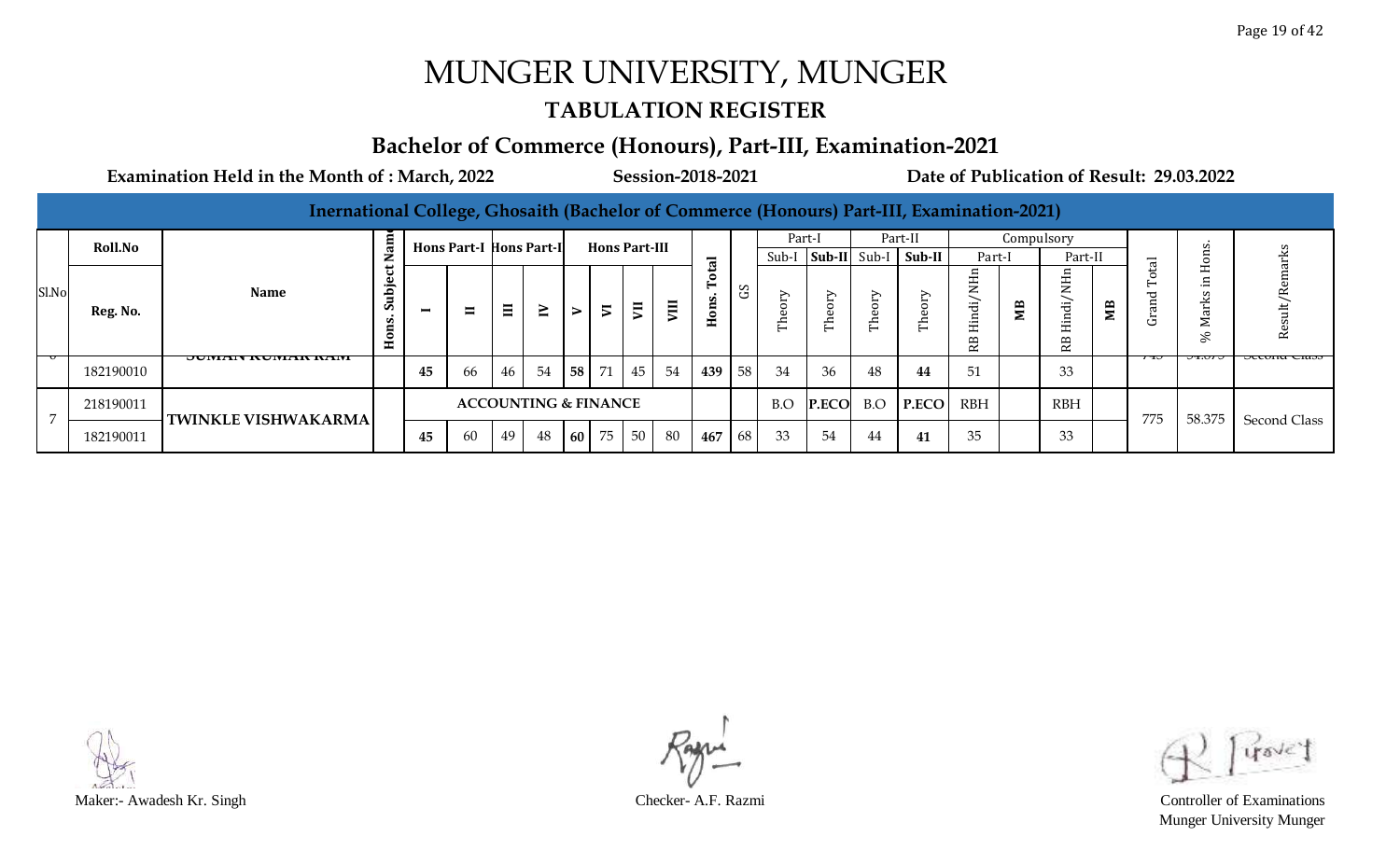#### **TABULATION REGISTER**

#### **Bachelor of Commerce (Honours), Part-III, Examination-2021**

**Examination Held in the Month of : March, 2022 Session-2018-2021 Date of Publication of Result: 29.03.2022**

|                 |           |                          |                      |                          |                                |       |                                 |                  |                          |                |      |                |    |                 |        |        | J.M.S. College, Munger (Bachelor of Commerce (Honours) Part-III, Examination-2021) |                 |            |                 |                |                |                  |                       |
|-----------------|-----------|--------------------------|----------------------|--------------------------|--------------------------------|-------|---------------------------------|------------------|--------------------------|----------------|------|----------------|----|-----------------|--------|--------|------------------------------------------------------------------------------------|-----------------|------------|-----------------|----------------|----------------|------------------|-----------------------|
|                 | Roll.No   |                          |                      |                          | <b>Hons Part-I Hons Part-I</b> |       |                                 |                  | <b>Hons Part-III</b>     |                |      |                |    | Part-I<br>Sub-I | Sub-II | Sub-I  | Part-II<br>Sub-II                                                                  | Part-I          | Compulsory | Part-II         |                |                |                  |                       |
| Sl.No           | Reg. No.  | <b>Name</b>              | Subject Nam<br>Hons. | $\overline{\phantom{0}}$ | $\blacksquare$                 | $\Xi$ | $\geq$                          | $\triangleright$ | $\overline{\phantom{a}}$ | $\overline{5}$ | VIII | Total<br>Hons. | S  | Theory          | Theory | Theory | Theory                                                                             | Hindi/NHn<br>RB | МB         | Hindi/NHn<br>БŚ | M <sub>B</sub> | Total<br>Grand | % Marks in Hons. | Result/Remarks        |
| $\mathbf{1}$    | 218100001 | <b>AAKANKSHA PRIYA</b>   |                      |                          |                                |       | <b>ACCOUNTING &amp; FINANCE</b> |                  |                          |                |      |                |    | B.O             | P.ECO  | B.O    | P.ECO                                                                              | <b>RBH</b>      |            | <b>RBH</b>      |                | 921            | 65.875           |                       |
|                 | 182100001 |                          |                      | 51                       | 57                             | 67    | 66                              | 65               | 70                       | 74             | 77   | 527            | 56 | 62              | 58     | 54     | 58                                                                                 | 60              |            | 46              |                |                |                  | <b>Ist Class</b>      |
| $\overline{2}$  | 218100002 | <b>CHHOTI KUMARI</b>     |                      |                          |                                |       | <b>ACCOUNTING &amp; FINANCE</b> |                  |                          |                |      |                |    | B.O             | P.ECO  | B.O    | P.ECO                                                                              | <b>RBH</b>      |            | <b>RBH</b>      |                | 749            | 48.5             |                       |
|                 | 182100002 |                          |                      | 45                       | 62                             | 45    | 45                              | 56               | 45                       | 40             | 50   | 388            | 66 | 50              | 57     | 44     | 43                                                                                 | 47              |            | 54              |                |                |                  | Second Class          |
| 3               | 218100004 |                          |                      |                          |                                |       | <b>ACCOUNTING &amp; FINANCE</b> |                  |                          |                |      |                |    | B.O             | P.ECO  | B.O    | P.ECO                                                                              | <b>RBH</b>      |            | <b>RBH</b>      |                | 1039           | 71.25            |                       |
|                 | 182100004 | <b>NAUSHEEN KHAN</b>     |                      | 60                       | 67                             | 62    | 61                              | 83               | 75                       | 74             | 88   | 570            | 90 | 68              | 62     | 64     | 60                                                                                 | 65              |            | 60              |                |                |                  | Ist Class             |
|                 | 218100005 | <b>SHIV NANDAN SINGH</b> |                      |                          |                                |       | <b>ACCOUNTING &amp; FINANCE</b> |                  |                          |                |      |                |    | B.O             | P.ECO  | B.O    | P.ECO                                                                              | <b>NRB</b>      | AE         | <b>NRB</b>      | AE             | 806            | 56.75            | Second Class          |
| $\overline{4}$  | 182100005 |                          |                      | 45                       | 48                             | 48    | 53                              | 50               | 65                       | 64             | 81   | 454            | 86 | 37              | 56     | 45     | 55                                                                                 | 17              | 16         | 21              | 35             |                |                  |                       |
| $5\phantom{.0}$ | 218100006 | <b>TRIPTI RANI</b>       |                      |                          |                                |       | <b>ACCOUNTING &amp; FINANCE</b> |                  |                          |                |      |                |    | B.O             | P.ECO  | B.O    | P.ECO                                                                              | <b>RBH</b>      |            | <b>RBH</b>      |                | 959            | 65.875           | <b>Ist Class</b>      |
|                 | 182100006 |                          |                      | 70                       | 53                             | 58    | 66                              | 73               | 79                       | 52             | 76   | 527            | 90 | 63              | 57     | 50     | 58                                                                                 | 58              |            | 56              |                |                |                  |                       |
|                 | 218100007 | <b>VACISHA KIIMARI</b>   |                      |                          |                                |       | <b>ACCOUNTING &amp; FINANCE</b> |                  |                          |                |      |                |    | B.O             | P.ECO  | B.O    | P.ECO                                                                              | <b>RBH</b>      |            | <b>RBH</b>      |                | 805            |                  | $54.375$ Second Class |



Munger University Munger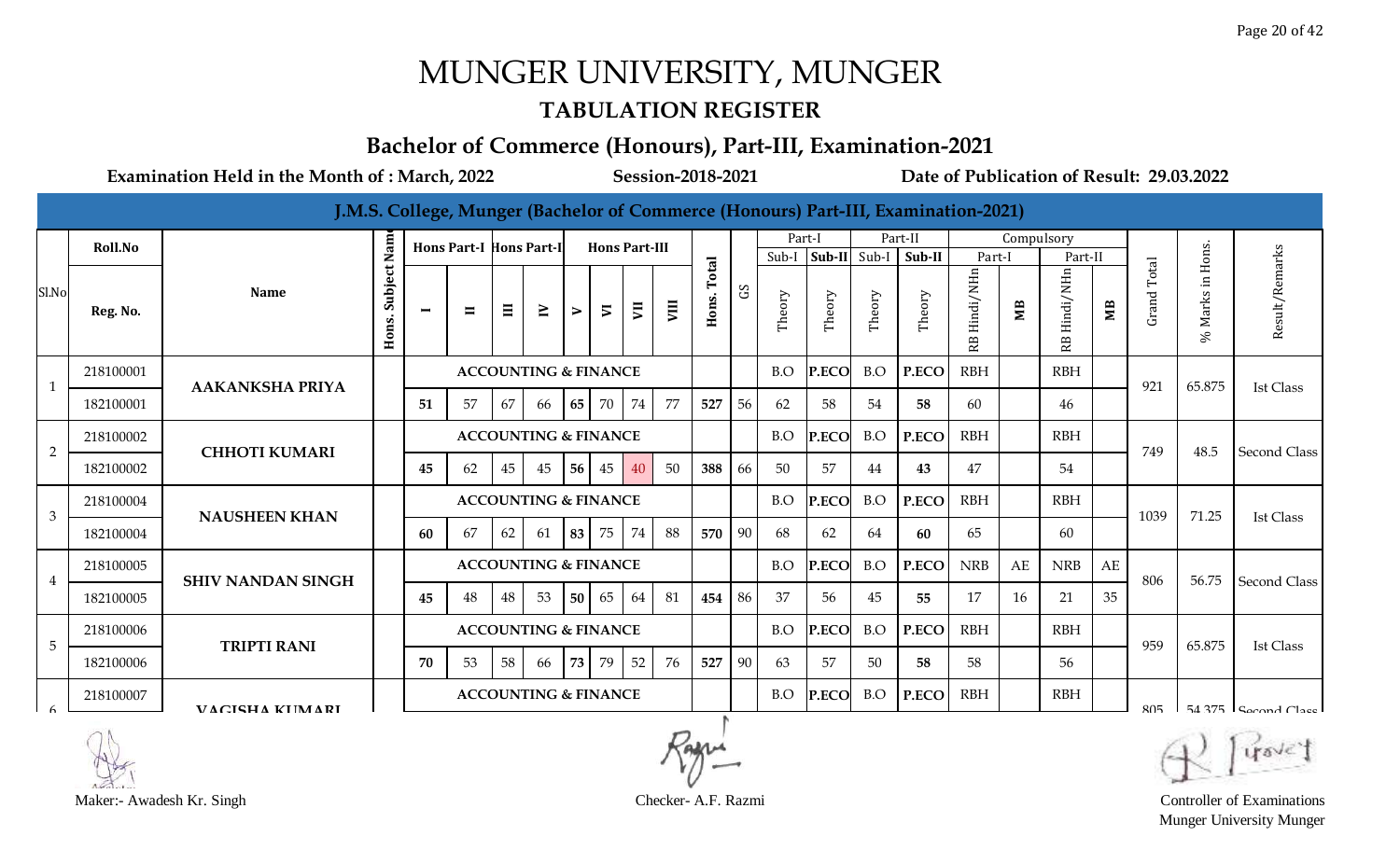#### **TABULATION REGISTER**

#### **Bachelor of Commerce (Honours), Part-III, Examination-2021**

|       |                                                                                                            |                      |                                     |          |    |    |        |    |                          |                         |              |        |               |    |        |                          | J.M.S. College, Munger (Bachelor of Commerce (Honours) Part-III, Examination-2021) |                                                  |              |                                        |        |    |                                                                                  |               |
|-------|------------------------------------------------------------------------------------------------------------|----------------------|-------------------------------------|----------|----|----|--------|----|--------------------------|-------------------------|--------------|--------|---------------|----|--------|--------------------------|------------------------------------------------------------------------------------|--------------------------------------------------|--------------|----------------------------------------|--------|----|----------------------------------------------------------------------------------|---------------|
|       | am<br>Part-II<br>Part-I<br>Compulsory<br>Roll.No<br><b>Hons Part-I Hons Part-I</b><br><b>Hons Part-III</b> |                      |                                     |          |    |    |        |    |                          |                         |              |        |               |    |        |                          | S                                                                                  |                                                  |              |                                        |        |    |                                                                                  |               |
|       | $Sub-I$ Sub-II<br>Sub-II<br>Sub-I<br>Part-II<br>Part-I<br>−<br>c٠,                                         |                      |                                     |          |    |    |        |    |                          |                         |              |        |               |    |        | $\overline{\phantom{0}}$ |                                                                                    |                                                  |              |                                        |        |    |                                                                                  |               |
| Sl.No | Reg. No.                                                                                                   | <b>Name</b>          | ت .<br>م<br>$\overline{\mathbf{s}}$ | $\equiv$ | ᄇ  | Ξ  | $\leq$ | ⋗  | $\overline{\phantom{0}}$ | $\overline{\mathbf{z}}$ | $\mathbf{H}$ | -<br>S | $\sim$<br>. . |    | ➢<br>É | ∽                        | ∸<br>⊏                                                                             | $-$<br>ರ<br>드.<br>H<br>$\mathbf{p}$<br>$\approx$ | $\mathbf{p}$ | $-$<br>سد<br>$\mathbf{r}$<br>$\approx$ | m<br>Σ |    | $\overline{\phantom{0}}$<br>∸<br>$-$<br>ε<br>$\overline{\phantom{0}}$<br>≥<br>S, |               |
|       | 182100007                                                                                                  | 78000000000000000000 |                                     | 56       | 54 | 59 | 51     | 55 |                          |                         | 61 45 54     | 435    | 44            | 54 | 54     | 50                       | 51                                                                                 | 5/                                               |              | 60                                     |        | ᠊ᡂ | <del></del>                                                                      | TUCCUNU CIASS |

Munger University Munger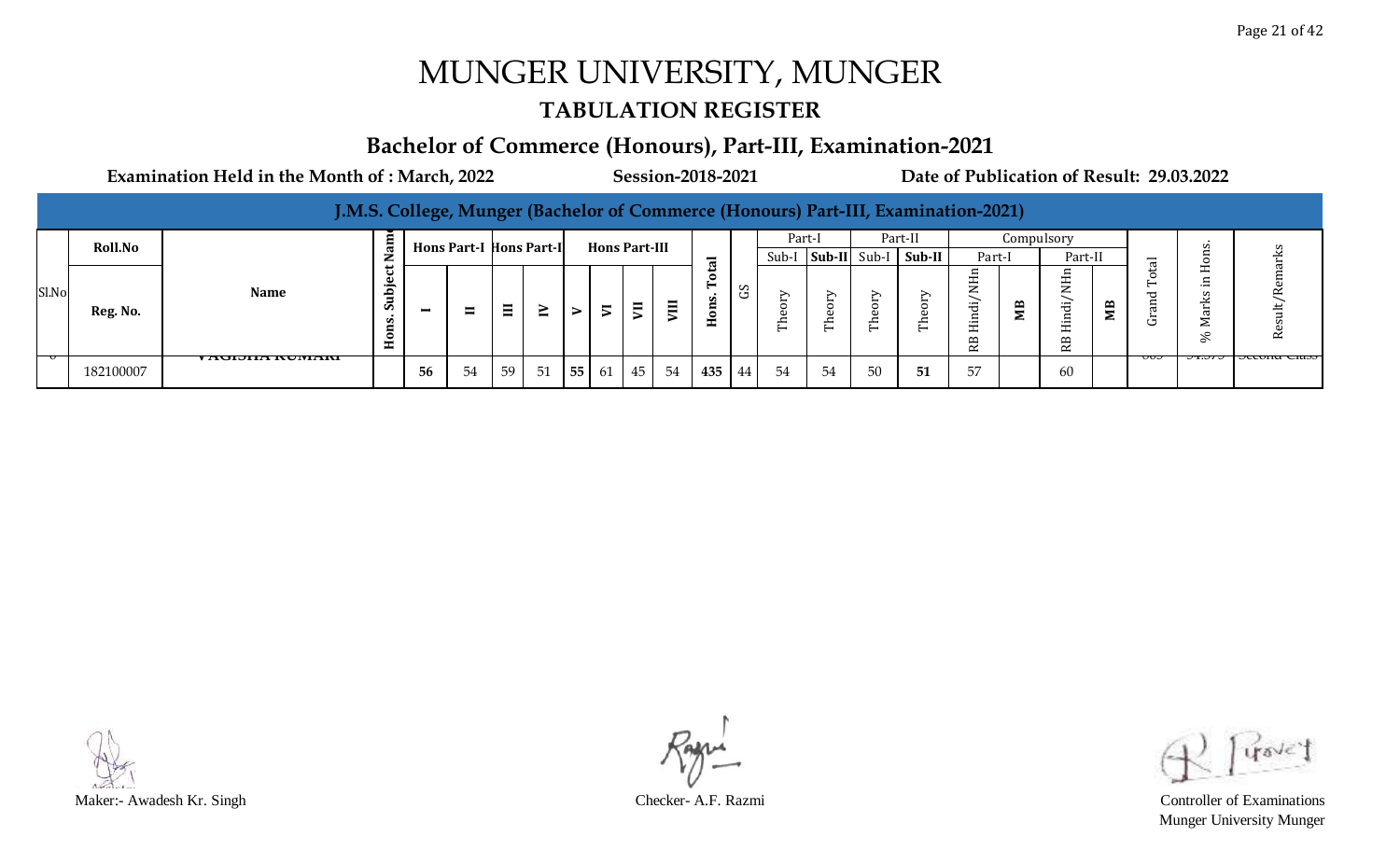#### **TABULATION REGISTER**

### **Bachelor of Commerce (Honours), Part-III, Examination-2021**

**Examination Held in the Month of : March, 2022 Session-2018-2021 Date of Publication of Result: 29.03.2022**

**Jamalpur College, Jamalpur (Bachelor of Commerce (Honours) Part-III, Examination-2021)**

|                | Roll.No   |                            |                      |    | <b>Hons Part-I Hons Part-I</b>  |                                 |                                 |                  | <b>Hons Part-III</b>     |                |      |                |            | Part-I |              |        | Part-II |                 | Compulsory |                |                |                |                   |                     |
|----------------|-----------|----------------------------|----------------------|----|---------------------------------|---------------------------------|---------------------------------|------------------|--------------------------|----------------|------|----------------|------------|--------|--------------|--------|---------|-----------------|------------|----------------|----------------|----------------|-------------------|---------------------|
|                |           |                            |                      |    |                                 |                                 |                                 |                  |                          |                |      |                |            |        | Sub-I Sub-II | Sub-I  | Sub-II  | Part-I          |            | Part-II        |                |                | Hons.             |                     |
| Sl.No          | Reg. No.  | <b>Name</b>                | Subject Nam<br>Hons. | −  | $\blacksquare$                  | $\Xi$                           | $\geq$                          | $\triangleright$ | $\overline{\phantom{a}}$ | $\overline{u}$ | VIII | Total<br>Hons. | $_{\rm G}$ | Theory | Theory       | Theory | Theory  | Hindi/NHn<br>RB | ЯW         | Hindi/NHn<br>Æ | M <sub>B</sub> | Total<br>Grand | İn<br>Marks<br>Se | Result/Remarks      |
|                | 218170003 | <b>HARSH</b>               |                      |    |                                 |                                 | <b>ACCOUNTING &amp; FINANCE</b> |                  |                          |                |      |                |            | B.O    | P.ECO        | B.O    | P.ECO   | <b>RBH</b>      |            | <b>RBH</b>     |                | 678            | 46                | Fail                |
|                | 182170003 |                            |                      | 52 | 54                              | 47                              | 46                              | 52               | 21                       | 46             | 50   | 368            | 58         | 57     | 47           | 35     | 36      | 40              |            | 37             |                |                |                   |                     |
| $\overline{2}$ | 218170004 | <b>JAI KUMAR</b>           |                      |    |                                 | <b>ACCOUNTING &amp; FINANCE</b> |                                 |                  |                          |                |      |                |            | B.O    | P.ECO        | B.O    | P.ECO   | <b>RBH</b>      |            | <b>RBH</b>     |                | 811            | 61.38             | <b>Ist Class</b>    |
|                | 182170004 |                            |                      | 62 | 62                              | 54                              | 67                              | 66               | 63                       | 56             | 61   | 491            | 46         | 46     | 34           | 42     | 59      | 49              |            | 44             |                |                |                   |                     |
| $\mathfrak{Z}$ | 218170005 | <b>NEHA GAUTAM</b>         |                      |    |                                 |                                 | <b>ACCOUNTING &amp; FINANCE</b> |                  |                          |                |      |                |            | B.O    | P.ECO        | B.O    | P.ECO   | <b>RBH</b>      |            | <b>RBH</b>     |                | 778            | 53.75             | <b>Second Class</b> |
|                | 182170005 |                            |                      | 35 | 70                              | 62                              | 60 60                           |                  | 49                       | 45             | 49   | 430            | 64         | 58     | 49           | 48     | 44      | 42              |            | 43             |                |                |                   |                     |
| 4              | 218170006 | <b>NANCY KUMARI</b>        |                      |    |                                 |                                 | <b>ACCOUNTING &amp; FINANCE</b> |                  |                          |                |      |                |            | B.O    | P.ECO        | B.O    | P.ECO   | <b>NRB</b>      | AE         | <b>NRB</b>     | AE             | 734            | 54.25             | <b>Second Class</b> |
|                | 182170006 |                            |                      | 40 | 51                              | 45                              | 67                              | 60               | 42                       | 45             | -84  | 434            | 78         | 33     | 33           | 46     | 54      | 18              | 20         | 38             |                |                |                   |                     |
| 5              | 218170010 | <b>RITU KUMARI AGARWAL</b> |                      |    | <b>ACCOUNTING &amp; FINANCE</b> |                                 |                                 |                  |                          |                |      |                |            | B.O    | P.ECO        | B.O    | P.ECO   | <b>RBH</b>      |            | <b>RBH</b>     |                | 688            | 47.13             | Second Class        |
|                | 182170010 |                            |                      | 50 | 49                              | 45                              | 50                              | 45               | 46                       | 47             | 45   | 377            | 88         | 36     | 38           | 36     | 38      | 42              |            | 33             |                |                |                   |                     |
|                | 218170012 | <b>VAIRHAV SINHA</b>       |                      |    |                                 |                                 | <b>ACCOUNTING &amp; FINANCE</b> |                  |                          |                |      |                |            | B.O    | P.ECO        | B.O    | P.ECO   | <b>RBH</b>      |            | <b>RBH</b>     |                | 1010           | 17625             | Ist Class With      |



Maker:- Awadesh Kr. Singh Checker- A.F. Razmi Controller of Examinations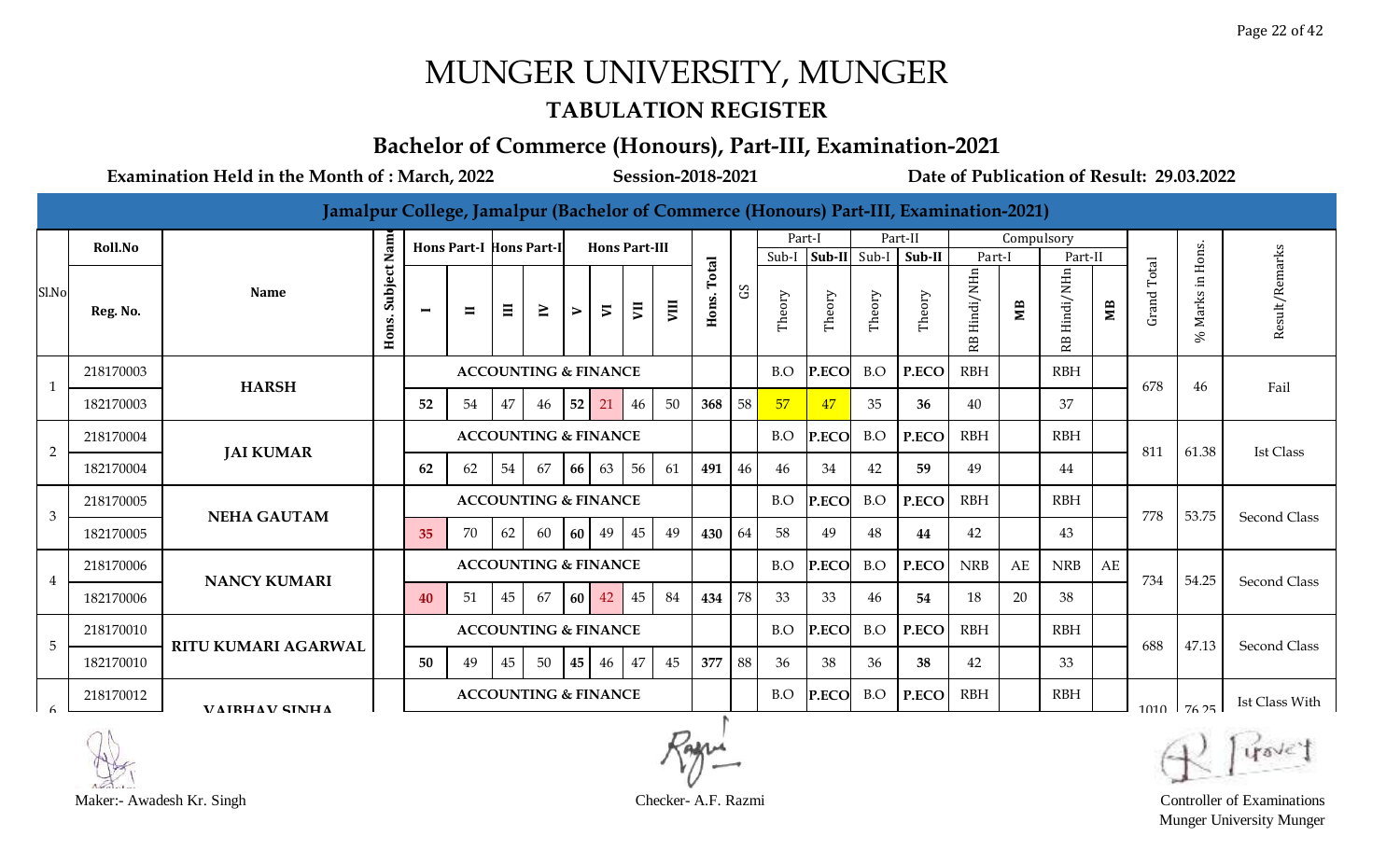#### **TABULATION REGISTER**

#### **Bachelor of Commerce (Honours), Part-III, Examination-2021**

**Examination Held in the Month of : March, 2022 Session-2018-2021 Date of Publication of Result: 29.03.2022**

|       |           | Jamalpur College, Jamalpur (Bachelor of Commerce (Honours) Part-III, Examination-2021) |              |                |                                 |    |    |       |                      |                                            |                                |               |             |              |    |         |                                                |   |                                                        |   |                  |   |             |
|-------|-----------|----------------------------------------------------------------------------------------|--------------|----------------|---------------------------------|----|----|-------|----------------------|--------------------------------------------|--------------------------------|---------------|-------------|--------------|----|---------|------------------------------------------------|---|--------------------------------------------------------|---|------------------|---|-------------|
|       | Roll.No   |                                                                                        |              |                | <b>Hons Part-I Hons Part-II</b> |    |    |       | <b>Hons Part-III</b> |                                            |                                |               | Part-I      |              |    | Part-II |                                                |   | Compulsory                                             |   |                  |   |             |
|       |           |                                                                                        |              |                |                                 |    |    |       |                      |                                            | $\overline{\phantom{0}}$<br>್ಡ |               | Sub-I       | Sub-II Sub-I |    | Sub-II  | Part-I                                         |   | Part-II                                                |   | $\overline{\pi}$ |   |             |
| Sl.No | Reg. No.  | <b>Name</b>                                                                            | ت<br>م<br>Ó. | $\blacksquare$ | $\blacksquare$                  | Ξ  | ≧  |       | $\blacksquare$       | $\blacksquare$<br>$\overline{\phantom{0}}$ |                                | ာ             | ∽<br>∸<br>┕ | ∽<br>∸<br>–  | ∽  | ∽       | ∼<br>$-$<br>$\overline{\phantom{0}}$<br>−<br>≃ | Œ | $-$<br>ರ<br>$\overline{\phantom{a}}$<br>R <sub>B</sub> | ≃ | ᠧ<br>ت           | ℅ | ≃           |
|       | 182170012 | <i>г</i> андна у Эпуна                                                                 |              | 80             | 66                              | 62 | 76 | 80 84 | 70                   | 92                                         | 610                            | <sup>84</sup> | 53          | -64          | 62 | 48      | 51                                             |   | 38                                                     |   | 1010             |   | Distinction |



Munger University Munger

Page 23 of 42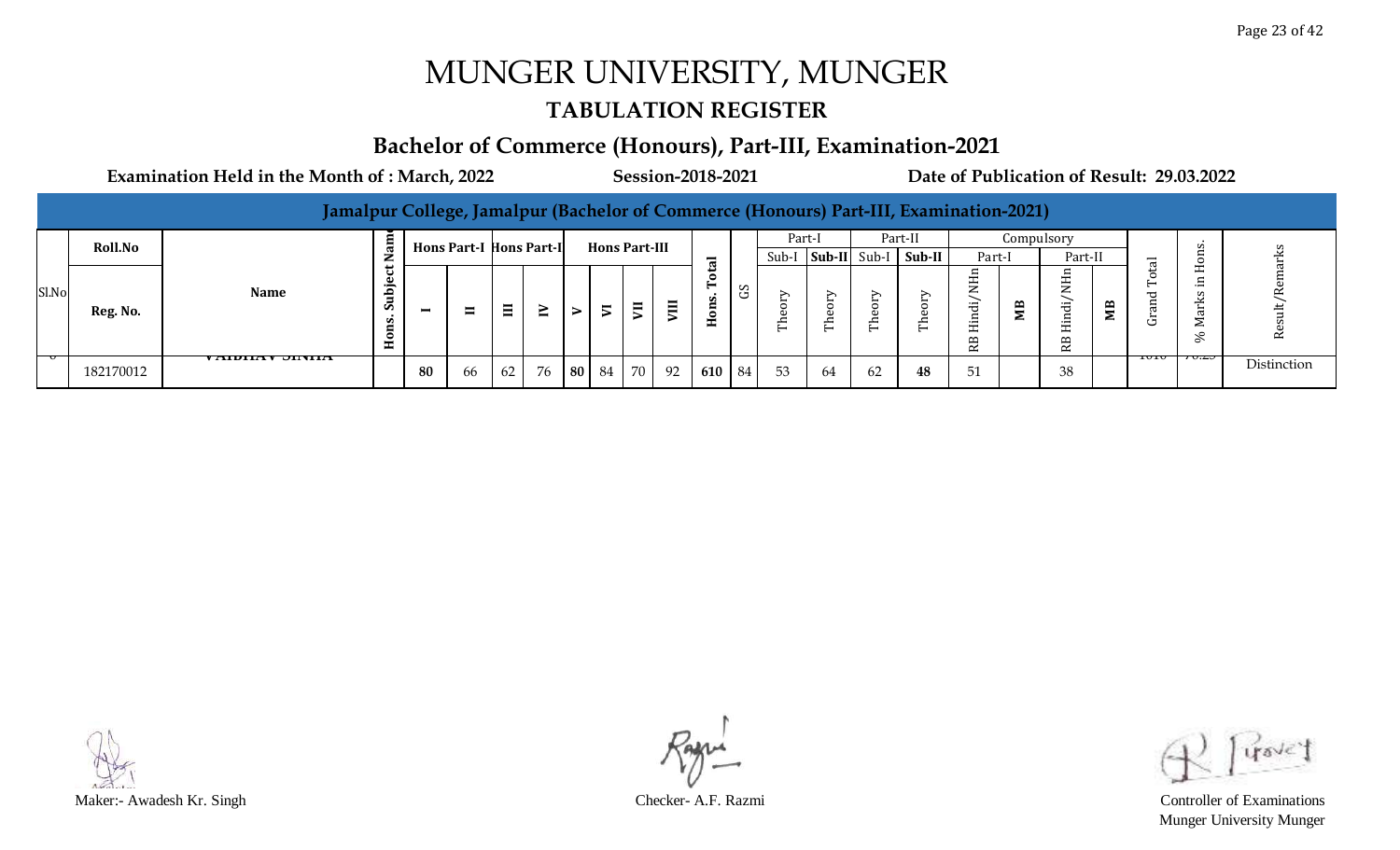#### **TABULATION REGISTER**

#### **Bachelor of Commerce (Honours), Part-III, Examination-2021**

|                |           |                          |                  |                          |                                |          |                                 |                  |                          |                |      |       |           |        |              |        | Koshi College, Khagaria (Bachelor of Commerce (Honours) Part-III, Examination-2021) |                 |            |                 |              |                 |                    |                       |
|----------------|-----------|--------------------------|------------------|--------------------------|--------------------------------|----------|---------------------------------|------------------|--------------------------|----------------|------|-------|-----------|--------|--------------|--------|-------------------------------------------------------------------------------------|-----------------|------------|-----------------|--------------|-----------------|--------------------|-----------------------|
|                | Roll.No   |                          | Nam              |                          | <b>Hons Part-I Hons Part-I</b> |          |                                 |                  | <b>Hons Part-III</b>     |                |      |       |           | Part-I |              |        | Part-II                                                                             |                 | Compulsory |                 |              |                 |                    |                       |
|                |           |                          |                  |                          |                                |          |                                 |                  |                          |                |      | Total |           | Sub-I  | Sub-II Sub-I |        | Sub-II                                                                              | Part-I          |            | Part-II         |              |                 | Hons.              |                       |
| Sl.No          | Reg. No.  | <b>Name</b>              | Subject<br>Hons. | $\overline{\phantom{0}}$ | $\blacksquare$                 | $\equiv$ | $\geq$                          | $\triangleright$ | $\overline{\phantom{a}}$ | $\overline{a}$ | VIII | Hons. | $\rm_{C}$ | Theory | Theory       | Theory | Theory                                                                              | Hindi/NHn<br>RB | МB         | Hindi/NHn<br>RB | $\mathbf{M}$ | Grand Total     | Πİ.<br>Marks<br>S, | Result/Remarks        |
| $\mathbf{1}$   | 218030001 | <b>AKASH KUMAR SINGH</b> |                  |                          |                                |          | <b>ACCOUNTING &amp; FINANCE</b> |                  |                          |                |      |       |           | B.O    | P.ECO        | B.O    | P.ECO                                                                               | <b>RBH</b>      |            | <b>RBH</b>      |              | 989             | 72.375             | <b>Ist Class</b>      |
|                | 182030001 |                          |                  | 86                       | 69                             | 70       | 63                              | 68               | 75                       | 72             | 76   | 579   | 69        | 64     | 53           | 68     | 69                                                                                  | 44              |            | 43              |              |                 |                    |                       |
| $\overline{2}$ | 218030002 |                          |                  |                          |                                |          | <b>ACCOUNTING &amp; FINANCE</b> |                  |                          |                |      |       |           | B.O    | P.ECO        | B.O    | P.ECO                                                                               | <b>RBH</b>      |            | RBH             |              | 917             | 65.5               | <b>Ist Class</b>      |
|                | 182030002 | <b>DHARMRAJ KUMAR</b>    |                  | 67                       | 72                             | 55       | 73                              | 75               | 68                       | 48             | 66   | 524   | 54        | 66     | 52           | 50     | 71                                                                                  | 48              |            | 52              |              |                 |                    |                       |
|                | 218030004 |                          |                  |                          |                                |          | <b>ACCOUNTING &amp; FINANCE</b> |                  |                          |                |      |       |           | B.O    | P.ECO        | B.O    | P.ECO                                                                               | <b>RBH</b>      |            | <b>RBH</b>      |              |                 |                    | Ist Class With        |
| 3              | 182030004 | <b>DOLLY KUMARI</b>      |                  | 85                       | 76                             | 72       | 80                              | 72               | 72                       | 81             | 68   | 606   | 58        | 52     | 47           | 65     | 58                                                                                  | 38              |            | 45              |              | 969             | 75.75              | Distinction           |
|                | 218030005 |                          |                  |                          |                                |          | <b>ACCOUNTING &amp; FINANCE</b> |                  |                          |                |      |       |           | B.O    | <b>P.ECC</b> | B.O    | P.ECO                                                                               | <b>RBH</b>      |            | <b>RBH</b>      |              | 820             | 54.75              |                       |
| $\overline{4}$ | 182030005 | <b>JAGRITI KUMARI</b>    |                  | 73                       | 53                             | 58       | 47                              | 57               | 54                       | 33             | 63   | 438   | 64        | 56     | 52           | 47     | 67                                                                                  | 52              |            | 44              |              |                 |                    | <b>Second Class</b>   |
| 5              | 218030006 | <b>KOMAL KUMARI</b>      |                  |                          |                                |          | <b>ACCOUNTING &amp; FINANCE</b> |                  |                          |                |      |       |           | B.O    | P.ECO        | B.O    | P.ECO                                                                               | <b>RBH</b>      |            | <b>RBH</b>      |              | 825             | 56.75              | Second Class          |
|                | 182030006 |                          |                  | 65                       | 75                             | 50       | 49                              | 66               | 45                       | 45             | 59   | 454   | 50        | 61     | 50           | 60     | 70                                                                                  | 42              |            | 38              |              |                 |                    |                       |
|                | 218030008 | <b>MADHAVI KUMARI</b>    |                  |                          |                                |          | <b>ACCOUNTING &amp; FINANCE</b> |                  |                          |                |      |       |           | B.O    | P.ECO        | B.O    | P.ECO                                                                               | <b>RBH</b>      |            | <b>RBH</b>      |              | Q <sub>31</sub> | 67.75              | Let Cl <sub>200</sub> |

Maker:- Awadesh Kr. Singh Checker- A.F. Razmi Controller of Examinations

Munger University Munger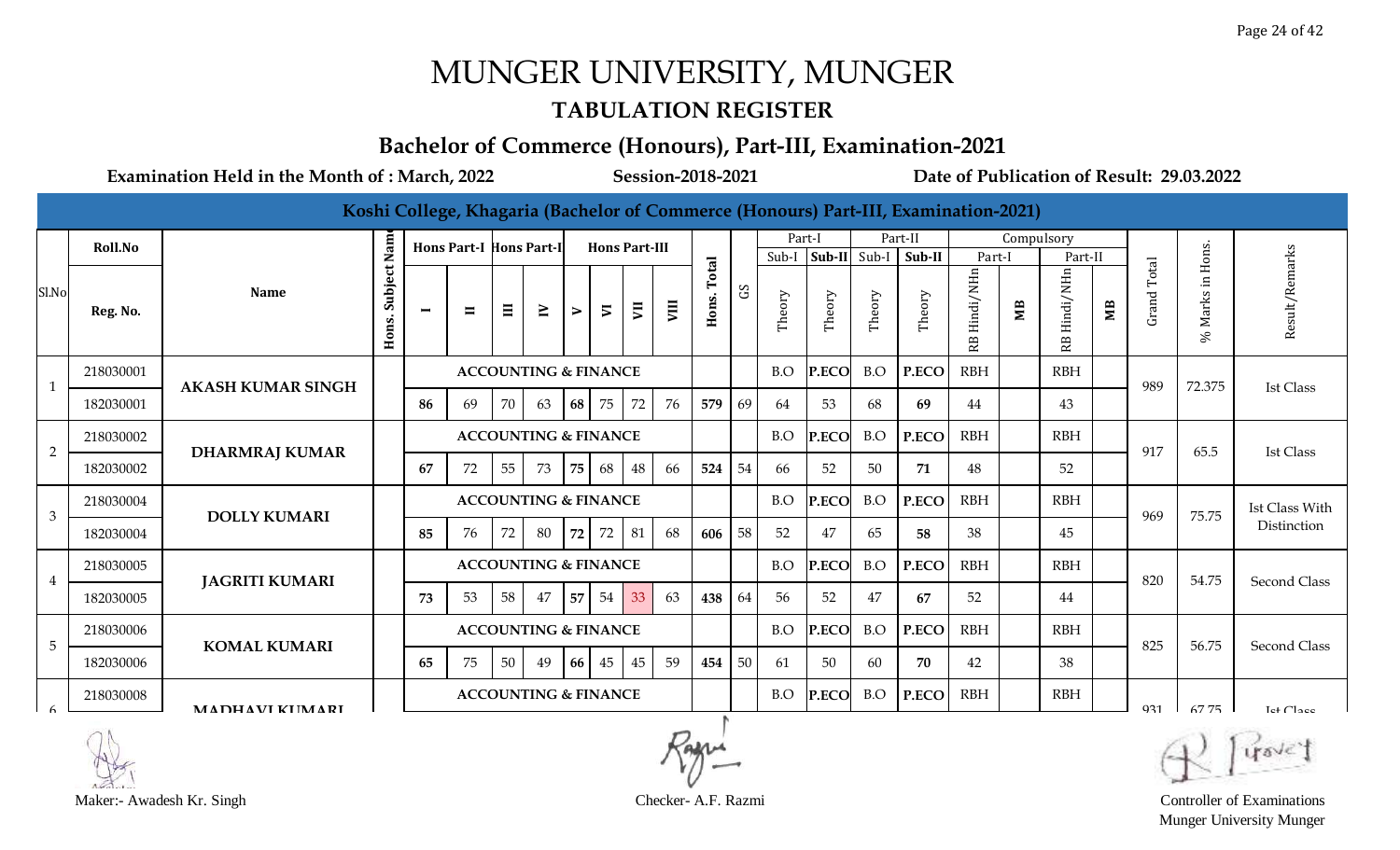#### **TABULATION REGISTER**

### **Bachelor of Commerce (Honours), Part-III, Examination-2021**

|                |           |                            |                  |                          |                                |          |                                 |                  |                          |    |      |             |             |                 |              |        | Koshi College, Khagaria (Bachelor of Commerce (Honours) Part-III, Examination-2021) |                              |            |                                     |    |                |                                            |                  |
|----------------|-----------|----------------------------|------------------|--------------------------|--------------------------------|----------|---------------------------------|------------------|--------------------------|----|------|-------------|-------------|-----------------|--------------|--------|-------------------------------------------------------------------------------------|------------------------------|------------|-------------------------------------|----|----------------|--------------------------------------------|------------------|
|                | Roll.No   |                            | Nam              |                          | <b>Hons Part-I Hons Part-I</b> |          |                                 |                  | <b>Hons Part-III</b>     |    |      |             |             | Part-I          | Sub-II Sub-I |        | Part-II<br>Sub-II                                                                   |                              | Compulsory |                                     |    |                |                                            |                  |
| Sl.No          | Reg. No.  | <b>Name</b>                | Subject<br>Hons. | $\overline{\phantom{0}}$ | $\blacksquare$                 | $\equiv$ | $\geq$                          | $\triangleright$ | $\overline{\phantom{a}}$ | JΞ | VIII | Hons. Total | $_{\rm c2}$ | Sub-I<br>Theory | Theory       | Theory | Theory                                                                              | Part-I<br>Hindi/NHn<br>足<br> | ŃВ         | Part-II<br>Hindi/NHn<br>$\mathbb R$ | ЯM | Total<br>Grand | Hons.<br>$\Xi$<br><b>Marks</b><br>$\aleph$ | Result/Remarks   |
|                | 182030008 | ,,,,,,,,,,,,,,,,,,,,,,,,,, |                  | 83                       | 73                             | 69       | 57                              | 66               | 82                       | 45 | 67   | 542         | 70          | 62              | 60           | 46     | 62                                                                                  | 46                           |            | 43                                  |    |                |                                            | 151 U1053        |
| $\overline{7}$ | 218030009 | <b>MEGHA KUMARI</b>        |                  |                          |                                |          | <b>ACCOUNTING &amp; FINANCE</b> |                  |                          |    |      |             |             | B.O             | P.ECO        | B.O    | P.ECO                                                                               | <b>RBH</b>                   |            | <b>RBH</b>                          |    | 912            | 68.25                                      | <b>Ist Class</b> |
|                | 182030009 |                            |                  | 80                       | 72                             | 57       | 57                              | 84               | -86                      | 50 | 60   | 546         | 37          | 56              | 45           | 63     | 79                                                                                  | 42                           |            | 44                                  |    |                |                                            |                  |
| 8              | 218030010 | <b>NISHA BHARTI</b>        |                  |                          |                                |          | <b>ACCOUNTING &amp; FINANCE</b> |                  |                          |    |      |             |             | B.O             | P.ECO        | B.O    | P.ECO                                                                               | <b>RBH</b>                   |            | <b>RBH</b>                          |    | 832            | 61.125                                     | <b>Ist Class</b> |
|                | 182030010 |                            |                  | 70                       | 62                             | 58       | 56                              | 62               | 85                       | 35 | 61   | 489         | 51          | 48              | 47           | 44     | 60                                                                                  | 50                           |            | 43                                  |    |                |                                            |                  |
| 9              | 218030017 | <b>RACHNA KUMARI</b>       |                  |                          |                                |          | <b>ACCOUNTING &amp; FINANCE</b> |                  |                          |    |      |             |             | B.O             | P.ECO        | B.O    | P.ECO                                                                               | <b>RBH</b>                   |            | <b>RBH</b>                          |    | 813            | 53.375                                     | Second Class     |
|                | 182030017 |                            |                  | 64                       | 58                             | 30       | 45                              | 62               | 65                       | 37 | 66   | 427         | 69          | 49              | 58           | 36     | 66                                                                                  | 58                           |            | 50                                  |    |                |                                            |                  |
| 10             | 218030018 | <b>RAHUL KUMAR</b>         |                  |                          |                                |          | <b>ACCOUNTING &amp; FINANCE</b> |                  |                          |    |      |             |             | B.O             | P.ECO        | B.O    | P.ECO                                                                               | <b>RBH</b>                   |            | <b>RBH</b>                          |    | 1002           | 75.875                                     | Ist Class With   |
|                | 182030018 |                            |                  | 82                       | 73                             | 67       | 79                              | 77               | 69                       | 83 | 77   | 607         | 58          | 52              | 47           | 64     | 65                                                                                  | 53                           |            | 56                                  |    |                |                                            | Distinction      |
| 11             | 218030020 | <b>RAM BAJAJ</b>           |                  |                          |                                |          | <b>ACCOUNTING &amp; FINANCE</b> |                  |                          |    |      |             |             | B.O             | P.ECO        | B.O    | P.ECO                                                                               | <b>RBH</b>                   |            | <b>RBH</b>                          |    | 1065           | 79.5                                       | Ist Class With   |
|                | 182030020 |                            |                  | 73                       | 73                             | 76       | 87                              | 84               | 78                       | 87 | 78   | 636         | 82          | 58              | 62           | 62     | 64                                                                                  | 57                           |            | 44                                  |    |                |                                            | Distinction      |



Maker:- Awadesh Kr. Singh Checker- A.F. Razmi Controller of Examinations Munger University Munger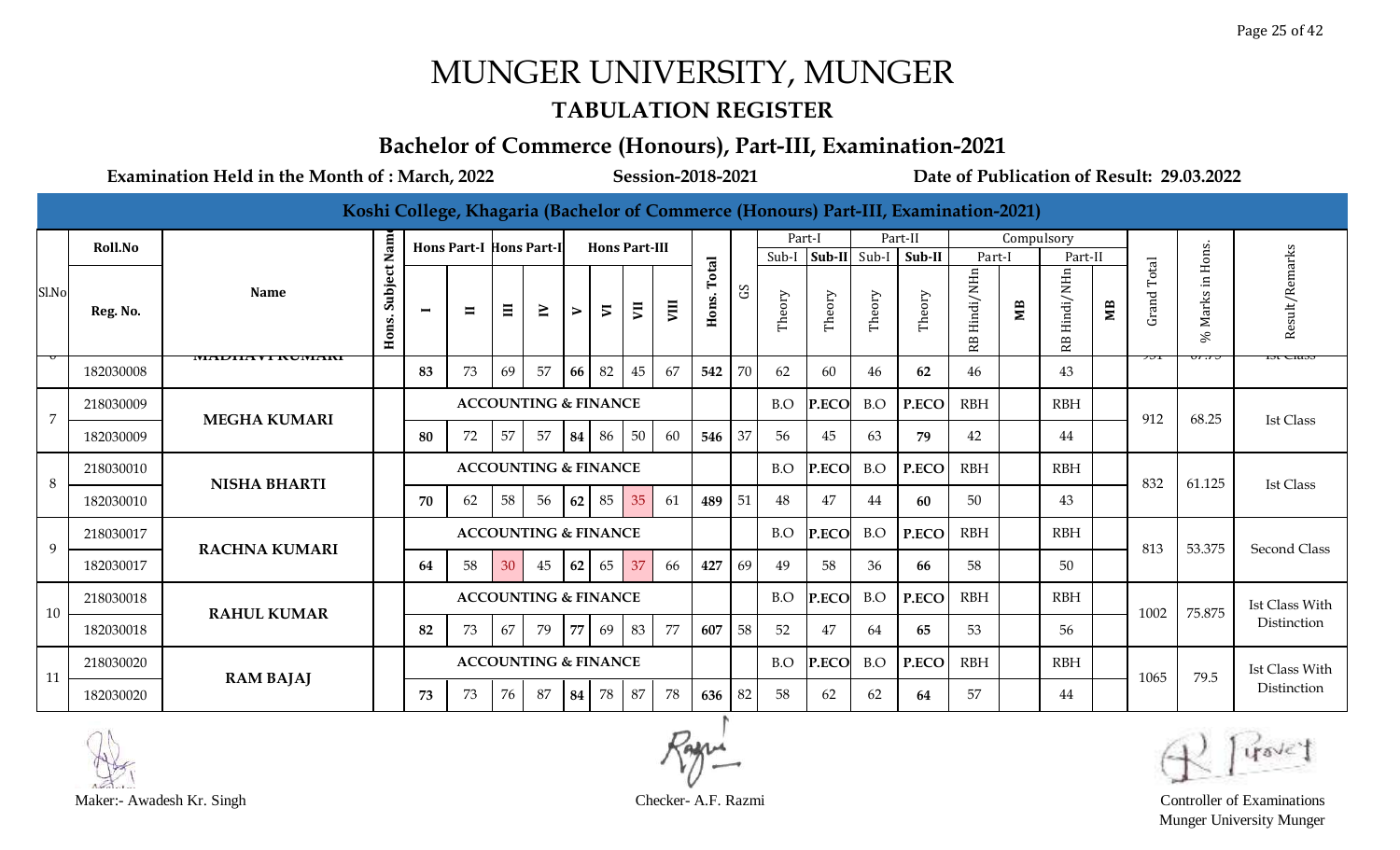#### **TABULATION REGISTER**

#### **Bachelor of Commerce (Honours), Part-III, Examination-2021**

|       |           |                            |                     |                |                                |       |                                 |        |                          |    |    |                |            |        |                |        | Koshi College, Khagaria (Bachelor of Commerce (Honours) Part-III, Examination-2021) |                 |            |                 |    |                |               |                    |
|-------|-----------|----------------------------|---------------------|----------------|--------------------------------|-------|---------------------------------|--------|--------------------------|----|----|----------------|------------|--------|----------------|--------|-------------------------------------------------------------------------------------|-----------------|------------|-----------------|----|----------------|---------------|--------------------|
|       | Roll.No   |                            | Nam                 |                | <b>Hons Part-I Hons Part-I</b> |       |                                 |        | <b>Hons Part-III</b>     |    |    |                |            | Part-I |                |        | Part-II                                                                             |                 | Compulsory |                 |    |                |               |                    |
|       |           |                            |                     |                |                                |       |                                 |        |                          |    |    |                |            |        | $Sub-I$ Sub-II | Sub-I  | Sub-II                                                                              | Part-I          |            | Part-II         |    |                | Hons.         |                    |
| Sl.No | Reg. No.  | <b>Name</b>                | Subject<br>s<br>Hon | $\blacksquare$ | $\blacksquare$                 | $\Xi$ | $\geq$                          | $\geq$ | $\overline{\phantom{a}}$ | VΠ | ĮП | Total<br>Hons. | $_{\rm G}$ | Theory | Theory         | Theory | Theory                                                                              | Hindi/NHn<br>RB | MВ         | Hindi/NHn<br>В. | MВ | Total<br>Grand | Marks<br>$\%$ | emarks<br>Result/R |
| 12    | 218030021 | <b>RANI KUMARI</b>         |                     |                |                                |       | <b>ACCOUNTING &amp; FINANCE</b> |        |                          |    |    |                |            | B.O    | P.ECO          | B.O    | P.ECO                                                                               | <b>RBH</b>      |            | <b>RBH</b>      |    | 963            | 68.375        | <b>Ist Class</b>   |
|       | 182030021 |                            |                     | 85             | 70                             | 52    | 55                              | 77     | 82                       | 52 | 74 | 547            | 74         | 58     | 60             | 60     | 62                                                                                  | 56              |            | 46              |    |                |               |                    |
| 13    | 218030024 | <b>ROJI KUMARI</b>         |                     |                |                                |       | <b>ACCOUNTING &amp; FINANCE</b> |        |                          |    |    |                |            | B.O    | P.ECO          | B.O    | P.ECO                                                                               | <b>RBH</b>      |            | <b>RBH</b>      |    | 790            | 51.875        |                    |
|       | 182030024 |                            |                     | 67             | 51                             | 63    | 27                              | 53     | 56                       | 33 | 65 | 415            | 72         | 49     | 54             | 42     | 63                                                                                  | 48              |            | 47              |    |                |               | Second Class       |
| 14    | 218030027 | <b>SONALI KUMARI</b>       |                     |                |                                |       | <b>ACCOUNTING &amp; FINANCE</b> |        |                          |    |    |                |            | B.O    | P.ECO          | B.O    | P.ECO                                                                               | <b>RBH</b>      |            | <b>RBH</b>      |    | 891            | 63.375        | <b>Ist Class</b>   |
|       | 182030027 |                            |                     | 60             | 55                             | 60    | 64                              | 77     | 76                       | 45 | 70 | 507            | 56         | 48     | 53             | 58     | 64                                                                                  | 48              |            | 57              |    |                |               |                    |
| 15    | 218030029 | <b>HARSH Bardhan Kedia</b> |                     |                |                                |       | <b>ACCOUNTING &amp; FINANCE</b> |        |                          |    |    |                |            | B.O    | P.ECO          | B.O    | P.ECO                                                                               | <b>RBH</b>      |            | <b>RBH</b>      |    | 966            | 69.875        |                    |
|       | 182030029 |                            |                     | 80             | 68                             | 67    | 60                              | 67     | 71                       | 71 | 75 | 559            | 58         | 52     | 60             | 58     | 67                                                                                  | 57              |            | 55              |    |                |               | Ist Class          |

Munger University Munger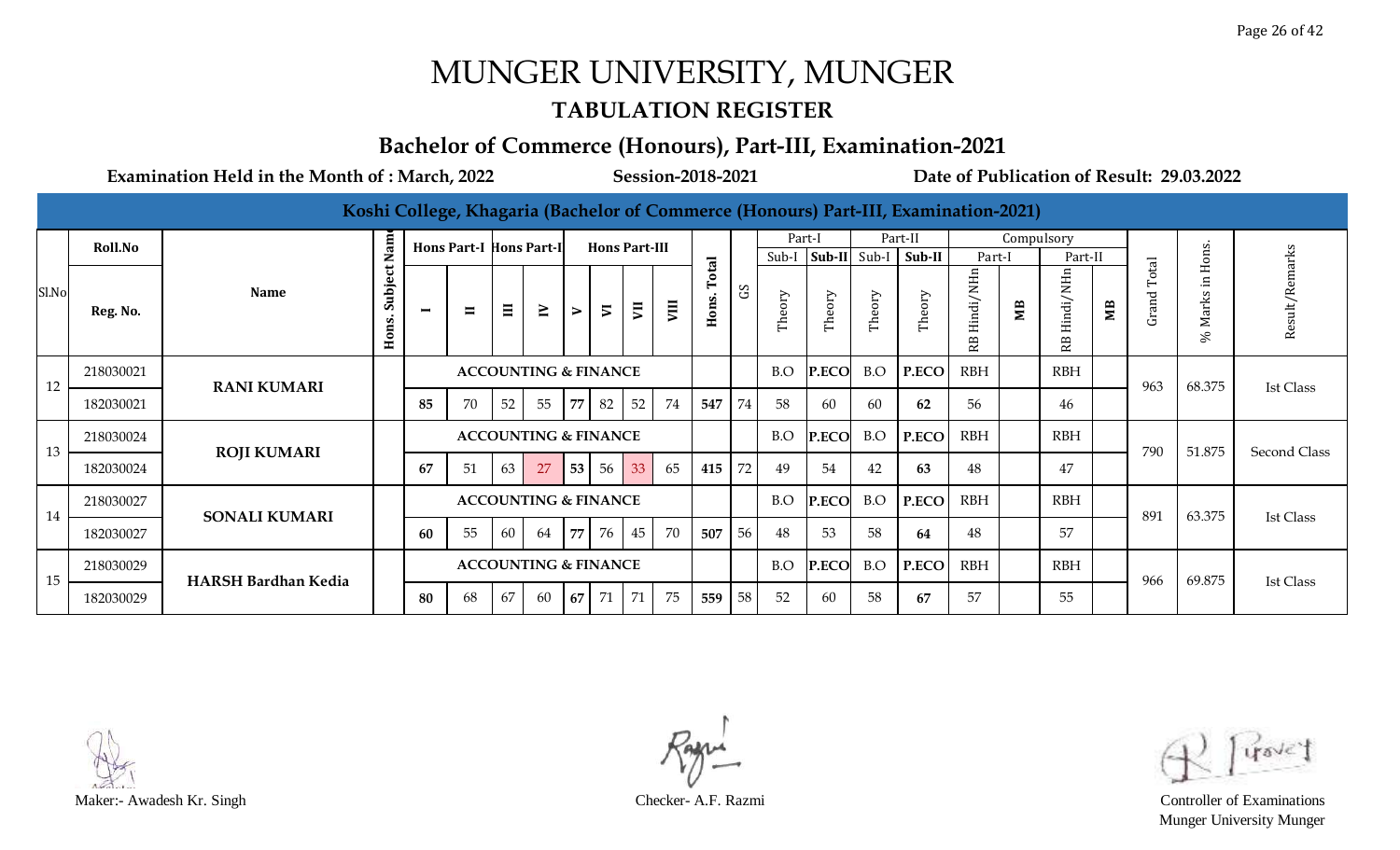#### **TABULATION REGISTER**

#### **Bachelor of Commerce (Honours), Part-III, Examination-2021**

|                |           | M.S. College, Alouli Sonihar (Bachelor of Commerce (Honours) Part-III, Examination-2021) |                  |    |                                |          |                                 |    |                      |                |      |               |    |        |              |        |         |                 |            |                         |    |               |             |                     |
|----------------|-----------|------------------------------------------------------------------------------------------|------------------|----|--------------------------------|----------|---------------------------------|----|----------------------|----------------|------|---------------|----|--------|--------------|--------|---------|-----------------|------------|-------------------------|----|---------------|-------------|---------------------|
|                | Roll.No   |                                                                                          | Nam              |    | <b>Hons Part-I Hons Part-I</b> |          |                                 |    | <b>Hons Part-III</b> |                |      |               |    | Part-I |              |        | Part-II |                 | Compulsory |                         |    |               |             |                     |
|                |           |                                                                                          |                  |    |                                |          |                                 |    |                      |                |      |               |    | Sub-I  | Sub-II Sub-I |        | Sub-II  | Part-I          |            | Part-II                 |    |               | ons.        |                     |
| Sl.No          | Reg. No.  | <b>Name</b>                                                                              | Subject<br>Hons. | −  | $\blacksquare$                 | $\equiv$ | $\geq$                          | ⋗  | $\overline{v}$       | $\overline{5}$ | VIII | otal<br>Hons. | S  | Theory | Theory       | Theory | Theory  | Hindi/NHn<br>RB | МB         | 딩<br>indi/NI<br>軍<br>RB | ÑМ | otal<br>Grand | Marks<br>S, | Result/Remarks      |
| $\mathbf{1}$   | 218250001 | <b>ABHINAV KUMAR</b>                                                                     |                  |    |                                |          | <b>ACCOUNTING &amp; FINANCE</b> |    |                      |                |      |               |    | B.O    | P.ECO        | B.O    | P.ECO   | <b>RBH</b>      |            | <b>RBH</b>              |    | 849           | 57.375      |                     |
|                | 182250001 |                                                                                          |                  | 48 | 57                             | 62       | 46                              | 68 | 72                   | 33             | 73   | 459           | 80 | 47     | 40           | 64     | 61      | 45              |            | 53                      |    |               |             | Second Class        |
|                | 218250003 | <b>AVINASH KUMAR</b>                                                                     |                  |    |                                |          | <b>ACCOUNTING &amp; FINANCE</b> |    |                      |                |      |               |    | B.O    | P.ECO        | B.O    | P.ECO   | <b>RBH</b>      |            | <b>RBH</b>              |    | 700           | 48.5        | Fail                |
| $\overline{2}$ | 182250003 |                                                                                          |                  | 66 | 58                             | 45       | 53                              | 55 | 47                   | 30             | 34   | 388           | 85 | 35     | 33           | 48     | 37      | 33              |            | 41                      |    |               |             |                     |
| 3              | 218250006 |                                                                                          |                  |    |                                |          | <b>ACCOUNTING &amp; FINANCE</b> |    |                      |                |      |               |    | B.O    | P.ECO        | B.O    | P.ECO   | <b>RBH</b>      |            | <b>RBH</b>              |    | 917           | 60.5        |                     |
|                | 182250006 | <b>RAJAT KUMAR</b>                                                                       |                  | 45 | 62                             | 61       | 70                              | 69 | 70                   | 41             | 66   | 484           | 88 | 58     | 52           | 62     | 60      | 57              |            | 56                      |    |               |             | Second Class        |
|                | 218250008 | <b>SANNY KUMAR</b>                                                                       |                  |    |                                |          | <b>ACCOUNTING &amp; FINANCE</b> |    |                      |                |      |               |    | B.O    | P.ECO        | B.O    | P.ECO   | <b>RBH</b>      |            | <b>RBH</b>              |    | 742           | 50.75       |                     |
| 4              | 182250008 |                                                                                          |                  | 53 | 46                             | 53       | 63                              | 54 | 50                   | 35             | 52   | 406           | 80 | 36     | 33           | 56     | 44      | 37              |            | 50                      |    |               |             | <b>Second Class</b> |



Munger University Munger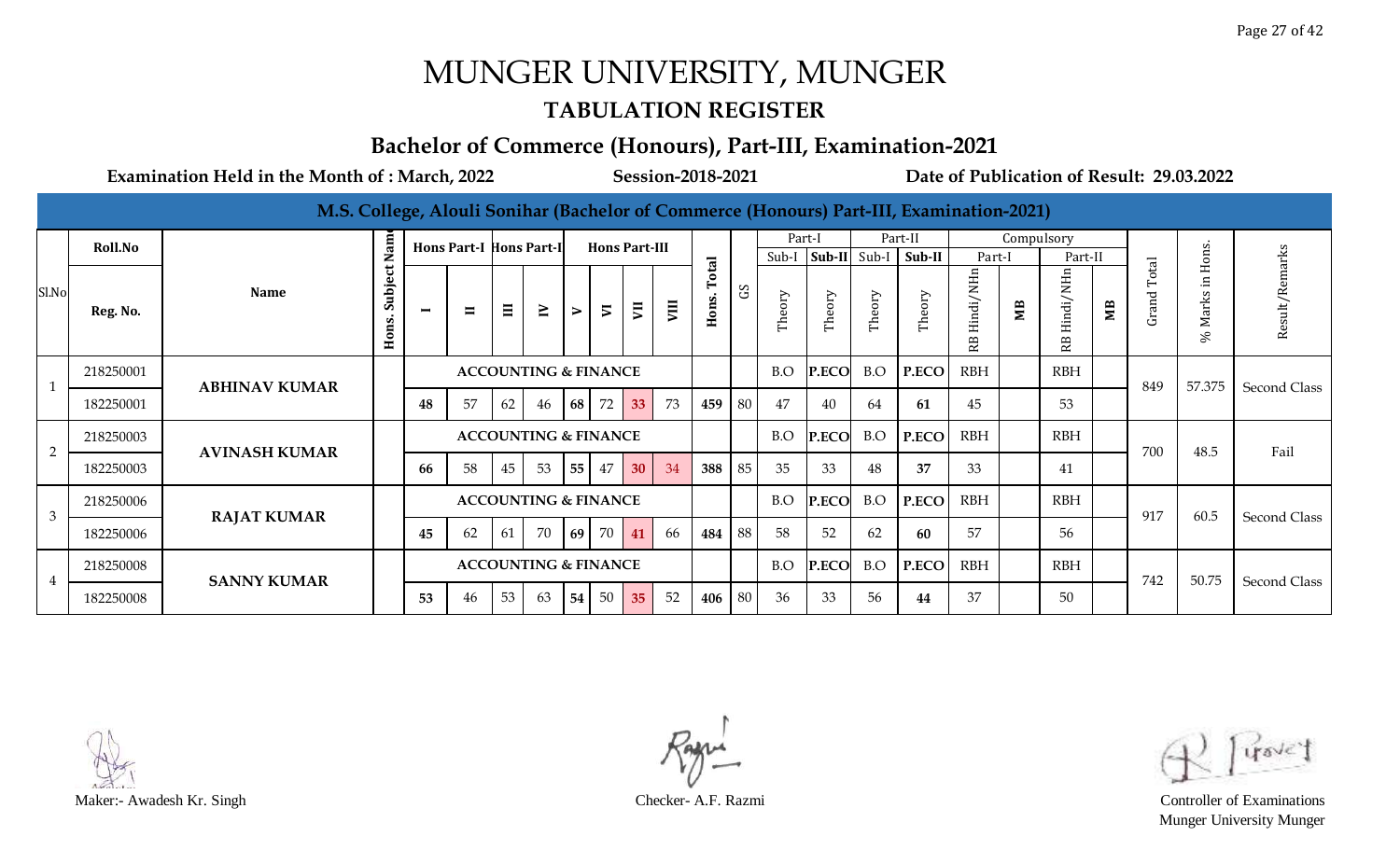#### **TABULATION REGISTER**

#### **Bachelor of Commerce (Honours), Part-III, Examination-2021**

|                |           |                          |                  |                |                                |          |                                 |                       |                          |    |                |                |            |        |              |        | P.P.Y College, Chakai (Bachelor of Commerce (Honours) Part-III, Examination-2021) |                |            |                 |                |                |                       |                |
|----------------|-----------|--------------------------|------------------|----------------|--------------------------------|----------|---------------------------------|-----------------------|--------------------------|----|----------------|----------------|------------|--------|--------------|--------|-----------------------------------------------------------------------------------|----------------|------------|-----------------|----------------|----------------|-----------------------|----------------|
|                | Roll.No   |                          | <b>Nam</b>       |                | <b>Hons Part-I Hons Part-I</b> |          |                                 |                       | <b>Hons Part-III</b>     |    |                |                |            | Part-I |              |        | Part-II                                                                           |                | Compulsory |                 |                |                |                       |                |
|                |           |                          |                  |                |                                |          |                                 |                       |                          |    |                |                |            | Sub-I  | $Sub-II$     | Sub-I  | Sub-II                                                                            | Part-I         |            | Part-II         |                |                | Hons.                 |                |
| Sl.No          | Reg. No.  | <b>Name</b>              | Subject<br>Hons. | $\blacksquare$ | $\blacksquare$                 | $\equiv$ | $\geq$                          | $\blacktriangleright$ | $\overline{\phantom{a}}$ | ξ  | $\overline{5}$ | Total<br>Hons. | $\rm_{SO}$ | Theory | Theory       | Theory | Theory                                                                            | Hindi/NHn<br>æ | MВ         | Hindi/NHn<br>RB | M <sub>B</sub> | Total<br>Grand | $\Xi.$<br>Marks<br>S, | Result/Remarks |
|                | 218290001 | <b>ADITI</b>             |                  |                |                                |          | <b>ACCOUNTING &amp; FINANCE</b> |                       |                          |    |                |                |            | B.O    | P.ECO        | B.O    | P.ECO                                                                             | <b>RBH</b>     |            | <b>RBH</b>      |                | 772            | 54.5                  | Second Class   |
|                | 182290001 |                          |                  | 46             | 50                             | 52       | 49                              | 86                    | 65                       | 40 | 48             | 436            | 48         | 36     | 51           | 52     | 53                                                                                | 43             |            | 53              |                |                |                       |                |
| $\overline{2}$ | 218290002 | <b>ANJANI KUMARI</b>     |                  |                |                                |          | <b>ACCOUNTING &amp; FINANCE</b> |                       |                          |    |                |                |            | B.O    | <b>P.ECO</b> | B.O    | P.ECO                                                                             | <b>RBH</b>     |            | <b>RBH</b>      |                | 747            | 54.375                | Second Class   |
|                | 182290002 |                          |                  | 70             | 55                             | 56       | 45                              | 57                    | 66                       | 33 | 53             | 435            | 38         | 40     | 53           | 44     | 38                                                                                | 48             |            | 51              |                |                |                       |                |
| 3              | 218290003 |                          |                  |                |                                |          | <b>ACCOUNTING &amp; FINANCE</b> |                       |                          |    |                |                |            | B.O    | P.ECO        | B.O    | P.ECO                                                                             | <b>RBH</b>     |            | <b>RBH</b>      |                | 729            | 51                    | Second Class   |
|                | 182290003 | <b>JITENDRA MURMU</b>    |                  | 50             | 57                             | 52       | 45                              | 64                    | 60                       | 33 | 47             | 408            | 52         | 33     | 43           | 40     | 53                                                                                | 50             |            | 50              |                |                |                       |                |
| 4              | 218290005 | <b>OM PRAKSAH PANDEY</b> |                  |                |                                |          | <b>ACCOUNTING &amp; FINANCE</b> |                       |                          |    |                |                |            | B.O    | P.ECO        | B.O    | P.ECO                                                                             | <b>RBH</b>     |            | <b>RBH</b>      |                | 838            | 57                    | Second Class   |
|                | 182290005 |                          |                  | 52             | 67                             | 53       | 56                              | 64                    | 54                       | 45 | 65             | 456            | 54         | 45     | 56           | 60     | 56                                                                                | 54             |            | 57              |                |                |                       |                |
| 5              | 218290007 | <b>SHIVANI KUMARI</b>    |                  |                |                                |          | <b>ACCOUNTING &amp; FINANCE</b> |                       |                          |    |                |                |            | B.O    | P.ECO        | B.O    | P.ECO                                                                             | <b>RBH</b>     |            | <b>RBH</b>      |                | 781            | 55                    | Second Class   |
|                | 182290007 |                          |                  | 74             | 46                             | 51       | 50                              | 59                    | 62                       | 35 | 63             | 440            | 54         | 40     | 40           | 56     | 52                                                                                | 50             |            | 49              |                |                |                       |                |



Munger University Munger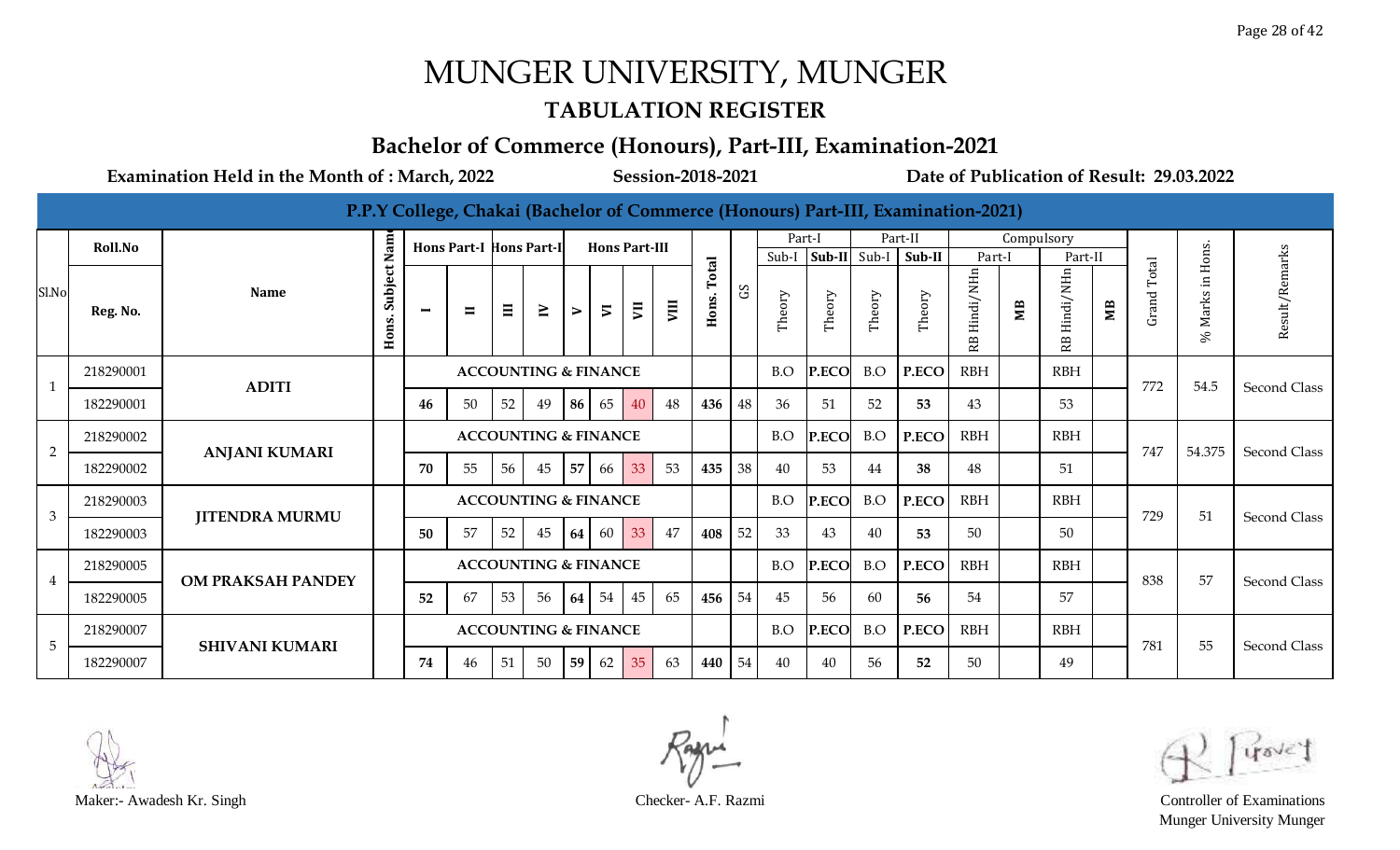#### **TABULATION REGISTER**

#### **Bachelor of Commerce (Honours), Part-III, Examination-2021**

**Examination Held in the Month of : March, 2022 Session-2018-2021 Date of Publication of Result: 29.03.2022**

|                |           |                        |                  |                |                                |          |                                 |        |                          |    |      |                |             |        |              |        | R.Lal College, Lakhisarai (Bachelor of Commerce (Honours) Part-III, Examination-2021) |                 |                |                 |                |                             |                      |                     |
|----------------|-----------|------------------------|------------------|----------------|--------------------------------|----------|---------------------------------|--------|--------------------------|----|------|----------------|-------------|--------|--------------|--------|---------------------------------------------------------------------------------------|-----------------|----------------|-----------------|----------------|-----------------------------|----------------------|---------------------|
|                | Roll.No   |                        | Nam              |                | <b>Hons Part-I Hons Part-I</b> |          |                                 |        | <b>Hons Part-III</b>     |    |      |                |             | Part-I |              |        | Part-II                                                                               |                 | Compulsory     |                 |                |                             |                      |                     |
|                |           |                        |                  |                |                                |          |                                 |        |                          |    |      |                |             | Sub-I  | $ Sub-II $   | Sub-I  | Sub-II                                                                                | Part-I          |                | Part-II         |                |                             |                      |                     |
| Sl.No          | Reg. No.  | <b>Name</b>            | Subject<br>Hons. | $\blacksquare$ | $\blacksquare$                 | $\equiv$ | $\geq$                          | $\geq$ | $\overline{\phantom{0}}$ | Ξ  | VIII | Total<br>Hons. | $_{\rm 5D}$ | Theory | Theory       | Theory | Theory                                                                                | Hindi/NHn<br>RB | M <sub>B</sub> | Hindi/NHn<br>RB | M <sub>B</sub> | Total<br>Grand <sup>-</sup> | Marks in Hons.<br>S, | Result/Remarks      |
| $\mathbf{1}$   | 218200001 | <b>AARTI KUMARI</b>    |                  |                |                                |          | <b>ACCOUNTING &amp; FINANCE</b> |        |                          |    |      |                |             | B.O    | P.ECO        | B.O    | P.ECO                                                                                 | <b>RBH</b>      |                | <b>RBH</b>      |                | 837                         | 61.25                | Ist Class           |
|                | 182200001 |                        |                  | 55             | 48                             | 54       | 60                              | 60     | 68                       | 74 | 71   | 490            | 76          | 42     | 48           | 35     | 47                                                                                    | 50              |                | 49              |                |                             |                      |                     |
| $\overline{2}$ | 218200006 | <b>AKASH RAJ VERMA</b> |                  |                |                                |          | <b>ACCOUNTING &amp; FINANCE</b> |        |                          |    |      |                |             | B.O    | P.ECO        | B.O    | P.ECO                                                                                 | <b>RBH</b>      |                | <b>RBH</b>      |                | 796                         | 58.375               | Second Class        |
|                | 182200006 |                        |                  | 53             | 49                             | 61       | 53                              | 63     | 57                       | 64 | 67   | 467            | 82          | 42     | 53           | 35     | 33                                                                                    | 36              |                | 48              |                |                             |                      |                     |
| 3              | 218200007 | <b>AMAN KUMAR</b>      |                  |                |                                |          | <b>ACCOUNTING &amp; FINANCE</b> |        |                          |    |      |                |             | B.O    | P.ECO        | B.O    | P.ECO                                                                                 | <b>RBH</b>      |                | <b>RBH</b>      |                | 796                         | 58.75                | <b>Second Class</b> |
|                | 182200007 |                        |                  | 50             | 48                             | 56       | 59                              | 67     | 61                       | 61 | 68   | 470            | 69          | 48     | 44           | 34     | 38                                                                                    | 43              |                | 50              |                |                             |                      |                     |
| $\overline{4}$ | 218200011 | <b>BABLI KUMARI</b>    |                  |                |                                |          | <b>ACCOUNTING &amp; FINANCE</b> |        |                          |    |      |                |             | B.O    | <b>P.ECO</b> | B.O    | P.ECO                                                                                 | <b>RBH</b>      |                | <b>RBH</b>      |                | 740                         | 52.125               | Second Class        |
|                | 182200011 |                        |                  | 52             | 64                             | 50       | 55                              | 65     | 46                       | 35 | 50   | 417            | 78          | 56     | 45           | 38     | 33                                                                                    | 33              |                | 40              |                |                             |                      |                     |
| 5              | 218200012 | <b>BITTU KUMAR</b>     |                  |                |                                |          | <b>ACCOUNTING &amp; FINANCE</b> |        |                          |    |      |                |             | B.O    | <b>P.ECO</b> | B.O    | P.ECO                                                                                 | <b>RBH</b>      |                | <b>RBH</b>      |                | 743                         | 53.625               | <b>Second Class</b> |
|                | 182200012 |                        |                  | 45             | 52                             | 49       | 48                              | 65     | 50                       | 59 | 61   | 429            | 76          | 58     | 34           | 36     | 33                                                                                    | 43              |                | 34              |                |                             |                      |                     |
|                | 218200013 | DEEPIKA KUMARI         |                  |                |                                |          | <b>ACCOUNTING &amp; FINANCE</b> |        |                          |    |      |                |             | B.O    | <b>P.ECO</b> | B.O    | P.ECO                                                                                 | <b>RBH</b>      |                | <b>RBH</b>      |                | 954                         | 69.25                | Let Cl <sub>2</sub> |

Munger University Munger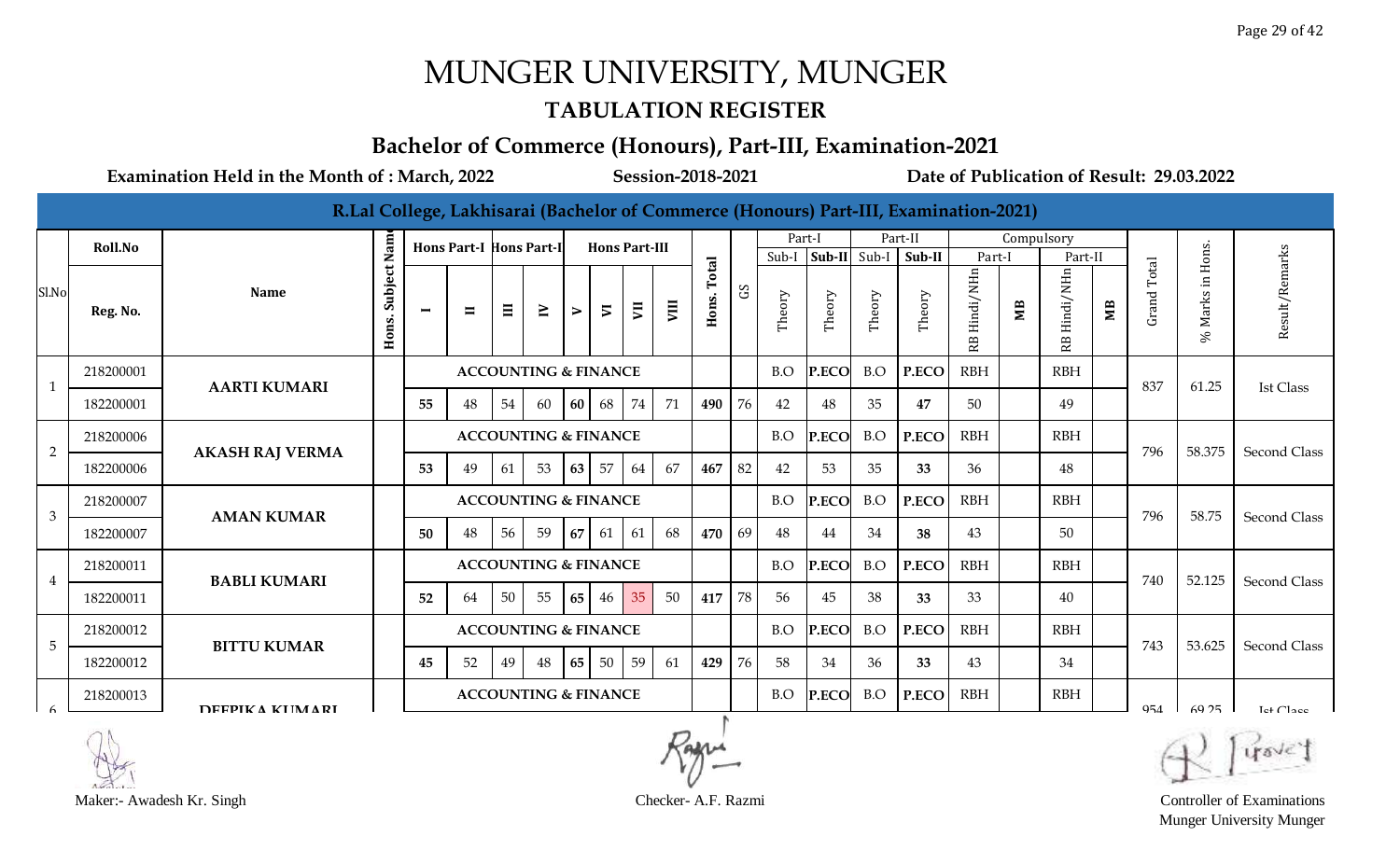#### **TABULATION REGISTER**

#### **Bachelor of Commerce (Honours), Part-III, Examination-2021**

**Examination Held in the Month of : March, 2022 Session-2018-2021 Date of Publication of Result: 29.03.2022**

|                |           |                          |                  |                          |                                |          |                                 |                       |                          |    |      |       |            |        |        |        | R.Lal College, Lakhisarai (Bachelor of Commerce (Honours) Part-III, Examination-2021) |                  |            |                  |    |             |                      |                     |
|----------------|-----------|--------------------------|------------------|--------------------------|--------------------------------|----------|---------------------------------|-----------------------|--------------------------|----|------|-------|------------|--------|--------|--------|---------------------------------------------------------------------------------------|------------------|------------|------------------|----|-------------|----------------------|---------------------|
|                | Roll.No   |                          | Nam              |                          | <b>Hons Part-I Hons Part-I</b> |          |                                 |                       | <b>Hons Part-III</b>     |    |      |       |            | Part-I |        |        | Part-II                                                                               |                  | Compulsory |                  |    |             |                      |                     |
|                |           |                          |                  |                          |                                |          |                                 |                       |                          |    |      | Total |            | Sub-I  |        |        | $ Sub-II  Sub-I  Sub-II$                                                              | Part-I           |            | Part-II          |    |             | Hons.                |                     |
| Sl.No          | Reg. No.  | <b>Name</b>              | Subject<br>Hons. | $\overline{\phantom{0}}$ | $\blacksquare$                 | $\equiv$ | $\geq$                          | $\blacktriangleright$ | $\overline{\phantom{a}}$ | JΠ | VIII | Hons. | $_{\rm G}$ | Theory | Theory | Theory | Theory                                                                                | Hindi/NHn<br>RB. | МB         | Hindi/NHn<br>RB. | ЯM | Grand Total | $\Xi$<br>Marks<br>S, | Result/Remarks      |
|                | 182200013 | DEELINA NUMAN            |                  | 88                       | 57                             | 45       | 69                              | 78                    | 77                       | 65 | 75   | 554   | 82         | 58     | 57     | 46     | 47                                                                                    | 55               |            | 55               |    |             |                      | 151 U1053           |
| $\overline{7}$ | 218200014 | <b>DIVYANI RAJ</b>       |                  |                          |                                |          | <b>ACCOUNTING &amp; FINANCE</b> |                       |                          |    |      |       |            | B.O    | P.ECO  | B.O    | P.ECO                                                                                 | <b>RBH</b>       |            | <b>RBH</b>       |    | 937         | 68.25                | <b>Ist Class</b>    |
|                | 182200014 |                          |                  | 64                       | 66                             | 63       | 69                              | 77                    | 68                       | 68 | 71   | 546   | 82         | 56     | 56     | 44     | 35                                                                                    | 57               |            | 61               |    |             |                      |                     |
| 8              | 218200015 | <b>GULSHAN KUMAR</b>     |                  |                          |                                |          | <b>ACCOUNTING &amp; FINANCE</b> |                       |                          |    |      |       |            | B.O    | P.ECO  | B.O    | P.ECO                                                                                 | <b>RBH</b>       |            | <b>RBH</b>       |    | 773         | 53                   | <b>Second Class</b> |
|                | 182200015 |                          |                  | 51                       | 50                             | 45       | 50                              | 68                    | 46                       | 65 | 49   | 424   | 84         | 60     | 55     | 34     | 33                                                                                    | 35               |            | 48               |    |             |                      |                     |
| 9              | 218200016 | <b>HIMANSHU KUMAR</b>    |                  |                          |                                |          | <b>ACCOUNTING &amp; FINANCE</b> |                       |                          |    |      |       |            | B.O    | P.ECO  | B.O    | P.ECO                                                                                 | <b>RBH</b>       |            | <b>RBH</b>       |    | 943         | 67.625               | <b>Ist Class</b>    |
|                | 182200016 |                          |                  | 54                       | 63                             | 61       | 69                              | 75                    | 65                       | 81 | 73   | 541   | 82         | 46     | 59     | 66     | 45                                                                                    | 46               |            | 58               |    |             |                      |                     |
| 10             | 218200017 | <b>KRITIKA RANJAN</b>    |                  |                          |                                |          | <b>ACCOUNTING &amp; FINANCE</b> |                       |                          |    |      |       |            | B.O    | P.ECO  | B.O    | P.ECO                                                                                 | <b>RBH</b>       |            | <b>RBH</b>       |    | 940         | 68.125               | <b>Ist Class</b>    |
|                | 182200017 |                          |                  | 84                       | 70                             | 66       | 76                              | 68 <sup>1</sup>       | 67                       | 45 | 69   | 545   | 79         | 51     | 48     | 47     | 59                                                                                    | 48               |            | 63               |    |             |                      |                     |
| 11             | 218200019 | <b>MASOOM CHHAPARIYA</b> |                  |                          |                                |          | <b>ACCOUNTING &amp; FINANCE</b> |                       |                          |    |      |       |            | B.O    | P.ECO  | B.O    | P.ECO                                                                                 | <b>RBH</b>       |            | <b>RBH</b>       |    | 847         | 56.875               | <b>Second Class</b> |
|                | 182200019 |                          |                  | 51                       | 61                             | 45       | 60                              | <b>60</b>             | 63                       | 50 | 65   | 455   | 84         | 49     | 50     | 44     | 67                                                                                    | 44               |            | 54               |    |             |                      |                     |



Munger University Munger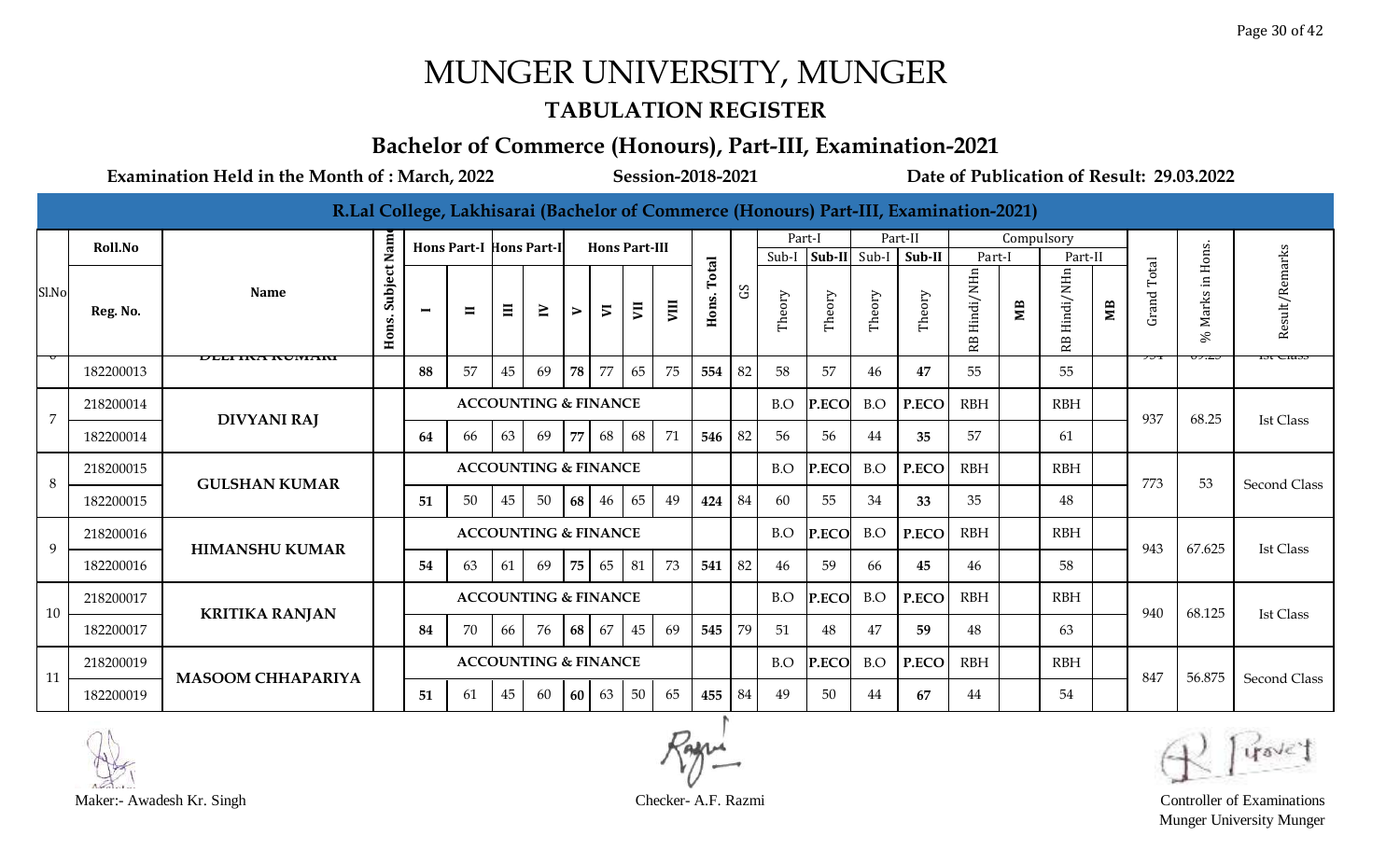#### **TABULATION REGISTER**

#### **Bachelor of Commerce (Honours), Part-III, Examination-2021**

**Examination Held in the Month of : March, 2022 Session-2018-2021 Date of Publication of Result: 29.03.2022**

|       |           |                       |                  |                |                                |          |                                 |    |                      |    |      |                |              |        |              |        | R.Lal College, Lakhisarai (Bachelor of Commerce (Honours) Part-III, Examination-2021) |                 |                |                 |                |             |                  |                     |
|-------|-----------|-----------------------|------------------|----------------|--------------------------------|----------|---------------------------------|----|----------------------|----|------|----------------|--------------|--------|--------------|--------|---------------------------------------------------------------------------------------|-----------------|----------------|-----------------|----------------|-------------|------------------|---------------------|
|       | Roll.No   |                       | Nam              |                | <b>Hons Part-I Hons Part-I</b> |          |                                 |    | <b>Hons Part-III</b> |    |      |                |              | Part-I |              |        | Part-II                                                                               |                 | Compulsory     |                 |                |             |                  |                     |
|       |           |                       |                  |                |                                |          |                                 |    |                      |    |      |                |              | Sub-I  | Sub-II       | Sub-I  | Sub-II                                                                                | Part-I          |                | Part-II         |                |             | Hons.            |                     |
| Sl.No | Reg. No.  | <b>Name</b>           | Subject<br>Hons. | $\blacksquare$ | $\blacksquare$                 | $\equiv$ | $\geq$                          | ⋗  | $\overline{v}$       | Ξ  | VIII | Total<br>Hons. | $\mathbf{S}$ | Theory | Theory       | Theory | Theory                                                                                | Hindi/NHn<br>RB | M <sub>B</sub> | Hindi/NHn<br>RB | M <sub>B</sub> | Grand Total | Marks in<br>$\%$ | Result/Remarks      |
| 12    | 218200020 | <b>NEHA KUMARI</b>    |                  |                |                                |          | <b>ACCOUNTING &amp; FINANCE</b> |    |                      |    |      |                |              | B.O    | <b>P.ECO</b> | B.O    | P.ECO                                                                                 | <b>RBH</b>      |                | <b>RBH</b>      |                | 815         | 59.625           | Second Class        |
|       | 182200020 |                       |                  | 45             | 64                             | 47       | 73                              | 62 | 58                   | 60 | 68   | 477            | 76           | 52     | 37           | 43     | 47                                                                                    | 44              |                | 39              |                |             |                  |                     |
| 13    | 218200021 | <b>NIRAJ KUMAR</b>    |                  |                |                                |          | <b>ACCOUNTING &amp; FINANCE</b> |    |                      |    |      |                |              | B.O    | P.ECO        | B.O    | P.ECO                                                                                 | <b>RBH</b>      |                | <b>RBH</b>      |                | 731         | 55.375           | Second Class        |
|       | 182200021 |                       |                  | 46             | 58                             | 45       | 48                              | 69 | 60                   | 61 | 56   | 443            | 80           | 33     | 34           | 33     | 38                                                                                    | 33              |                | 37              |                |             |                  |                     |
| 14    | 218200024 | PRIYA KUMARI          |                  |                |                                |          | <b>ACCOUNTING &amp; FINANCE</b> |    |                      |    |      |                |              | B.O    | P.ECO        | B.O    | P.ECO                                                                                 | <b>RBH</b>      |                | <b>RBH</b>      |                | 933         | 65.5             | <b>Ist Class</b>    |
|       | 182200024 |                       |                  | 64             | 49                             | 62       | 73                              | 73 | 55                   | 74 | 74   | 524            | 84           | 45     | 55           | 52     | 65                                                                                    | 48              |                | 60              |                |             |                  |                     |
| 15    | 218200027 | <b>RAJLAXMI</b>       |                  |                |                                |          | <b>ACCOUNTING &amp; FINANCE</b> |    |                      |    |      |                |              | B.O    | <b>P.ECO</b> | B.O    | P.ECO                                                                                 | <b>RBH</b>      |                | <b>RBH</b>      |                | 984         | 68               | Ist Class           |
|       | 182200027 |                       |                  | -60            | 68                             | 58       | 73                              | 77 | 58                   | 77 | 73   | 544            | 82           | 61     | 72           | 48     | 62                                                                                    | 60              |                | 55              |                |             |                  |                     |
| 16    | 218200028 | <b>SEETAL KUMARI</b>  |                  |                |                                |          | <b>ACCOUNTING &amp; FINANCE</b> |    |                      |    |      |                |              | B.O    | <b>P.ECO</b> | B.O    | P.ECO                                                                                 | <b>RBH</b>      |                | <b>RBH</b>      |                | 774         | 53.375           | Second Class        |
|       | 182200028 |                       |                  | 46             | 52                             | 58       | 65                              | 58 | 47                   | 56 | 45   | 427            | 82           | 35     | 50           | 35     | 50                                                                                    | 55              |                | 40              |                |             |                  |                     |
| 17    | 218200029 | <b>SHIVANI KUMARI</b> |                  |                |                                |          | <b>ACCOUNTING &amp; FINANCE</b> |    |                      |    |      |                |              | B.O    | <b>P.ECO</b> | B.O    | P.ECO                                                                                 | <b>RBH</b>      |                | <b>RBH</b>      |                | 880         | 64.875           | Let Cl <sub>2</sub> |



Munger University Munger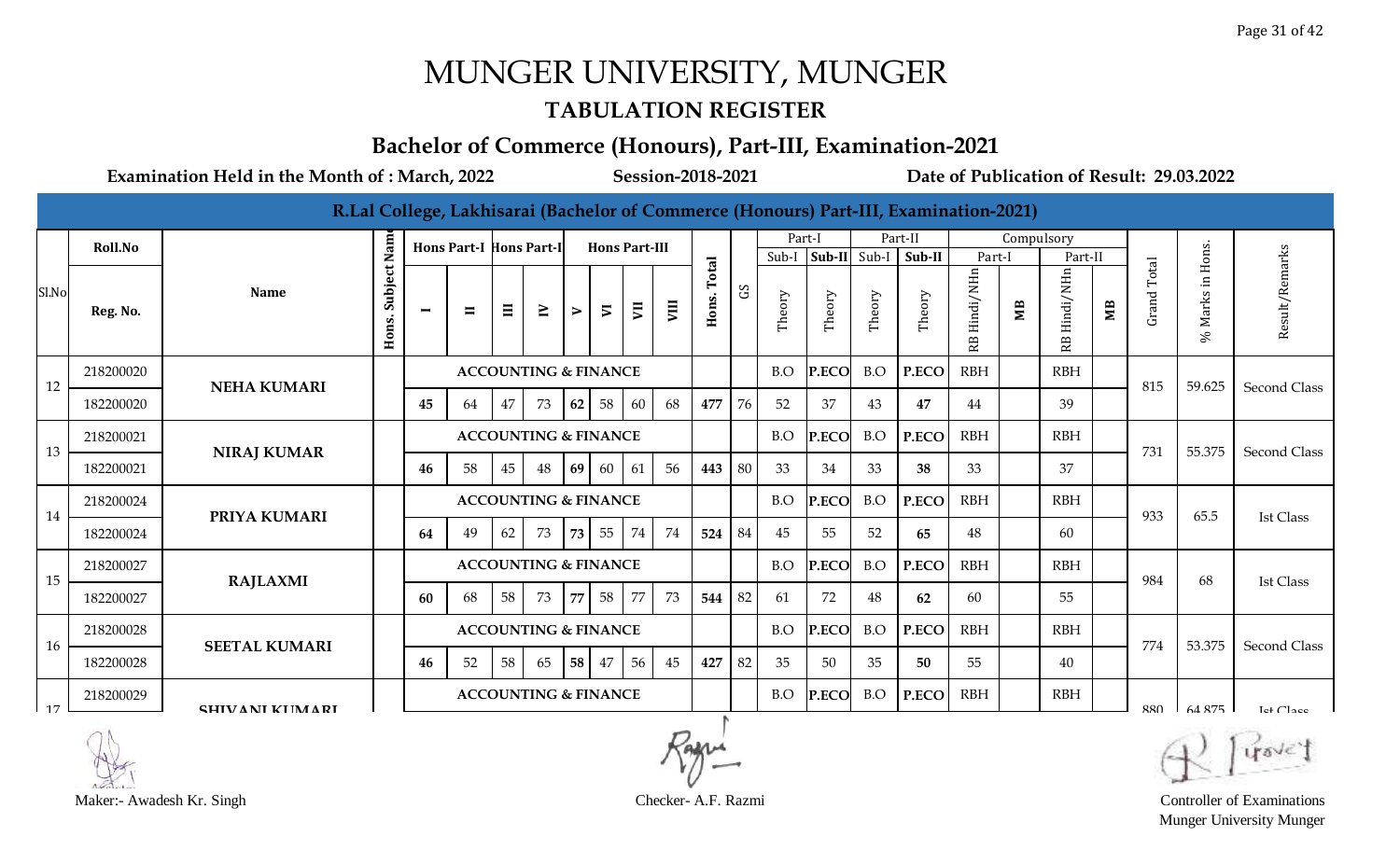#### **TABULATION REGISTER**

### **Bachelor of Commerce (Honours), Part-III, Examination-2021**

|       | Roll.No   |                           | Ē                               |                          | <b>Hons Part-I Hons Part-II</b> |       |                                 |        | <b>Hons Part-III</b>     |    |                |                             |            | Part-I<br>Sub-I   | Sub-II                       | Sub-I                                 | Part-II<br>Sub-II | Part-I         | Compulsory | Part-II                                                    |    |                       |        |                     |
|-------|-----------|---------------------------|---------------------------------|--------------------------|---------------------------------|-------|---------------------------------|--------|--------------------------|----|----------------|-----------------------------|------------|-------------------|------------------------------|---------------------------------------|-------------------|----------------|------------|------------------------------------------------------------|----|-----------------------|--------|---------------------|
| Sl.No | Reg. No.  | <b>Name</b>               | ల<br>bje<br><b>Jal</b><br>Hons. | $\overline{\phantom{0}}$ | $\blacksquare$                  | $\Xi$ | $\geq$                          | $\geq$ | $\overline{\phantom{a}}$ | ξI | $\overline{u}$ | $\overline{a}$<br>ons.<br>E | $_{\rm G}$ | Ŋ<br>$\circ$<br>ᄇ | ΟIJ<br>$\mathbf \omega$<br>É | Ŋ<br>$\circ$<br>$\mathbf \omega$<br>É | $\epsilon$<br>Ě   | Hindi/NHn<br>Æ | Яã         | ⊆<br>z<br>indi,<br>$\mathbf \Xi$<br>$\mathbf{p}$<br>$\sim$ | ÑБ | $\Xi$<br>යි           | ∽<br>∽ | Result/Remarks      |
|       | 182200029 | <b>JIII V AINI NUMANI</b> |                                 | 57                       | 46                              | 50    | 72                              |        | 67 73                    | 78 | 76             | 519                         | 82         | 48                | 36                           | 52                                    | 58                | 45             |            | 40                                                         |    | $\circ\!\circ\!\circ$ | ᡡᡂ     | 151 UI 055          |
| 18    | 218200031 | <b>SMITA KUMARI</b>       |                                 |                          |                                 |       | <b>ACCOUNTING &amp; FINANCE</b> |        |                          |    |                |                             |            | B.O               | P.ECO                        | B.O                                   | P.ECO             | <b>RBH</b>     |            | <b>RBH</b>                                                 |    | 843                   | 59.875 | <b>Second Class</b> |
|       | 182200031 |                           |                                 | 66                       | 50                              | 54    | 70                              |        | 64 62                    | 53 | 60             | 479                         | 74         | 33                | 49                           | 46                                    | 55                | 51             |            | 56                                                         |    |                       |        |                     |
| 19    | 218200032 | <b>SOUNAK GOINKA</b>      |                                 |                          |                                 |       | <b>ACCOUNTING &amp; FINANCE</b> |        |                          |    |                |                             |            | B.O               | P.ECO                        | B.O                                   | P.ECO             | <b>RBH</b>     |            | <b>RBH</b>                                                 |    | 758                   | 54.125 | <b>Second Class</b> |
|       | 182200032 |                           |                                 | 46                       | 58                              | 54    | 68                              |        | 53 50 53                 |    | 51             | 433                         | 84         | 34                | 48                           | 36                                    | 42                | 38             |            | 43                                                         |    |                       |        |                     |



Munger University Munger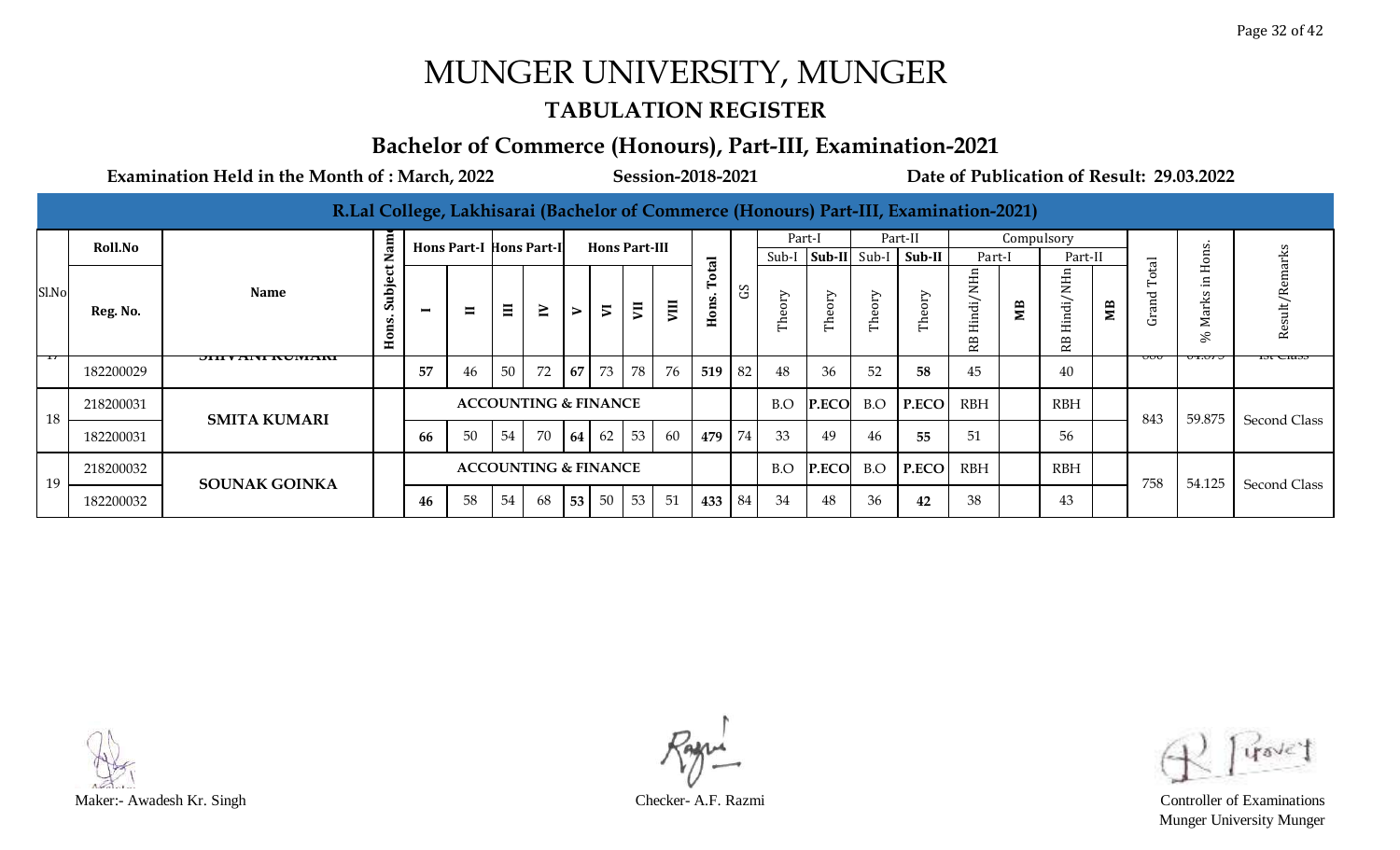#### **TABULATION REGISTER**

#### **Bachelor of Commerce (Honours), Part-III, Examination-2021**

**Examination Held in the Month of : March, 2022 Session-2018-2021 Date of Publication of Result: 29.03.2022**

**S.B.N. College, Garhiampur (Bachelor of Commerce (Honours) Part-III, Examination-2021) Hons. Subject Name** Part-I Part-II **Hons Part-I** Compulsory **Hons Part-II Hons Part-III**  $\mathcal{S}$ % Marks in Hons. Sub-I **Sub-II** Sub-I **Sub-II** Part-I | Part-II **Hons. Total** GS Grand Total RB Hindi/NHn RB Hindi/NHn **Name** Theory Theory Theory Theory **VIII VII MB MB III IV VI II V**

|       | <b>KOILNO</b> |                        | Σa               |                | HONS PATT-I HONS PATT-II |                 |                                 |   |                | <b>HONS PART-III</b> |            |               |     | Sub-I  | Sub-II | Sub-I  | Sub-II | Part-I          |    | Part-II         |    |             | Hons                |                       |
|-------|---------------|------------------------|------------------|----------------|--------------------------|-----------------|---------------------------------|---|----------------|----------------------|------------|---------------|-----|--------|--------|--------|--------|-----------------|----|-----------------|----|-------------|---------------------|-----------------------|
| Sl.No | Reg. No.      | <b>Name</b>            | Subject<br>Hons. | $\blacksquare$ | $\blacksquare$           | $\Xi$           | $\geq$                          | ⋗ | $\overline{v}$ | ξ                    | VIII       | otal<br>Hons. | SC  | Theory | Theory | Theory | Theory | Hindi/NHn<br>RB | ĴЕ | Hindi/NHn<br>RB | ЯM | Grand Total | $\Xi$<br>Marks<br>℅ | Result/Remarks        |
|       | 218180001     | <b>AKASH KHEMKA</b>    |                  |                |                          |                 | <b>ACCOUNTING &amp; FINANCE</b> |   |                |                      |            |               |     | B.O    | P.ECO  | B.O    | P.ECO  | <b>RBH</b>      |    | <b>RBH</b>      |    | 909         | 65.375              |                       |
|       | 182180001     |                        |                  | 61             | 51                       | 45              | 65                              |   | 73 56          | 83                   | 89         | 523           | 82  | 59     | 53     | 68     | 51     | 33              |    | 40              |    |             |                     | <b>Ist Class</b>      |
| 2     | 218180004     | <b>ESHA</b>            |                  |                |                          |                 | <b>ACCOUNTING &amp; FINANCE</b> |   |                |                      |            |               |     | B.O    | P.ECO  | B.O    | P.ECO  | <b>RBH</b>      |    | <b>RBH</b>      |    | 965         | 70.25               | <b>Ist Class</b>      |
|       | 182180004     |                        |                  | 67             | 63                       | 49              | 62                              |   | 78 74          | 86                   | 83         | 562           | 82  | 64     | 62     | 61     | 42     | 39              |    | 53              |    |             |                     |                       |
| 3     | 218180007     | PRIYANSHU KUMAR        |                  |                |                          |                 | <b>ACCOUNTING &amp; FINANCE</b> |   |                |                      |            |               |     | B.O    | P.ECO  | B.O    | P.ECO  | <b>RBH</b>      |    | <b>RBH</b>      |    | 1013        | 72.875              | <b>Ist Class</b>      |
|       | 182180007     |                        |                  | 74             | 59                       | 57              | 66                              |   | 77 81          | 88                   | 81         | 583           | -84 | 66     | 58     | 72     | 47     | 48              |    | 55              |    |             |                     |                       |
| 4     | 218180008     | <b>RAHUL CHAUDHARY</b> |                  |                |                          |                 | <b>ACCOUNTING &amp; FINANCE</b> |   |                |                      |            |               |     | B.O    | P.ECO  | B.O    | P.ECO  | <b>RBH</b>      |    | <b>RBH</b>      |    | 947         | 68.875              | <b>Ist Class</b>      |
|       | 182180008     |                        |                  | 61             | 61                       | 50 <sup>1</sup> | 63                              |   | 74 73          | 84                   | 85         | 551           | 80  | 61     | 53     | 64     | 40     | 44              |    | 54              |    |             |                     |                       |
| 5     | 218180010     | <b>RUPALI KUMARI</b>   |                  |                |                          |                 | <b>ACCOUNTING &amp; FINANCE</b> |   |                |                      |            |               |     | B.O    | P.ECO  | B.O    | P.ECO  | <b>RBH</b>      |    | <b>RBH</b>      |    | 866         | 62.125              | <b>Ist Class</b>      |
|       | 182180010     |                        |                  | 47             | 45                       | 45              | 46                              |   | 74 77          | 84                   | 79         | 497           | 84  | 48     | 50     | 52     | 39     | 44              |    | 52              |    |             |                     |                       |
|       | 218180012     | <b>CHRICTI KIIMARI</b> |                  |                |                          |                 | <b>ACCOUNTING &amp; FINANCE</b> |   |                |                      |            |               |     | B.O    | P.ECO  | B.O    | P.ECO  | <b>RBH</b>      |    | <b>RBH</b>      |    | 821         | 60.875              | Let Cl <sub>200</sub> |
|       | $\bigcap$     |                        |                  |                |                          |                 |                                 |   |                |                      | $\sqrt{ }$ |               |     |        |        |        |        |                 |    |                 |    |             | <b>CONTRACTOR</b>   |                       |



**Roll.No**

Munger University Munger

 $\sim$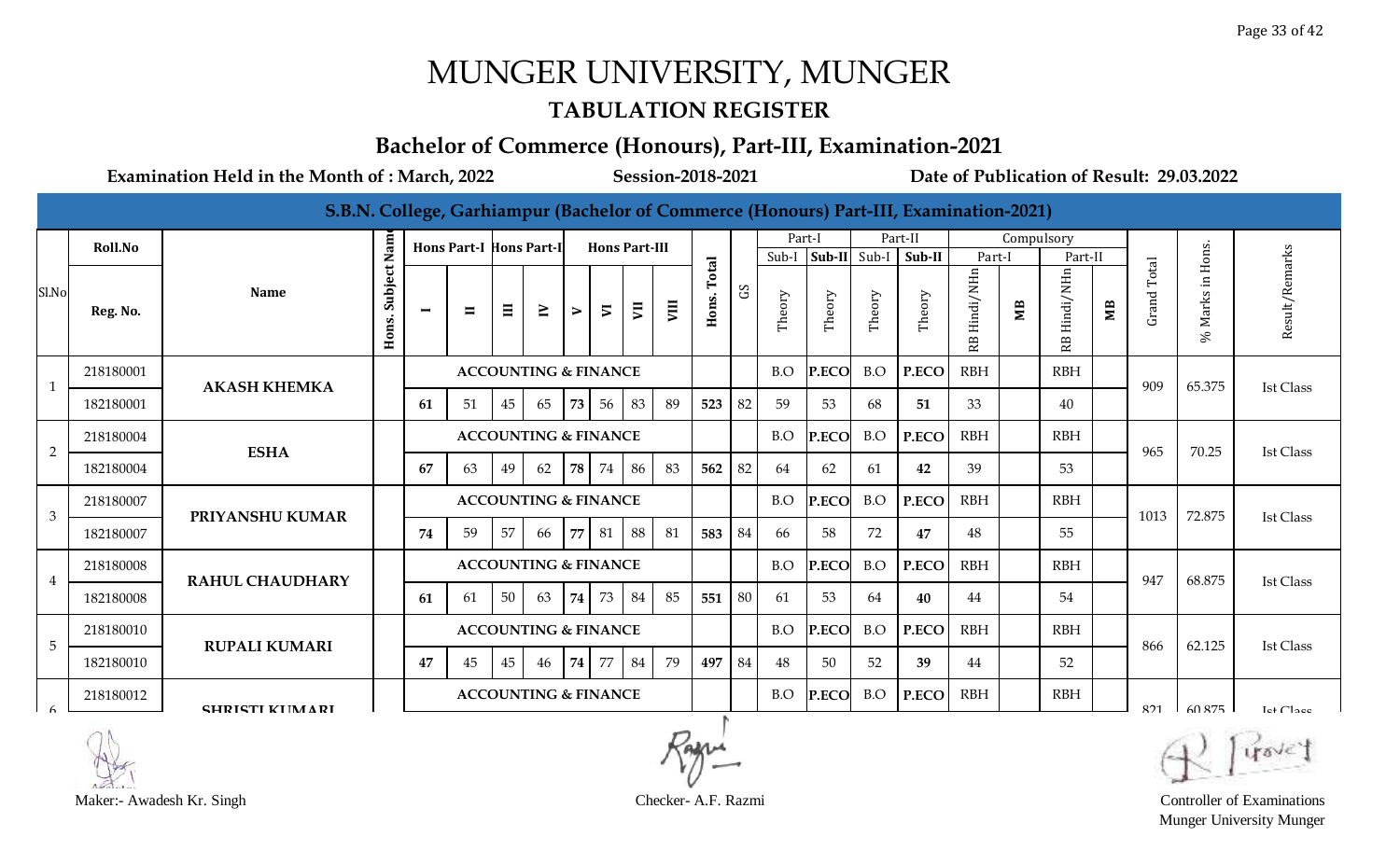#### **TABULATION REGISTER**

#### **Bachelor of Commerce (Honours), Part-III, Examination-2021**

|  |  | [S.B.N. College, Garhiampur (Bachelor of Commerce (Honours) Part-III, Examination-2021) |
|--|--|-----------------------------------------------------------------------------------------|
|  |  |                                                                                         |

|       | <b>Roll.No</b> |                          | am<br>z                         |                          | <b>Hons Part-I Hons Part-I</b> |          |                                 |    | <b>Hons Part-III</b> |       |      |                                        |                  | Part-I<br>Sub-I                 | Sub-II Sub-I     |           | Part-II<br>Sub-II                   | Part-I                               | Compulsory | Part-II          |    |                                             | S<br>$\mathfrak{g}$                                     | 군                |
|-------|----------------|--------------------------|---------------------------------|--------------------------|--------------------------------|----------|---------------------------------|----|----------------------|-------|------|----------------------------------------|------------------|---------------------------------|------------------|-----------|-------------------------------------|--------------------------------------|------------|------------------|----|---------------------------------------------|---------------------------------------------------------|------------------|
| Sl.No | Reg. No.       | Name                     | ت<br>Ò,<br>ns<br>$\blacksquare$ | $\overline{\phantom{0}}$ | $\blacksquare$                 | $\equiv$ | $\geq$                          | ⋗  | $\overline{5}$       | ξĪ    | VIII | $\mathbf{E}$<br>ons.<br>$\blacksquare$ | S                | ➢<br>5<br>$\mathbf \sigma$<br>É | ➢<br>Theor       | eory<br>É | <b>AIO</b><br>$\mathbf \omega$<br>É | H.<br>z<br>di/<br>Hin<br>R<br>$\sim$ | MВ         | ₽<br>Hindi/<br>Æ | MВ | $\overline{a}$<br>ō<br>'n<br>$\sigma$<br>යි | $\mathbf{r}$<br>$\blacksquare$<br>._<br>S<br>Mark<br>S, | <b>Res</b>       |
|       | 182180012      | <b>JIINIJII NUMIAINI</b> |                                 | 46                       | 46                             | 45       | 47                              | 79 |                      | 70 78 | 76   | 487                                    | l 84             |                                 | 51               | 63        | 47                                  | 33                                   |            | 56               |    | பட                                          | $\sigma\sigma\sigma\sigma$                              | 751 CIA5         |
|       | 218180013      | <b>SHUBHAM RAJ</b>       |                                 |                          |                                |          | <b>ACCOUNTING &amp; FINANCE</b> |    |                      |       |      |                                        |                  | B.O                             | <b>P.ECO</b> B.O |           | P.ECO                               | <b>RBH</b>                           |            | <b>RBH</b>       |    | 1088                                        | 78.625                                                  | Ist Class With   |
|       | 182180013      |                          |                                 | 84                       | 68                             | 56       | 87                              | 82 | 80                   | 86    | 86   | 629                                    | 190 <sub>1</sub> | 63                              | 60               | 71        | 50                                  | 60                                   |            | 65               |    |                                             |                                                         | Distinction      |
|       | 218180014      | <b>SHUBHENDU SHEKHAR</b> |                                 |                          |                                |          | <b>ACCOUNTING &amp; FINANCE</b> |    |                      |       |      |                                        |                  | B.O                             | P.ECO            |           | B.O P.ECO                           | <b>RBH</b>                           |            | <b>RBH</b>       |    | 966                                         | 66.125                                                  | <b>Ist Class</b> |
| 8     | 182180014      |                          |                                 | 49                       | 59                             | 55       | 66                              | 76 | 64                   | 76    | 84   | 529                                    | 88               | 60                              | 55               | 68        | 53                                  | 47                                   |            | 66               |    |                                             |                                                         |                  |



Munger University Munger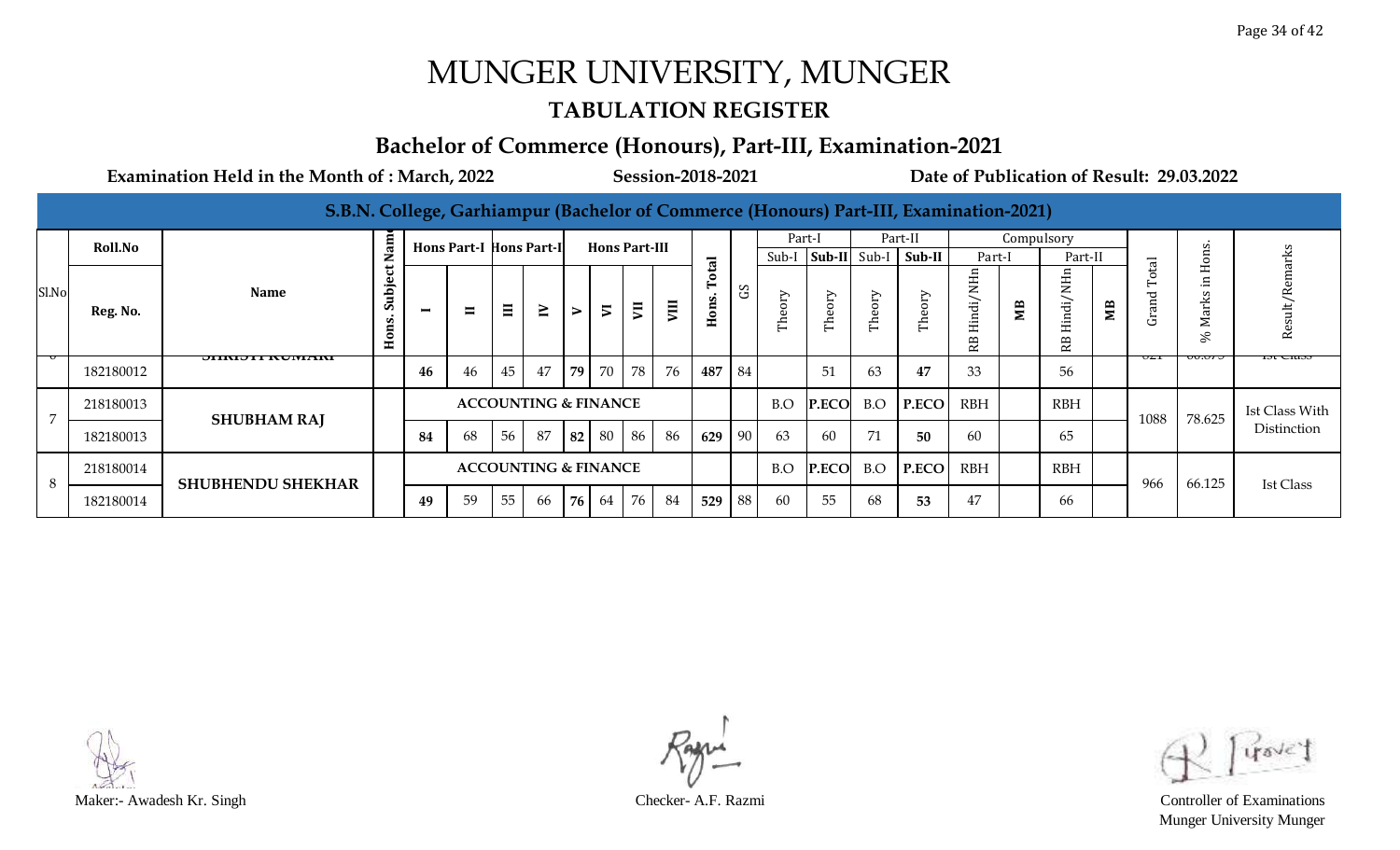#### **TABULATION REGISTER**

#### **Bachelor of Commerce (Honours), Part-III, Examination-2021**

|                 |           |                     |             |                |                                |                                 |                                 |                  |                      |    |      |       |              |        |        |        | S.K. College, Lohanda (Bachelor of Commerce (Honours) Part-III, Examination-2021) |                     |            |                      |                        |                    |                  |                       |
|-----------------|-----------|---------------------|-------------|----------------|--------------------------------|---------------------------------|---------------------------------|------------------|----------------------|----|------|-------|--------------|--------|--------|--------|-----------------------------------------------------------------------------------|---------------------|------------|----------------------|------------------------|--------------------|------------------|-----------------------|
|                 | Roll.No   |                     |             |                | <b>Hons Part-I Hons Part-I</b> |                                 |                                 |                  | <b>Hons Part-III</b> |    |      |       |              | Part-I |        |        | Part-II                                                                           |                     | Compulsory |                      |                        |                    |                  |                       |
| Sl.No           |           | <b>Name</b>         | Subject Nam |                |                                |                                 |                                 |                  |                      |    |      | Total | $\mathbf{S}$ | Sub-I  | Sub-II | Sub-I  | Sub-II                                                                            | Part-I<br>Hindi/NHn |            | Part-II<br>Hindi/NHn |                        | Total              | Marks in Hons.   | Result/Remarks        |
|                 | Reg. No.  |                     | Hons.       | $\blacksquare$ | $\blacksquare$                 | $\equiv$                        | $\geq$                          | $\triangleright$ | $\overline{v}$       | JΠ | VIII | Hons. |              | Theory | Theory | Theory | Theory                                                                            | RB                  | MВ         | RB                   | $\overline{\text{MB}}$ | Grand <sup>-</sup> | S,               |                       |
| $\mathbf{1}$    | 218280001 | <b>ABHA KUMARI</b>  |             |                |                                |                                 | <b>ACCOUNTING &amp; FINANCE</b> |                  |                      |    |      |       |              | B.O    | P.ECO  | B.O    | P.ECO                                                                             | <b>RBH</b>          |            | <b>RBH</b>           |                        | 743                | 54.25            | Second Class          |
|                 | 182280001 |                     |             | 36             | 55                             | 45                              | 49                              | <b>70</b>        | 73                   | 46 | 60   | 434   | 70           | 33     | 34     | 44     | 55                                                                                | 40                  |            | 33                   |                        |                    |                  |                       |
| $\overline{2}$  | 218280002 | <b>AKSHAY KUMAR</b> |             |                |                                |                                 | <b>ACCOUNTING &amp; FINANCE</b> |                  |                      |    |      |       |              | B.O    | P.ECO  | B.O    | P.ECO                                                                             | <b>RBH</b>          |            | <b>RBH</b>           |                        | 915                | 67.375           | <b>Ist Class</b>      |
|                 | 182280002 |                     |             | 53             | 63                             | 45                              | 48                              | 79               | 82                   | 80 | -89  | 539   | 81           | 39     | -39    | 56     | 61                                                                                | 50                  |            | 50                   |                        |                    |                  |                       |
| $\mathbf{3}$    | 218280004 |                     |             |                |                                |                                 | <b>ACCOUNTING &amp; FINANCE</b> |                  |                      |    |      |       |              | B.O    | P.ECO  | B.O    | P.ECO                                                                             | <b>RBH</b>          |            | <b>RBH</b>           |                        | 1003               | 70.375           |                       |
|                 | 182280004 | <b>ASHI KUMARI</b>  |             | 70             | 61                             | 59                              | 66                              | 78               | 84                   | 64 | 81   | 563   | 88           | 62     | -60    | 69     | 67                                                                                | 45                  |            | 49                   |                        |                    |                  | <b>Ist Class</b>      |
| $\overline{4}$  | 218280005 |                     |             |                |                                |                                 | <b>ACCOUNTING &amp; FINANCE</b> |                  |                      |    |      |       |              | B.O    | P.ECO  | B.O    | P.ECO                                                                             | <b>RBH</b>          |            | <b>RBH</b>           |                        | 951                | 70.625           | <b>Ist Class</b>      |
|                 | 182280005 | <b>KAJOL SINGH</b>  |             | 53             | 58                             | 72                              | 56                              | 83               | 85                   | 74 | 84   | 565   | 90           | 48     | 42     | 62     | 63                                                                                | 46                  |            | 35                   |                        |                    |                  |                       |
| $5\phantom{.0}$ | 218280009 | <b>NAVEEN KUMAR</b> |             |                |                                | <b>ACCOUNTING &amp; FINANCE</b> |                                 |                  |                      |    |      |       | B.O          | P.ECO  | B.O    | P.ECO  | <b>RBH</b>                                                                        |                     | <b>RBH</b> |                      | 841                    | 60.875             | <b>Ist Class</b> |                       |
|                 | 182280009 |                     |             | 66             | 35                             | 46                              | 45                              | 67               | 88                   | 62 | 78   | 487   | -80          | 50     | 35     | 46     | 57                                                                                | 36                  |            | 50                   |                        |                    |                  |                       |
|                 | 218280012 | <b>RITMICK RAI</b>  |             |                |                                |                                 | <b>ACCOUNTING &amp; FINANCE</b> |                  |                      |    |      |       |              | B.O    | P.ECO  | B.O    | P.ECO                                                                             | <b>RBH</b>          |            | <b>RBH</b>           |                        | 905                | 6575             | Let Cl <sub>200</sub> |
|                 |           |                     |             |                |                                |                                 |                                 |                  |                      |    |      |       |              |        |        |        |                                                                                   |                     |            |                      |                        |                    |                  |                       |



Maker:- Awadesh Kr. Singh Checker- A.F. Razmi Controller of Examinations

Munger University Munger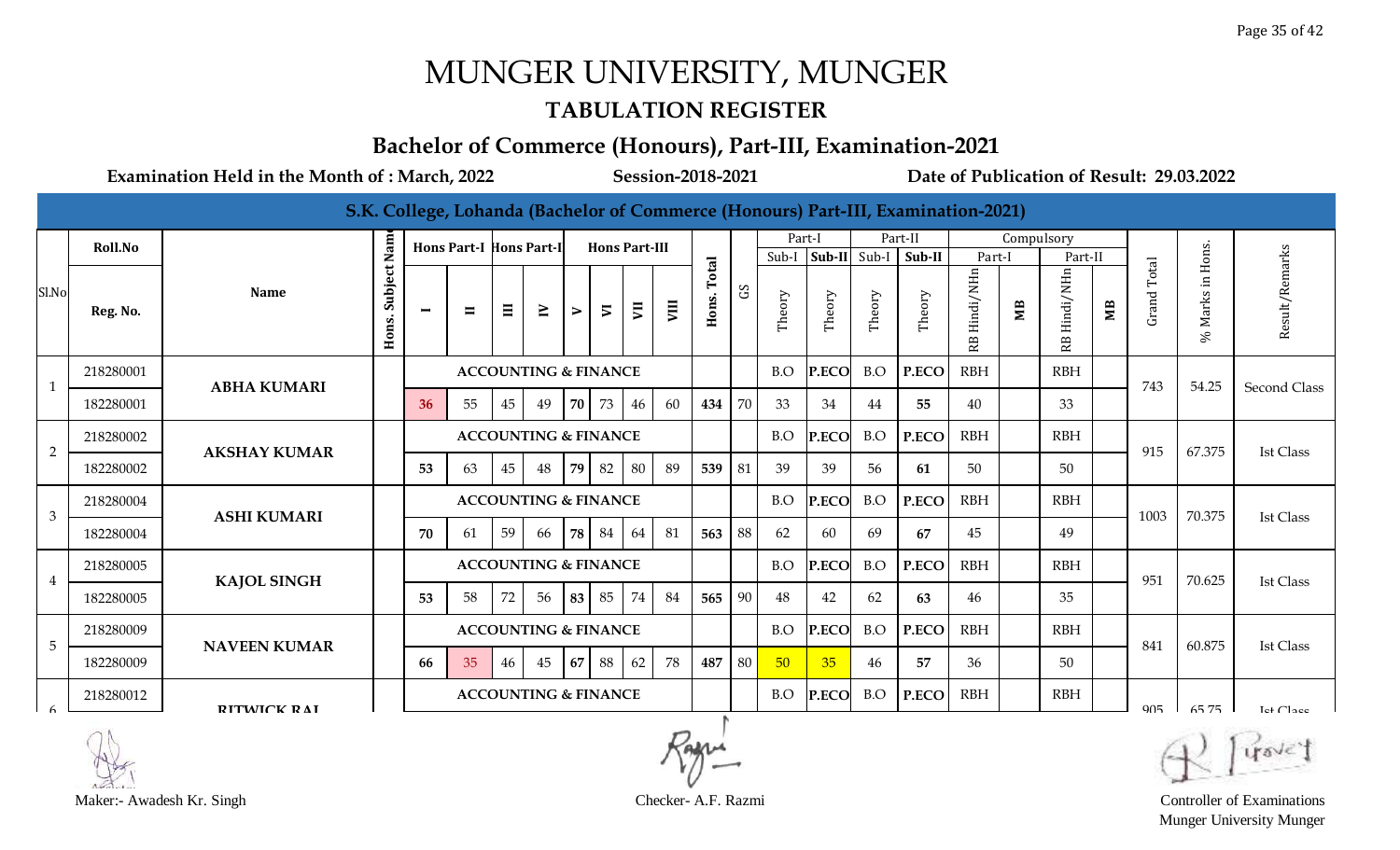#### **TABULATION REGISTER**

#### **Bachelor of Commerce (Honours), Part-III, Examination-2021**

|                |           |                           |                                |                          |                         |          |                                 |    |                          |    |      |                |    |        |              |        | S.K. College, Lohanda (Bachelor of Commerce (Honours) Part-III, Examination-2021) |               |            |                          |    |                |                    |                  |
|----------------|-----------|---------------------------|--------------------------------|--------------------------|-------------------------|----------|---------------------------------|----|--------------------------|----|------|----------------|----|--------|--------------|--------|-----------------------------------------------------------------------------------|---------------|------------|--------------------------|----|----------------|--------------------|------------------|
|                | Roll.No   |                           | am                             |                          | Hons Part-I Hons Part-I |          |                                 |    | <b>Hons Part-III</b>     |    |      |                |    | Part-I |              |        | Part-II                                                                           |               | Compulsory |                          |    |                |                    |                  |
|                |           |                           | z                              |                          |                         |          |                                 |    |                          |    |      |                |    | Sub-I  | Sub-II Sub-I |        | Sub-II                                                                            | Part-I        |            | Part-II                  |    |                | Hons.              |                  |
| Sl.No          | Reg. No.  | <b>Name</b>               | $\mathbf{t}$<br>Subje<br>Hons. | $\overline{\phantom{0}}$ | $\blacksquare$          | $\equiv$ | ≧                               | ⋗  | $\overline{\phantom{0}}$ | Ξ  | VIII | Total<br>Hons. | SC | Theory | Theory       | Theory | Theory                                                                            | Hindi/NH<br>æ | ЯM         | Hindi/NHn<br>$\mathbb R$ | ЯM | Total<br>Grand | Marks<br>%         | Result/Remarks   |
|                | 182280012 | <b>MITTLE NA</b>          |                                | 45                       | 49                      | 57       | 50                              | 83 | 88                       | 66 | 88   | 526            | 84 | 37     | 48           | 56     | 53                                                                                | 49            |            | 52                       |    |                | J <del>u</del> . T | 151 CIAS:        |
| $\overline{7}$ | 218280013 | <b>SIMARAN CHOUDHARY</b>  |                                |                          |                         |          | <b>ACCOUNTING &amp; FINANCE</b> |    |                          |    |      |                |    | B.O    | P.ECO        | B.O    | P.ECO                                                                             | <b>RBH</b>    |            | <b>RBH</b>               |    | 916            | 64.625             | <b>Ist Class</b> |
|                | 182280013 |                           |                                | 56                       | 57                      | 61       | 45                              | 71 | 86                       | 56 | 85   | 517            | 88 | 38     | 52           | 64     | 61                                                                                | 45            |            | 51                       |    |                |                    |                  |
| 8              | 218280014 | <b>SNEHA VERMA</b>        |                                |                          |                         |          | <b>ACCOUNTING &amp; FINANCE</b> |    |                          |    |      |                |    | B.O    | P.ECO        | B.O    | P.ECO                                                                             | <b>RBH</b>    |            | <b>RBH</b>               |    | 929            | 64.75              | <b>Ist Class</b> |
|                | 182280014 |                           |                                | 56                       | 54                      | 58       | 46                              | 76 | 82                       | 62 | 84   | 518            | 86 | 45     | 55           | 67     | -60                                                                               | 46            |            | 52                       |    |                |                    |                  |
| 9              | 218280015 | <b>SUNNY KUMAR PASWAN</b> |                                |                          |                         |          | <b>ACCOUNTING &amp; FINANCE</b> |    |                          |    |      |                |    | B.O    | P.ECO        | B.O    | P.ECO                                                                             | <b>RBH</b>    |            | <b>RBH</b>               |    | 926            | 65.875             | <b>Ist Class</b> |
|                | 182280015 |                           |                                | 70                       | 47                      | 55       | 51                              | 72 | 78                       | 80 | 74   | 527            | 79 | 46     | 48           | 48     | 64                                                                                | 54            |            | 60                       |    |                |                    |                  |



Munger University Munger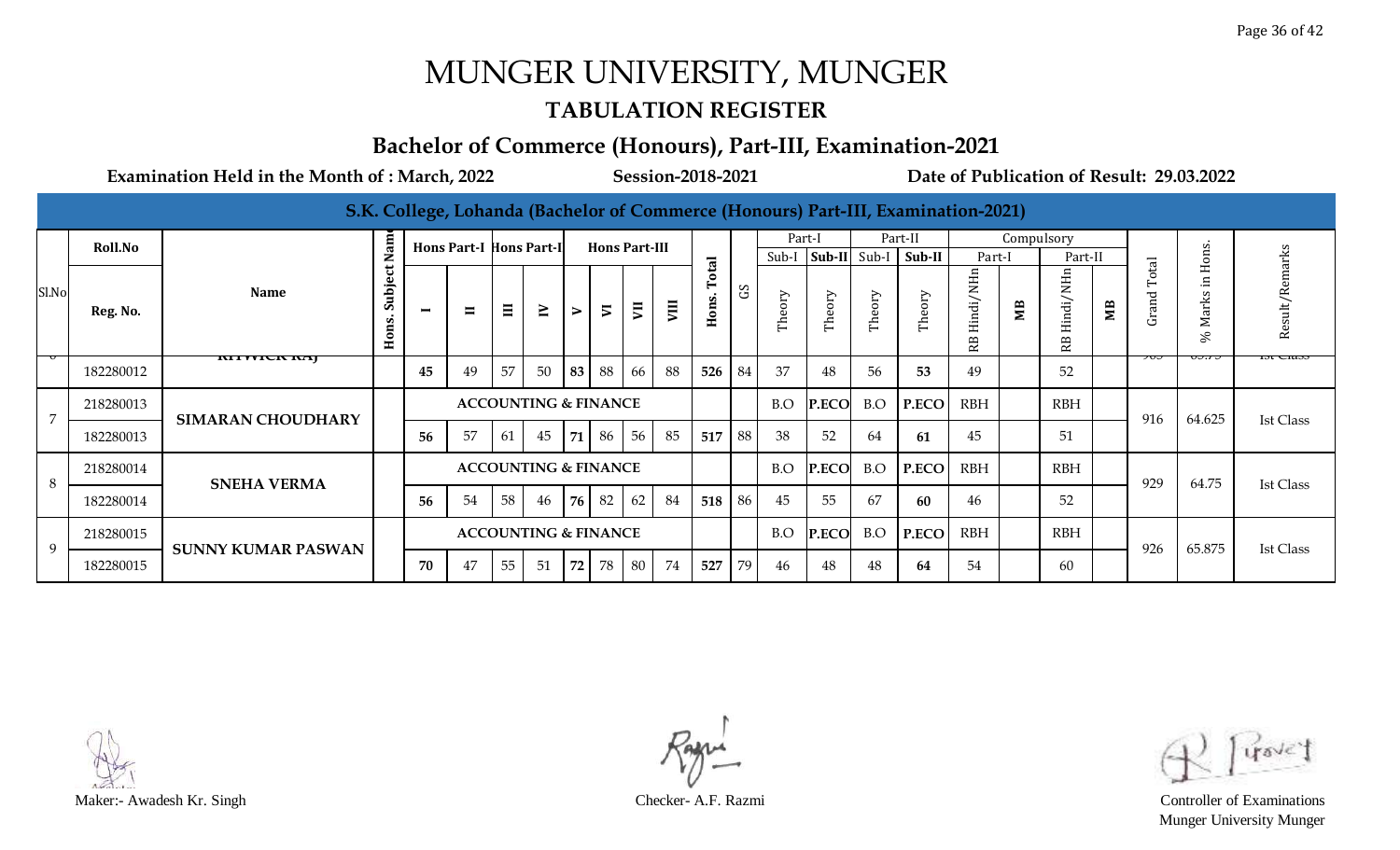#### **TABULATION REGISTER**

#### **Bachelor of Commerce (Honours), Part-III, Examination-2021**

**Examination Held in the Month of : March, 2022 Session-2018-2021 Date of Publication of Result: 29.03.2022**

|                |           |                      |                  |                          |                                |       |                                 |                       |                          |                          |      |                |              |        |              |        | S.K.R. College, Barbigha (Bachelor of Commerce (Honours) Part-III, Examination-2021) |                 |            |                             |    |             |                      |                       |
|----------------|-----------|----------------------|------------------|--------------------------|--------------------------------|-------|---------------------------------|-----------------------|--------------------------|--------------------------|------|----------------|--------------|--------|--------------|--------|--------------------------------------------------------------------------------------|-----------------|------------|-----------------------------|----|-------------|----------------------|-----------------------|
|                | Roll.No   |                      | Nam              |                          | <b>Hons Part-I Hons Part-I</b> |       |                                 |                       | <b>Hons Part-III</b>     |                          |      |                |              | Part-I |              |        | Part-II                                                                              |                 | Compulsory |                             |    |             |                      |                       |
|                |           |                      |                  |                          |                                |       |                                 |                       |                          |                          |      |                |              | Sub-I  | Sub-II Sub-I |        | Sub-II                                                                               | Part-I          |            | Part-Il                     |    |             |                      |                       |
| Sl.No          | Reg. No.  | <b>Name</b>          | Subject<br>Hons. | $\overline{\phantom{0}}$ | $\blacksquare$                 | $\Xi$ | $\geq$                          | $\blacktriangleright$ | $\overline{\phantom{a}}$ | $\overline{\phantom{0}}$ | VIII | Total<br>Hons. | $\mathbf{S}$ | Theory | Theory       | Theory | Theory                                                                               | Hindi/NHn<br>RB | MВ         | Hindi/NHn<br>R <sub>B</sub> | МB | Grand Total | Marks in Hons.<br>Se | Result/Remarks        |
| $\mathbf{1}$   | 218050001 | <b>AMAN SINHA</b>    |                  |                          |                                |       | <b>ACCOUNTING &amp; FINANCE</b> |                       |                          |                          |      |                |              | B.O    | P.ECO        | B.O    | P.ECO                                                                                | <b>RBH</b>      |            | <b>RBH</b>                  |    | 846         | 61.875               | <b>Ist Class</b>      |
|                | 182050001 |                      |                  | 60                       | 54                             | 57    | 50                              | 60                    | 66                       | 80                       | 68   | 495            | 88           | 53     | 39           | 40     | 54                                                                                   | 44              |            | 33                          |    |             |                      |                       |
| 2              | 218050002 | <b>ANKUSH KUMAR</b>  |                  |                          |                                |       | <b>ACCOUNTING &amp; FINANCE</b> |                       |                          |                          |      |                |              | B.O    | P.ECO        | B.O    | P.ECO                                                                                | <b>RBH</b>      |            | <b>RBH</b>                  |    | 811         | 56.5                 | <b>Second Class</b>   |
|                | 182050002 |                      |                  | 40                       | 52                             | 49    | 61                              | 62                    | 56                       | 66                       | 66   | 452            | 88           | 33     | 36           | 52     | 58                                                                                   | 42              |            | 50                          |    |             |                      |                       |
| $\mathfrak{Z}$ | 218050003 |                      |                  |                          |                                |       | <b>ACCOUNTING &amp; FINANCE</b> |                       |                          |                          |      |                |              | B.O    | P.ECO        | B.O    | P.ECO                                                                                | <b>RBH</b>      |            | <b>RBH</b>                  |    | 894         | 64.875               |                       |
|                | 182050003 | <b>ANMOL KUMAR</b>   |                  | 45                       | 55                             | 48    | 51                              | 84                    | 73                       | 77                       | -86  | 519            | 86           | 48     | 48           | 39     | 57                                                                                   | 50              |            | 47                          |    |             |                      | <b>Ist Class</b>      |
| $\overline{4}$ | 218050005 | <b>APARNA KUMARI</b> |                  |                          |                                |       | <b>ACCOUNTING &amp; FINANCE</b> |                       |                          |                          |      |                |              | B.O    | P.ECO        | B.O    | P.ECO                                                                                | <b>RBH</b>      |            | <b>RBH</b>                  |    | 974         | 66.625               | <b>Ist Class</b>      |
|                | 182050005 |                      |                  | 67                       | 63                             | 60    | 66                              | <b>68</b>             | 61                       | 68                       | 80   | 533            | 83           | 58     | 60           | 68     | 61                                                                                   | 54              |            | 57                          |    |             |                      |                       |
| 5              | 218050006 | <b>BHOLA KUMAR</b>   |                  |                          |                                |       | <b>ACCOUNTING &amp; FINANCE</b> |                       |                          |                          |      |                |              | B.O    | P.ECO        | B.O    | P.ECO                                                                                | <b>RBH</b>      |            | <b>RBH</b>                  |    | 882         | 59.5                 | Second Class          |
|                | 182050006 |                      |                  | 47                       | 56                             | 52    | 54                              | 70 l                  | 57                       | 60                       | -80  | 476            | 72           | 40     | 54           | 66     | 68                                                                                   | 51              |            | 55                          |    |             |                      |                       |
|                | 218050007 | <b>CAVATRI SINCH</b> |                  |                          |                                |       | <b>ACCOUNTING &amp; FINANCE</b> |                       |                          |                          |      |                |              | B.O    | P.ECO        | B.O    | P.ECO                                                                                | <b>RBH</b>      |            | <b>RBH</b>                  |    | 1032        | 72125                | Let Cl <sub>200</sub> |



Munger University Munger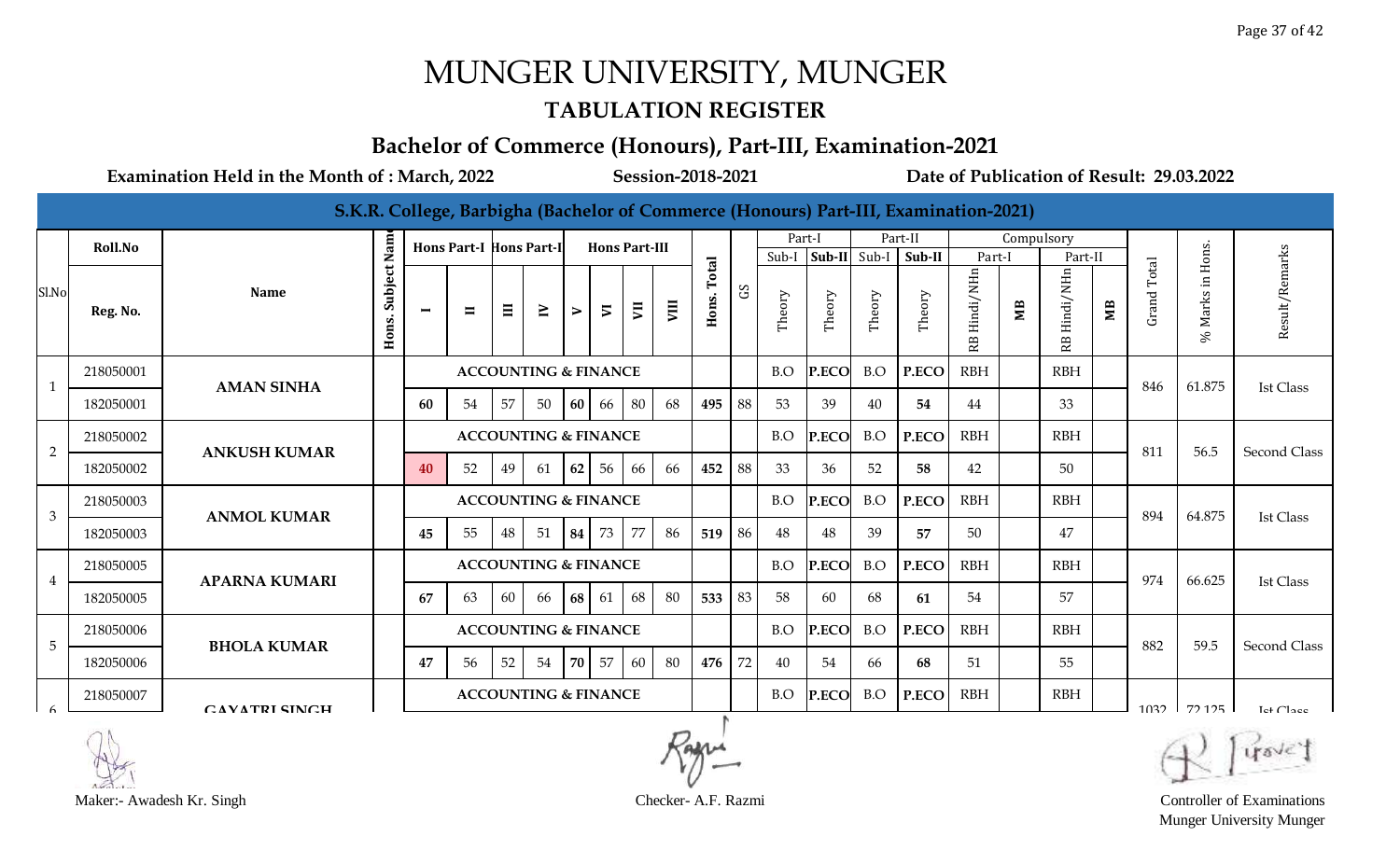#### **TABULATION REGISTER**

#### **Bachelor of Commerce (Honours), Part-III, Examination-2021**

|                |                |                      |                      |    |                                 |          |                                 |    |                          |    |      |       |                                 |        |              |        | S.K.R. College, Barbigha (Bachelor of Commerce (Honours) Part-III, Examination-2021) |                 |            |                 |   |       |                                 |                  |
|----------------|----------------|----------------------|----------------------|----|---------------------------------|----------|---------------------------------|----|--------------------------|----|------|-------|---------------------------------|--------|--------------|--------|--------------------------------------------------------------------------------------|-----------------|------------|-----------------|---|-------|---------------------------------|------------------|
|                | <b>Roll.No</b> |                      |                      |    | <b>Hons Part-I Hons Part-I</b>  |          |                                 |    | <b>Hons Part-III</b>     |    |      |       |                                 | Part-I |              |        | Part-II                                                                              |                 | Compulsory |                 |   |       |                                 |                  |
|                |                |                      |                      |    |                                 |          |                                 |    |                          |    |      | Total |                                 | Sub-I  | Sub-II Sub-I |        | Sub-II                                                                               | Part-I          |            | Part-II         |   | Total | Hons.                           |                  |
| Sl.No          | Reg. No.       | <b>Name</b>          | Subject Nam<br>Hons. | −  | $\blacksquare$                  | $\equiv$ | $\geq$                          | ⋗  | $\overline{\phantom{0}}$ | ξ  | VIII | Hons. | $\mathop{\mathrm{SO}}\nolimits$ | Theory | Theory       | Theory | Theory                                                                               | Hindi/NHn<br>RB | МB         | Hindi/NHn<br>RB | Щ | Grand | $\Xi$<br>Marks<br>S,            | Result/Remarks   |
|                | 182050007      | <b>JAHAIM JINGH</b>  |                      | 80 | 68                              | 63       | 76                              | 63 | 70                       | 68 | 89   | 577   | 74                              | 64     | 69           | 57     | 71                                                                                   | 60              |            | 60              |   | 10JZ  | $\overline{L}$ , $\overline{L}$ | 151 CIA35        |
| $\overline{7}$ | 218050010      | <b>NEHA KUMARI</b>   |                      |    |                                 |          | <b>ACCOUNTING &amp; FINANCE</b> |    |                          |    |      |       |                                 | B.O    | P.ECO        | B.O    | P.ECO                                                                                | <b>RBH</b>      |            | <b>RBH</b>      |   | 885   | 58.875                          | Second Class     |
|                | 182050010      |                      |                      | 47 | 53                              | 62       | 46                              | 58 | 61                       | 67 | 77   | 471   | 72                              | 58     | 57           | 54     | 62                                                                                   | 54              |            | 57              |   |       |                                 |                  |
| 8              | 218050013      | <b>RITESH RANJAN</b> |                      |    |                                 |          | <b>ACCOUNTING &amp; FINANCE</b> |    |                          |    |      |       |                                 | B.O    | P.ECO        | B.O    | P.ECO                                                                                | <b>RBH</b>      |            | <b>RBH</b>      |   | 886   | 61.75                           | <b>Ist Class</b> |
|                | 182050013      |                      |                      | 47 | 50                              | 52       | 56                              | 64 | 64                       | 79 | 82   | 494   | 70                              | 45     | 40           | 58     | 62                                                                                   | 57              |            | 60              |   |       |                                 |                  |
| 9              | 218050014      | <b>ROHINI KUMARI</b> |                      |    |                                 |          | <b>ACCOUNTING &amp; FINANCE</b> |    |                          |    |      |       |                                 | B.O    | P.ECO        | B.O    | P.ECO                                                                                | <b>RBH</b>      |            | <b>RBH</b>      |   | 1011  | 72.5                            | <b>Ist Class</b> |
|                | 182050014      |                      |                      | 66 | 63                              | 67       | 72                              | 66 | 80                       | 78 | 88   | 580   | 68                              | 62     | 54           | 63     | 68                                                                                   | 53              |            | 63              |   |       |                                 |                  |
| 10             | 218050016      | <b>SACHIN KUMAR</b>  |                      |    | <b>ACCOUNTING &amp; FINANCE</b> |          |                                 |    |                          |    |      |       |                                 | B.O    | P.ECO        | B.O    | P.ECO                                                                                | <b>RBH</b>      |            | <b>RBH</b>      |   | 906   | 63                              | <b>Ist Class</b> |
|                | 182050016      |                      |                      | 47 | 61                              | 54       | 60                              | 71 | 66                       | 66 | 79   | 504   | 88                              | 41     | 55           | 54     | 66                                                                                   | 53              |            | 45              |   |       |                                 |                  |
| 11             | 218050017      | <b>SHIVAM KUMAR</b>  |                      |    |                                 |          | <b>ACCOUNTING &amp; FINANCE</b> |    |                          |    |      |       |                                 | B.O    | P.ECO        | B.O    | P.ECO                                                                                | <b>RBH</b>      |            | <b>RBH</b>      |   | 1024  | 74.375                          | <b>Ist Class</b> |
|                | 182050017      |                      |                      | 77 | 73                              | 68       | 60                              | 77 | 74                       | 82 | 84   | 595   | 84                              | 63     | 58           | 54     | 69                                                                                   | 52              |            | 49              |   |       |                                 |                  |



Maker:- Awadesh Kr. Singh Checker- A.F. Razmi Controller of Examinations Munger University Munger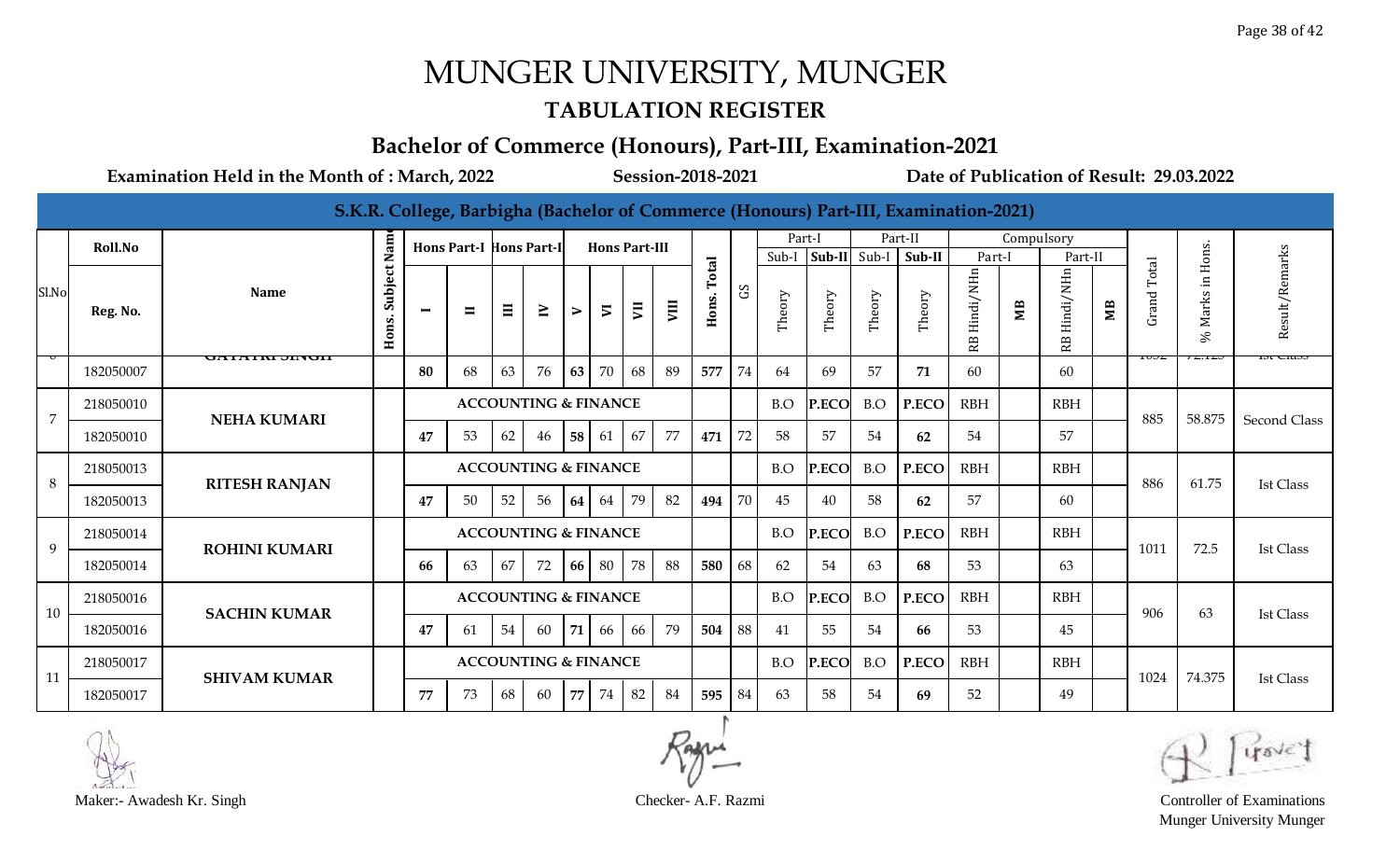#### **TABULATION REGISTER**

#### **Bachelor of Commerce (Honours), Part-III, Examination-2021**

|       |                |                      |                  |                          |                                 |    |                                 |        |                |                      |      |                                |             |        |              |        | S.K.R. College, Barbigha (Bachelor of Commerce (Honours) Part-III, Examination-2021) |                 |            |                |    |                       |                      |                |
|-------|----------------|----------------------|------------------|--------------------------|---------------------------------|----|---------------------------------|--------|----------------|----------------------|------|--------------------------------|-------------|--------|--------------|--------|--------------------------------------------------------------------------------------|-----------------|------------|----------------|----|-----------------------|----------------------|----------------|
|       | <b>Roll.No</b> |                      | $\mathbf{a}$     |                          | <b>Hons Part-I Hons Part-I</b>  |    |                                 |        |                | <b>Hons Part-III</b> |      |                                |             | Part-I |              |        | Part-II                                                                              |                 | Compulsory |                |    |                       |                      |                |
|       |                |                      | z                |                          |                                 |    |                                 |        |                |                      |      |                                |             | Sub-I  | Sub-II Sub-I |        | Sub-II                                                                               | Part-I          |            | Part-II        |    | $\overline{\text{B}}$ | ns.                  |                |
| Sl.No | Reg. No.       | <b>Name</b>          | Subject<br>Hons. | $\overline{\phantom{0}}$ | $\blacksquare$                  | Ξ  | $\geq$                          | $\geq$ | $\overline{5}$ | 買                    | VIII | otal<br>ons.<br>$\blacksquare$ | $_{\rm 5D}$ | Theory | Theory       | Theory | Theory                                                                               | Hindi/NHn<br>RB | МB         | Hindi/NH<br>RB | ЯM | ЪÒ<br>Grand           | ark<br>∑<br>$\aleph$ | Result/Remarks |
| 12    | 218050018      | <b>SHIVAM SANGAM</b> |                  |                          |                                 |    | <b>ACCOUNTING &amp; FINANCE</b> |        |                |                      |      |                                |             | B.O    | P.ECO        | B.O    | P.ECO                                                                                | <b>RBH</b>      |            | <b>RBH</b>     |    | 982                   | 67.5                 | Ist Class      |
|       | 182050018      |                      |                  | 56                       | 63                              | 70 | 71                              | 65     | 60             | 72                   | 83   | 540                            | 82          | 66     | 59           | 66     | 57                                                                                   | 62              |            | 50             |    |                       |                      |                |
| 13    | 218050019      | <b>SNEHA SINGH</b>   |                  |                          | <b>ACCOUNTING &amp; FINANCE</b> |    |                                 |        |                |                      |      |                                |             | B.O    | P.ECO        | B.O    | P.ECO                                                                                | <b>RBH</b>      |            | <b>RBH</b>     |    | 828                   | 56.125               | Second Class   |
|       | 182050019      |                      |                  | 45                       | 45                              | 48 | 48                              | 62     | 67             | 58                   | 76   | 449                            | 58          | 52     | 53           | 50     | 61                                                                                   | 56              |            | 49             |    |                       |                      |                |
| 14    | 218050020      |                      |                  |                          |                                 |    | <b>ACCOUNTING &amp; FINANCE</b> |        |                |                      |      |                                |             | B.O    | P.ECO        | B.O    | P.ECO                                                                                | <b>RBH</b>      |            | <b>RBH</b>     |    | 843                   | 55.875               |                |
|       | 182050020      | <b>SONU KUMAR</b>    |                  | 45                       | 45                              | 48 | 52                              | 64     | 60             | 71                   | 62   | 447                            | 77          | 51     | 49           | 60     | 63                                                                                   | 49              |            | 47             |    |                       |                      | Second Class   |



Munger University Munger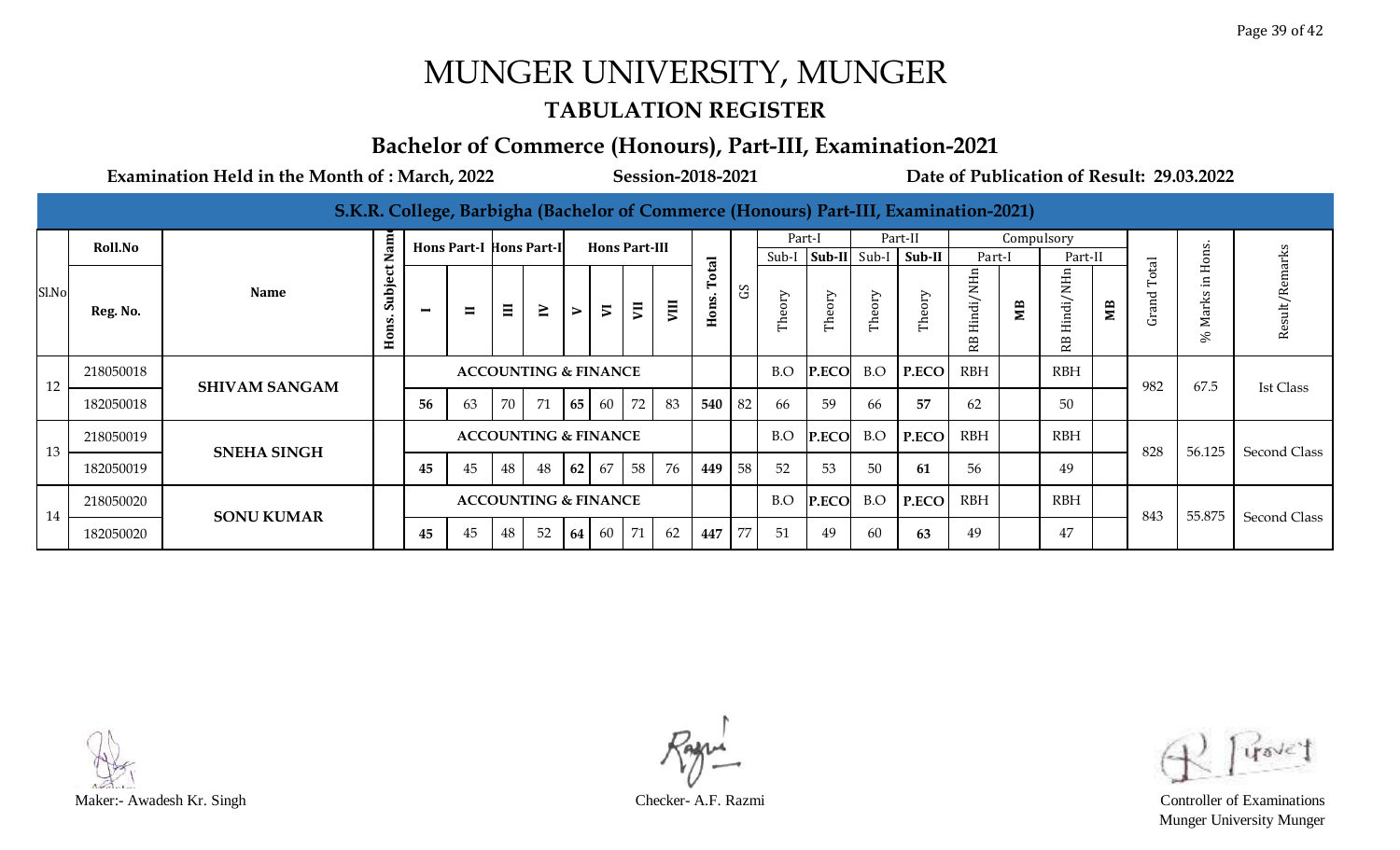#### **TABULATION REGISTER**

#### **Bachelor of Commerce (Honours), Part-III, Examination-2021**

|                |           |                        |                  |                          |                                |          |                                 |                  |                      |    |      |            |                        |        |        |        | S.P.S.W College, Jamui (Bachelor of Commerce (Honours) Part-III, Examination-2021) |                 |            |                       |    |                |                      |                  |
|----------------|-----------|------------------------|------------------|--------------------------|--------------------------------|----------|---------------------------------|------------------|----------------------|----|------|------------|------------------------|--------|--------|--------|------------------------------------------------------------------------------------|-----------------|------------|-----------------------|----|----------------|----------------------|------------------|
|                | Roll.No   |                        | Nam              |                          | <b>Hons Part-I Hons Part-I</b> |          |                                 |                  | <b>Hons Part-III</b> |    |      |            |                        | Part-I |        |        | Part-II                                                                            |                 | Compulsory |                       |    |                |                      |                  |
|                |           |                        |                  |                          |                                |          |                                 |                  |                      |    |      | otal       |                        | Sub-I  | Sub-II | Sub-I  | Sub-II                                                                             | Part-I          |            | Part-II               |    |                | Hons.                |                  |
| Sl.No          | Reg. No.  | <b>Name</b>            | Subject<br>Hons. | $\overline{\phantom{0}}$ | $\blacksquare$                 | $\equiv$ | $\geq$                          | $\triangleright$ | $\overline{v}$       | ξ  | VIII | E<br>Hons. | $\mathop{\mathrm{SO}}$ | Theory | Theory | Theory | Theory                                                                             | Hindi/NHn<br>RB | ЮB         | Hindi/NHn<br><b>段</b> | ЯW | Total<br>Grand | $\Xi$<br>Marks<br>Se | Result/Remarks   |
|                | 218260001 | <b>AANCHAL SINGH</b>   |                  |                          |                                |          | <b>ACCOUNTING &amp; FINANCE</b> |                  |                      |    |      |            |                        | B.O    | P.ECO  | B.O    | P.ECO                                                                              | <b>RBH</b>      |            | <b>RBH</b>            |    | 846            | 61.5                 | <b>Ist Class</b> |
|                | 182260001 |                        |                  | 47                       | 70                             | 64       | 71                              | 77               | 66                   | 33 | 64   | 492        | 43                     | 63     | 46     | 44     | 54                                                                                 | -55             |            | 49                    |    |                |                      |                  |
| $\overline{2}$ | 218260002 | <b>AKANKSHA KUMARI</b> |                  |                          |                                |          | <b>ACCOUNTING &amp; FINANCE</b> |                  |                      |    |      |            |                        | B.O    | P.ECO  | B.O    | P.ECO                                                                              | <b>RBH</b>      |            | <b>RBH</b>            |    | 959            | 69.75                | <b>Ist Class</b> |
|                | 182260002 |                        |                  | 69                       | 73                             | 56       | 68                              | 83               | 74                   | 55 | 80   | 558        | 80                     | 62     | 43     | 52     | 60                                                                                 | 52              |            | 52                    |    |                |                      |                  |
| 3              | 218260004 | <b>BARKHA RANI</b>     |                  |                          |                                |          | <b>ACCOUNTING &amp; FINANCE</b> |                  |                      |    |      |            |                        | B.O    | P.ECO  | B.O    | P.ECO                                                                              | <b>RBH</b>      |            | <b>RBH</b>            |    | 852            | 60.375               | <b>Ist Class</b> |
|                | 182260004 |                        |                  | 45                       | 60                             | 55       | 46                              | 78               | 72                   | 48 | 79   | 483        | 78                     | 53     | 48     | 44     | 46                                                                                 | 53              |            | 47                    |    |                |                      |                  |
| $\overline{4}$ | 218260006 | <b>NEETU KUMARI</b>    |                  |                          |                                |          | <b>ACCOUNTING &amp; FINANCE</b> |                  |                      |    |      |            |                        | B.O    | P.ECO  | B.O    | P.ECO                                                                              | <b>RBH</b>      |            | <b>RBH</b>            |    | 950            | 68.625               | <b>Ist Class</b> |
|                | 182260006 |                        |                  | 79                       | 69                             | 49       | 60                              | 76               | 61                   | 73 | 82   | 549        | 62                     | 62     | 57     | 56     | 57                                                                                 | 55              |            | 52                    |    |                |                      |                  |
| 5              | 218260008 | PRIYANKA KUMARI        |                  |                          |                                |          | <b>ACCOUNTING &amp; FINANCE</b> |                  |                      |    |      |            |                        | B.O    | P.ECO  | B.O    | P.ECO                                                                              | <b>RBH</b>      |            | <b>RBH</b>            |    | 870            | 64.75                | Ist Class        |
|                | 182260008 |                        |                  | 49                       | 49                             | 54       | 65                              | 77               | 61                   | 80 | 83   | 518        | 67                     | 50     | 52     | 42     | 57                                                                                 | 49              |            | 35                    |    |                |                      |                  |



Munger University Munger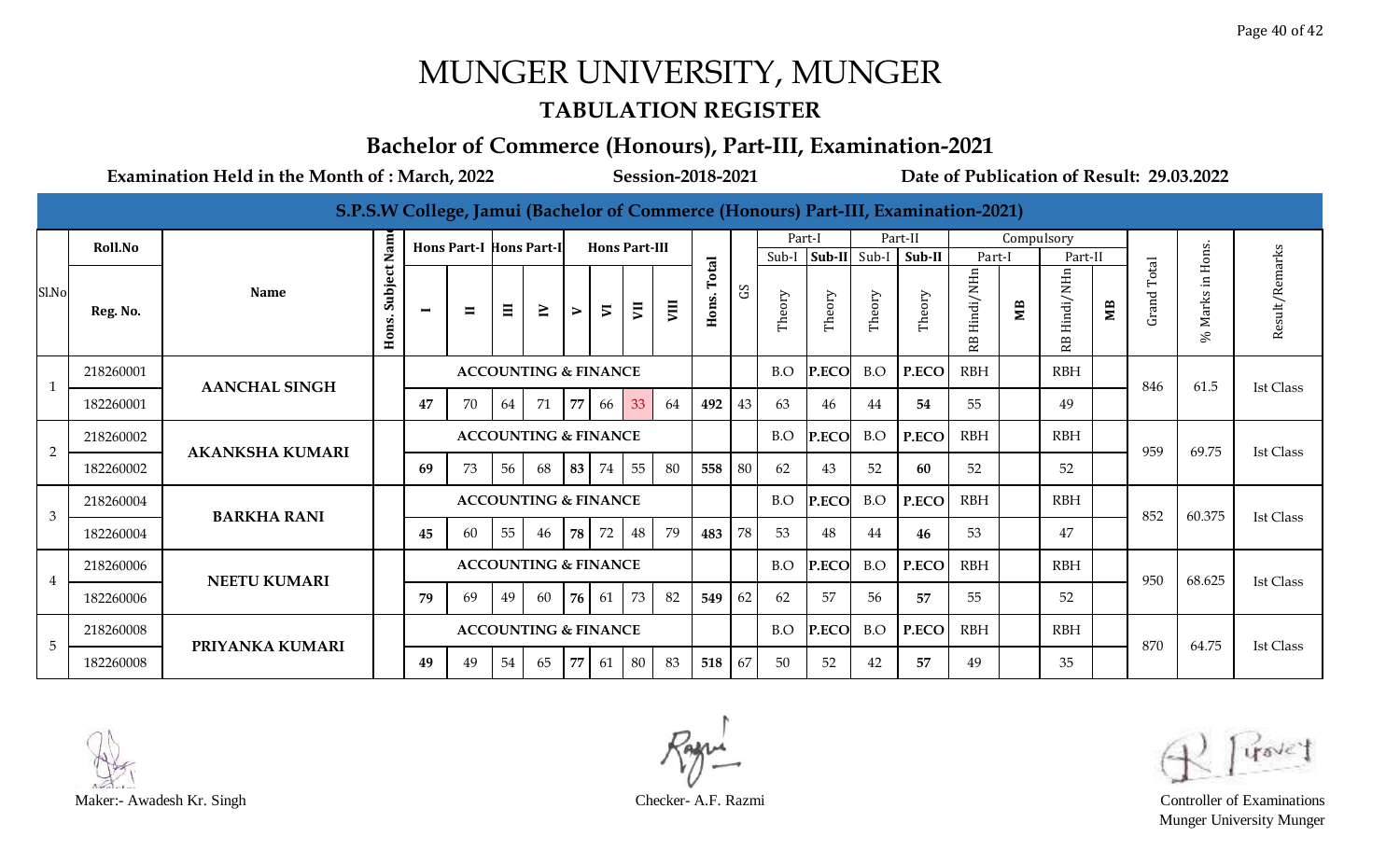#### **TABULATION REGISTER**

### **Bachelor of Commerce (Honours), Part-III, Examination-2021**

**Examination Held in the Month of : March, 2022 Session-2018-2021 Date of Publication of Result: 29.03.2022**

|                 |           |                            |                      |                |                                |                                 |                                 |                       |                          |                      |      |                |                |        |                        |        | S.S. College, Mehus (Bachelor of Commerce (Honours) Part-III, Examination-2021) |                 |            |                 |    |             |                        |                       |
|-----------------|-----------|----------------------------|----------------------|----------------|--------------------------------|---------------------------------|---------------------------------|-----------------------|--------------------------|----------------------|------|----------------|----------------|--------|------------------------|--------|---------------------------------------------------------------------------------|-----------------|------------|-----------------|----|-------------|------------------------|-----------------------|
|                 | Roll.No   |                            |                      |                | <b>Hons Part-I Hons Part-I</b> |                                 |                                 |                       |                          | <b>Hons Part-III</b> |      |                |                | Part-I |                        |        | Part-II                                                                         |                 | Compulsory |                 |    |             |                        |                       |
|                 |           |                            |                      |                |                                |                                 |                                 |                       |                          |                      |      |                |                |        | Sub-I $ Sub-II $ Sub-I |        | Sub-II                                                                          | Part-I          |            | Part-II         |    |             |                        |                       |
| Sl.No           | Reg. No.  | <b>Name</b>                | Subject Nam<br>Hons. | $\blacksquare$ | $\blacksquare$                 | $\Xi$                           | $\geq$                          | $\blacktriangleright$ | $\overline{\phantom{a}}$ | $\overline{y}$       | VIII | Total<br>Hons. | S <sub>D</sub> | Theory | Theory                 | Theory | Theory                                                                          | Hindi/NHn<br>RB | ЯW         | Hindi/NHn<br>RB | МB | Grand Total | Marks in Hons.<br>$\%$ | Result/Remarks        |
| $\mathbf{1}$    | 218230002 | <b>AJIT KUMAR</b>          |                      |                |                                |                                 | <b>ACCOUNTING &amp; FINANCE</b> |                       |                          |                      |      |                | 77             | B.O    | P.ECO                  | B.O    | P.ECO                                                                           | RBH             |            | <b>RBH</b>      |    | 811         | 65.25                  | <b>Ist Class</b>      |
|                 | 182230002 |                            |                      | 63             | 55                             | 56                              | 58                              | 62                    | 76                       | 72                   | 80   | 522            |                | 55     | 39                     | 48     | 59                                                                              | 51              |            | 37              |    |             |                        |                       |
| $\overline{2}$  | 218230005 | <b>ANSHU KUMAR</b>         |                      |                |                                |                                 | <b>ACCOUNTING &amp; FINANCE</b> |                       |                          |                      |      |                | 76             | B.O    | P.ECO                  | B.O    | P.ECO                                                                           | <b>RBH</b>      |            | <b>RBH</b>      |    | 867         | 67.625                 | <b>Ist Class</b>      |
|                 | 182230005 |                            |                      | 66             | 82                             | 50 <sup>1</sup>                 | 51                              | 68                    | 68                       | 67                   | 89   | 541            |                | 62     | 62                     | 58     | 64                                                                              | 46              |            | 34              |    |             |                        |                       |
| 3               | 218230006 | <b>JANVI SINGH</b>         |                      |                |                                |                                 | <b>ACCOUNTING &amp; FINANCE</b> |                       |                          |                      |      |                | 60             | B.O    | P.ECO                  | B.O    | P.ECO                                                                           | <b>RBH</b>      |            | <b>RBH</b>      |    | 719         | 54.875                 | <b>Second Class</b>   |
|                 | 182230006 |                            |                      | 60             | 50                             | 45                              | 48                              | 55                    | 63                       | 68                   | 50   | 439            |                | 40     | 48                     | 51     | 61                                                                              | 40              |            | 40              |    |             |                        |                       |
| $\overline{4}$  | 218230010 | <b>MUSKAN KUMARI SINHA</b> |                      |                |                                |                                 | <b>ACCOUNTING &amp; FINANCE</b> |                       |                          |                      |      |                | 80             | B.O    | P.ECO                  | B.O    | P.ECO                                                                           | <b>RBH</b>      |            | <b>RBH</b>      |    | 888         | 68.25                  | <b>Ist Class</b>      |
|                 | 182230010 |                            |                      | 70             | 67                             | 58                              | 66                              | 67                    | 63                       | 74                   | 81   | 546            |                | 57     | 57                     | 56     | 63                                                                              | 55              |            | 54              |    |             |                        |                       |
| $5\phantom{.0}$ | 218230011 | <b>RABIYA AHMAD</b>        |                      |                |                                | <b>ACCOUNTING &amp; FINANCE</b> |                                 |                       |                          |                      |      |                | 82             | B.O    | P.ECO                  | B.O    | P.ECO                                                                           | <b>RBH</b>      |            | <b>RBH</b>      |    | 891         | 67.875                 | <b>Ist Class</b>      |
|                 | 182230011 |                            |                      | 68             | 50                             | 66                              | 67                              | 64                    | 68                       | 73                   | 87   | 543            |                | -60    | 60                     | 58     | 68                                                                              | 54              |            | 48              |    |             |                        |                       |
| $\epsilon$      | 218230013 | RAIA KIIMAR                |                      |                |                                |                                 | <b>ACCOUNTING &amp; FINANCE</b> |                       |                          |                      |      |                | 76             | B.O    | P.ECO                  | B.O    | P.ECO                                                                           | <b>RBH</b>      |            | <b>RBH</b>      |    | 756         | 60.625                 | Let Cl <sub>200</sub> |

Munger University Munger